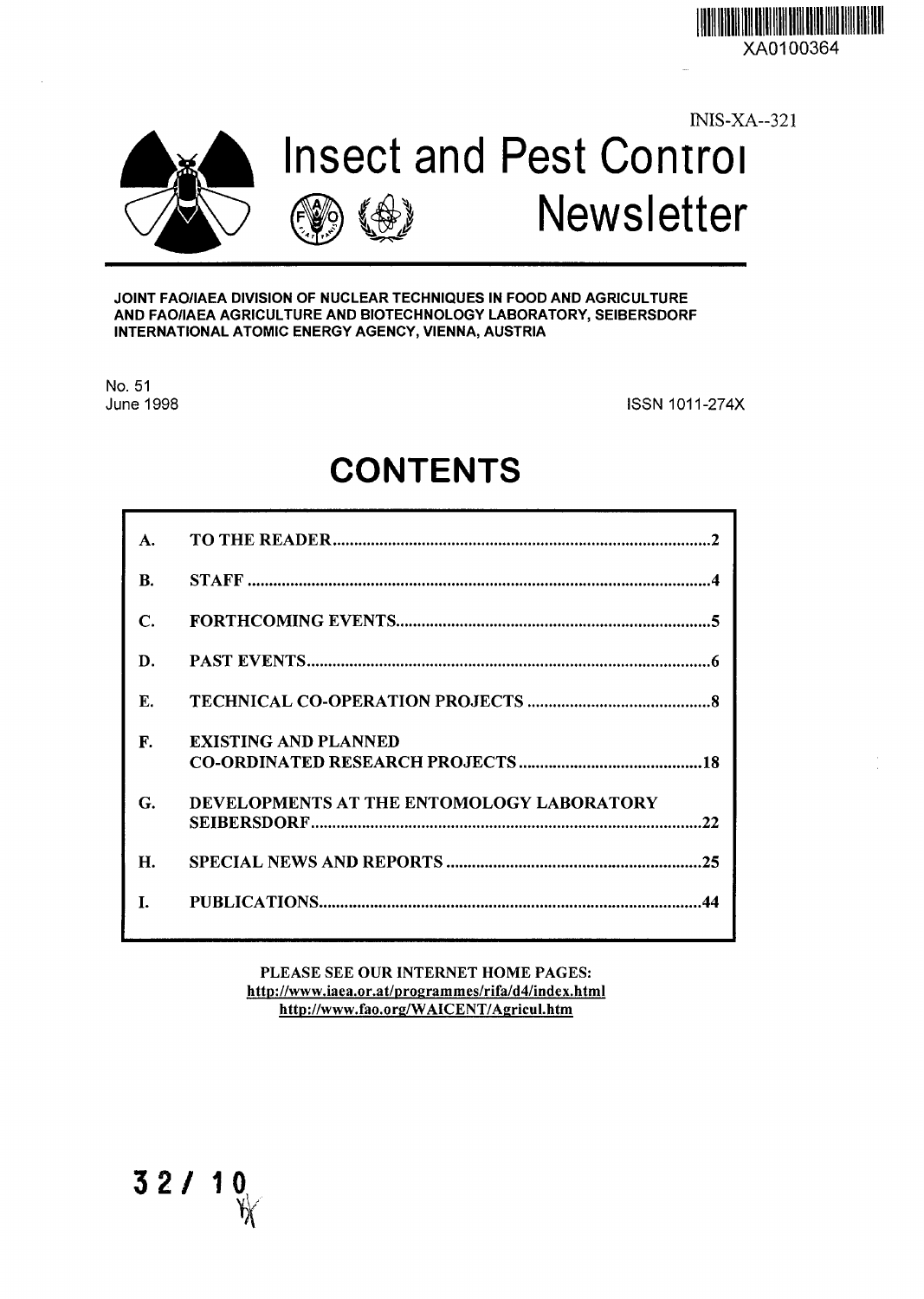

# **A. TO THE READER**

## Letter from the Section Head

The last months have coincided with preparations for the FAO/IAEA International Conference on "Area-Wide Control of Insect Pests Integrating the Sterile Insect Technique and Related Nuclear and Other Techniques" to be held May 28- June 2 in Penang, Malaysia in conjunction with the Fifth International Symposium on Fruit Flies of Economic Importance (June 1-5) also in Penang. The response and interest in area-wide pest control has been very encouraging and alone for the conference we have registrations from nearly 300 persons from 82 countries and 5 international organisations. For those of you who will not be able to come to the conference we attach at the end of this newsletter the programme of oral presentations of the meeting, as well as a list of posters that will be presented.

The concept of Area-wide IPM, which is the main focus of this International Conference, implies more than just extending local strategies to large areas. Area-wide management has longerterm objectives, and intervention strategies are planned and implemented on a regional scale. Area-wide IPM requires coordination between farmers and addresses the management of the total population of a pest in an area or region. This involves a strategy very different from traditional IPM in that the large-scale spatial distribution of the pest species has to considered, both in cultivated as well as non-cultivated and urban areas. It also involves considering the temporal distribution of the pest to determine the periods when the pest is most susceptible to preventive, rather than reactive, interventions. When producers of a given area or region organize themselves to take area-wide integrated action and target all individuals of the pest population, much less inputs are required over the medium and long term and the control is usually more effective and sustainable. The areawide IPM approach is central to the effective integration of the Sterile Insect Technique (SIT) with other pest control technologies. However, as will be described by several speakers in this Conference, it is also very effective when other pest management tools are integrated on an area-wide basis.

Dr. E. F. Knipling, the "Father of SIT" who has encouraged us to organize this Conference, wrote the following preface for the book of abstracts of the meeting:

"The organisation of this International Conference on the Area-wide Approach to the Control of Insect Pests is appropriate and timely. There is increasing interest in the holistic approach to dealing with major insect pest problems. This interest has been prompted by the steady progress scientists have made in the development of the sterile insect technique for eliminating the screwworm from North America, the melon fly from Okinawa, the elimination and containment of the medfly in various countries and the progress that scientists have made in eradicating tsetse fly populations from isolated areas. Increased interest has also been shown by agriculturalists because of the realisation that the farm-to-farm reactive method of insect control is only a temporary solution to problems and that pests continue to be about as numerous as ever from year-toyear. In the meantime, there is increasing public concern over the environmental hazards created by the use of broadspectrum insecticides to deal with insect pest problems.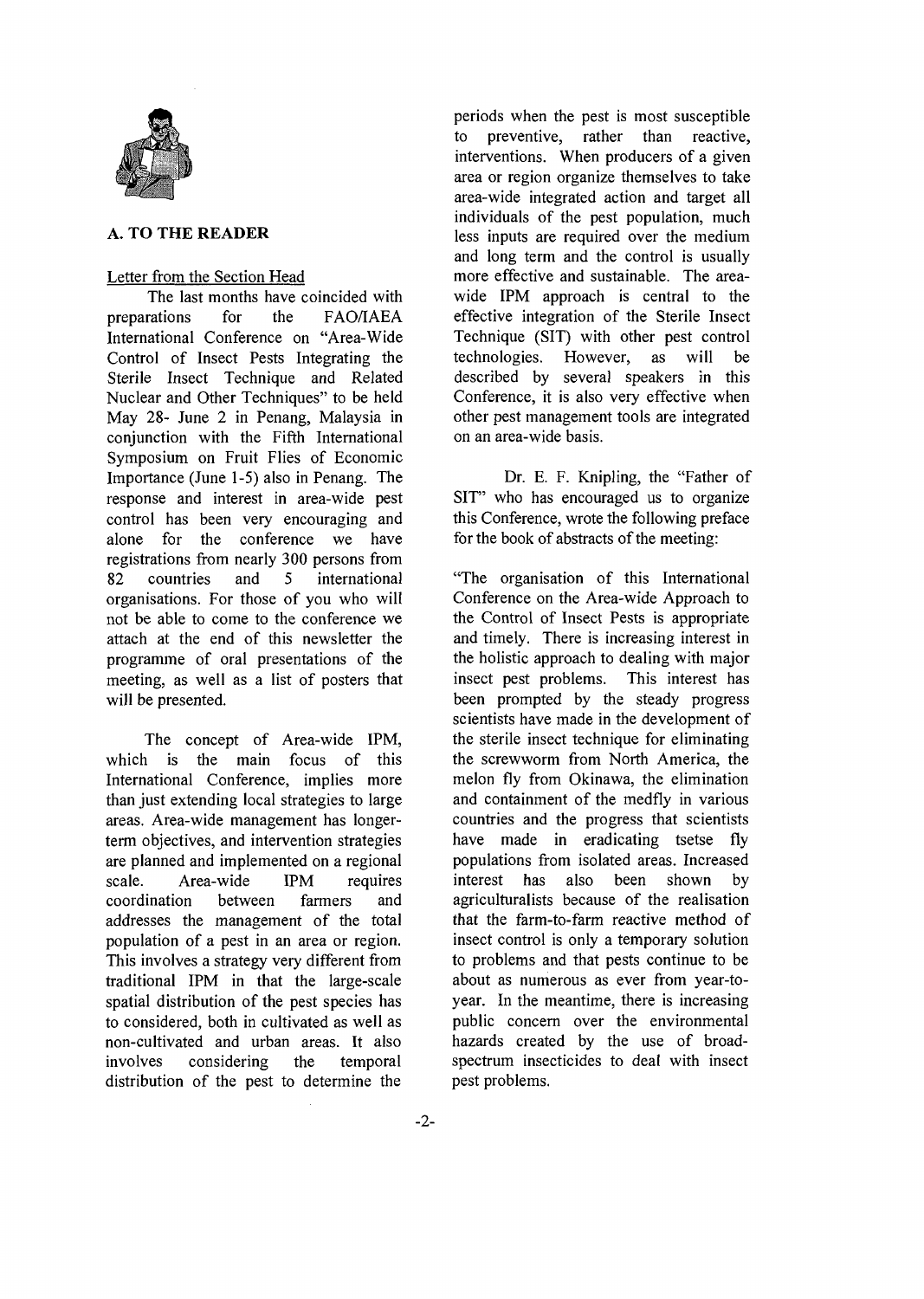While there has been progress in the areawide approach to insect control it has not advanced to the extent that it should have. There are many other important insects that would be good candidates for area-wide management. Our agricultural leaderships in both the public and private sectors and many pest management scientists do not fully appreciate the large economic and environmental benefits that can be realised by directing control efforts against total pest populations in a fully organised manner. The sterile insect technique provides a feasible way to manage total insect pest populations. However, other techniques and strategies appropriately integrated into management programs can increase the effectiveness and efficiency of area-wide management programs. These include the augmentation of massproduced biological organisms and the use of semiochemicals such as the insect sex pheromones.

This conference will give pest management scientists from many countries the opportunity to exchange information on the area-wide approach to insect pest management - an approach that if fully developed can be highly effective, low in cost and at the same time make a major contribution to alleviating the environmental concerns associated with primary reliance on broad-spectrum insecticides for controlling insect pests."

Whithe

Jorge Hendrichs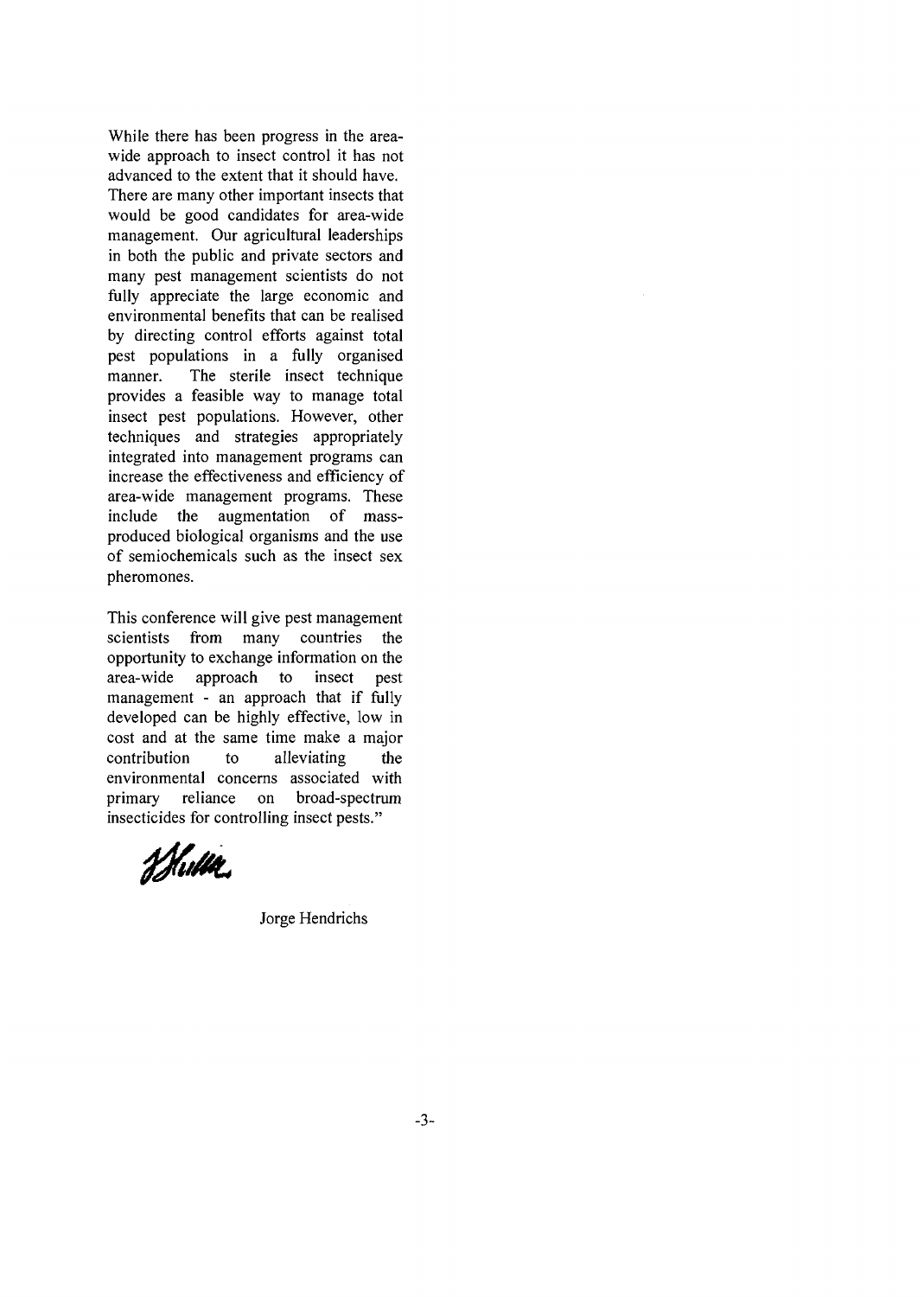# **B. STAFF**

The Sub-programme staff, consisting of those in the Joint FAO/IAEA Division located in the Vienna International Centre, and those in the FAO/IAEA Agricultural and Biotechnology Laboratory in Seibersdorf Laboratory, are listed below.

| <b>Insect &amp; Pest Control Section</b><br>$(fax = +43 \ 1-20607; \text{tel} = +43 \ 1-2060-21628)$ |                                                      |
|------------------------------------------------------------------------------------------------------|------------------------------------------------------|
| Jorge Hendrichs<br>e-mail: J.Hendrichs@iaea.org                                                      | Head                                                 |
| Udo Feldmann<br>e-mail: U.Feldmann@iaea.org                                                          | Technical Officer (Tsetse)                           |
| Pat Gomes<br>e-mail: P.Gomes@iaea.org                                                                | Eastern Mediterranean Region<br>Expert (Fruit Flies) |
| Andrew Parker<br>e-mail: A.Parker@iaea.org                                                           | African Region Expert (Tsetse)                       |
| Maria-Eugenia Guerra-Garduño<br>e-mail: M.E.Guerra-Garduno@iaea.org                                  | Secretary                                            |
| Lucia Kruzic<br>e-mail: L.Kruzic@iaea.org                                                            | Secretary                                            |

*FAO/IAEA Agriculture and Biotechnology Laboratorv, Entomologv Unit, Seibersdorf Laboratorv, A2444 Seibersdorf, Austria*

(Tel: 43 1 2060+extension; Switchboard 43 1 2060+0; Fax: 43 1 2060 28 222)

Alan Robinson e-mail: A.Robinson@iaea.org

Gerald Franz e-mail: G.Franz@iaea.org

Kingsley Fisher e-mail: K.Fisher@iaea.org

Elizabeth Opiyo e-mail: E.Opiyo@iaea.org Jean-Pierre Cayol

e-mail: J.P.Cayol@iaea.org

Unit Head

Medfly Genetics and Molecular Biology

Medfly Rearing Technology

Tsetse Rearing Technology

Medfly Behaviour Studies

*Field expert on project ETH/5/012 "Integrating SIT for Tsetse Eradication ", Ethiopia:*

Marc Vreysen e-mail: estc@telecom.net.et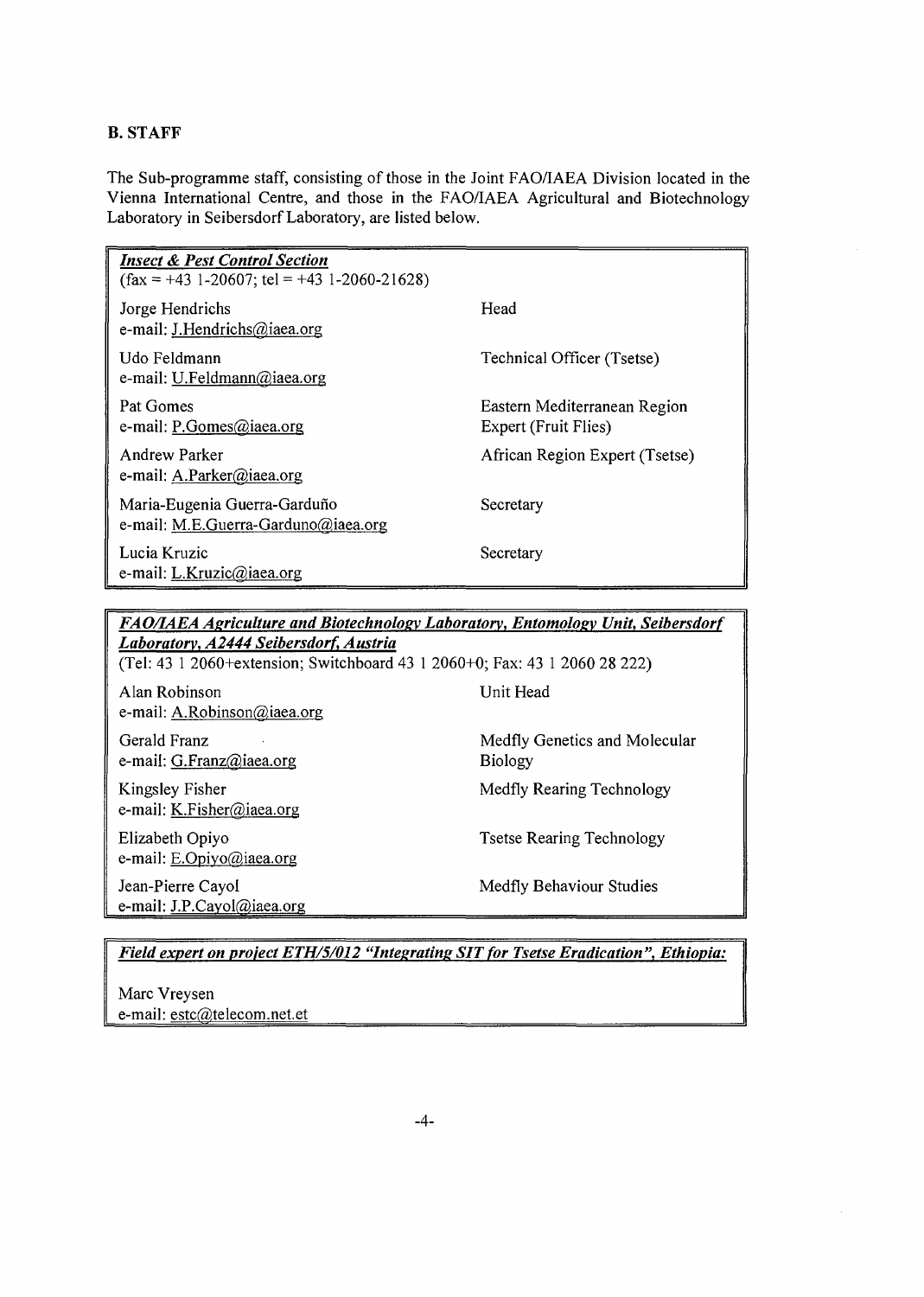

#### **C. FORTHCOMING EVENTS**

# I. Research Co-ordination Meetings (RCM)

"Evaluation of Population Suppression by Irradiated Lepidoptera and their Progeny", 26-3 0 May 1998, Penang, Malaysia. 3rd and final RCM

"Improved Attractants for Enhancing the Efficiency of Tsetse Fly Suppression Operations and Barrier Systems used in Tsetse Control/Eradication Campaigns", 26 - 30 May 1998, Penang, Malaysia. 2nd RCM

"Development of Medfly Attractant Systems for Trapping and Sterility Assessment", 26 - 30 May 1998, Penang, Malaysia. 3rd and final RCM

"Enhancement of the Sterile Male Technique Through Genetic Transformation Using Nuclear Techniques", June 1998, Penang, Malaysia. 2nd RCM

"Automation in Tsetse Mass-rearing for Use in Sterile Insect Technique Programmes", 12-16 April 1999,Vienna, Austria, 3rd RCM.

"Molecular and Genetic Approach to Develop Sexing Strains for Field Applications in Fruit Fly Sterile Insect Technique Programmes", April/May 1999, location to be confirmed, 3rd RCM.

"Medfly Mating Behaviour Studies Under Field Cage Conditions", 1-5 July, 1997,

Guatemala City, Guatemala. 4th and final RCM

"Genetics Application to Improve the SIT for Tsetse Control/Eradication including Population Genetics", 6-10 September 1999,Nairobi, Kenya. 2nd RCM.

# II. Consultants Meetings

"Programme on African Animal Trypanosomosis", 25-27 November 1998, Vienna, Austria.

"Standardisation of Quality Control in Fruit Fly Mass Rearing", 25-27 May, 1998, Penang, Malaysia.

#### III. FAQ/IAEA Training Courses

National Training Course on "Integrated Area-wide Control of Fruit Flies", 8-12 June 1998, Patum Thanee, Thailand.

2nd National Workshop organised by SENASA/PROCEM in conjunction with the IAEA on "Advances in Research Support for the National Fruit Fly Programme", Buenos Aires, Argentina, August, 1998.

Group training course on "Plant Quarantine Procedures against Fruit Flies for Quarantine Inspectors and Supervisors", 17 - 21 August 1998, location to be announced. (Chile/ Peru)

Group training course on "Integrated Control of Fruit Flies, with Emphasis in the Sterile Insect Technique", 9 - 13 November 1998, location to be announced (Chile/ Peru).

## NOTE:

The Interregional Training Course on the "Use of the Sterile Insect and Related Techniques for the Area-Wide Management of Insect Pests", planned for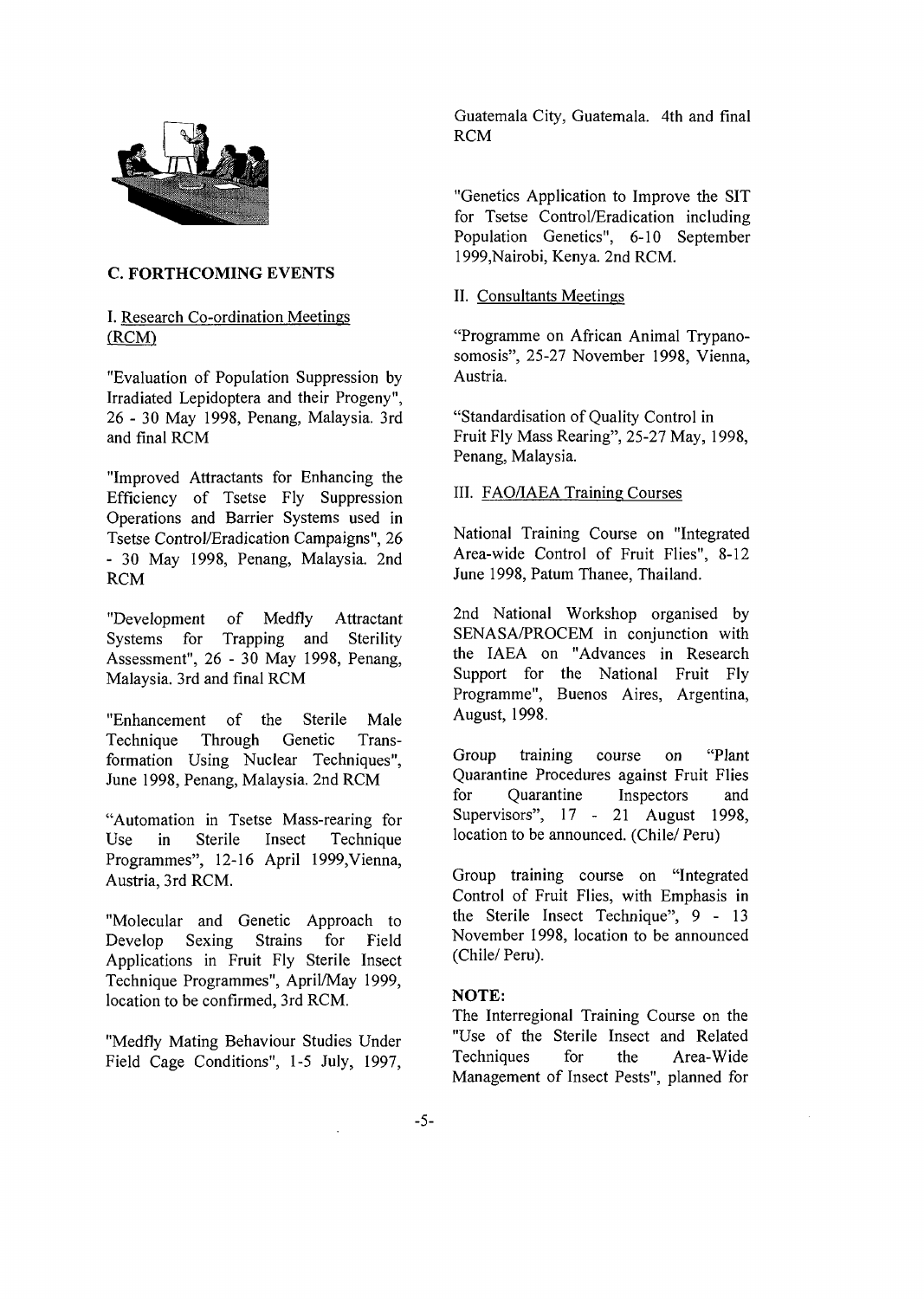Gainesville, Florida, in October 1998 had to be postponed.

Subject to approval and availability of required funding, the course will now be held in Gainesville, Florida in May/June 1999. The course is planned to run for six weeks, and will emphasise the area-wide concept of integrated pest management, the principals, economics, practical application and management of SIT, F-l sterility and other genetic control programmes, new developments in the field of pest control, review of ongoing area-wide programmes, insect population dynamics and modelling, post-harvest treatments, quarantines, pestfree zones and international sanitary and phytosanitary standards. The course will cater for about 22 participants, who must have a BSc or equivalent, and preferably a few years experience in applied pest control, plant protection or post-graduate research.

The new details will be confirmed in our next newsletter.

IV. 5th International Symposium on Fruit Flies of Economic Importance, 1-5 June 1998 in Penang, Malaysia

*(see internet: http://www.bio.usm.my/ bio/fruitfly).*

At the time of going to press this Symposium is just about to start. The 1st (1982) and 2nd (1986) International Symposia were held in Europe and the 3rd (1990) in Latin America. The 4th International Symposium, held 1994 in Clearwater, Florida, was very successful, attracting ca. 300 fruit fly workers from over 45 countries. This 5th symposium will be the first International Fruit Fly Symposium to be held in Asia. Penang is a centre of academic, research and control activities for fruit flies in Malaysia and therefore provides an excellent background for the meeting. The symposium will be held at the Penang Park Royal Hotel of Batu Ferringhi Beach on the Straits of Malacca. This hotel is large enough to facilitate communications and interactions

of the participants as has been the tradition in the past.

V. FAQ/IAEA International Conference on "Area-Wide Control of Insect Pests, Integrating the Sterile Insect Technique and Related Nuclear and Other Techniques" to be held from **28 May** - **June 2** in Penang Malaysia

At the time of going to press this conference is just about to start. The conference will address the area wide management of insect pests in general, as well as new developments and techniques in the fields of SIT, F-l sterility, genetics, biotechnology, mass rearing, ecology and behaviour, augmentative biological control, quarantine, etc. The International Conference will be held in conjunction with the above International Fruit Fly Symposium (28 May - 2 June at the same location and site) to strengthen the attendance to both international meetings. *For further information and a full agenda see Section G. Highlights of the Conference will be posted on our web site at http://www. iaea. or. at/programmes/rifa/ news/index.html*



#### **D. PAST** EVENTS **(1997-1998)**

# **I.** Research Co-ordination Meetings (RCM)

"Development of Female Medfly Attractant Systems for Trapping and Sterility Assessment", 20-24 January 1997, Madeira, Portugal. 2nd RCM.

"Automation in Tsetse Mass-rearing for Use in Sterile Insect Technique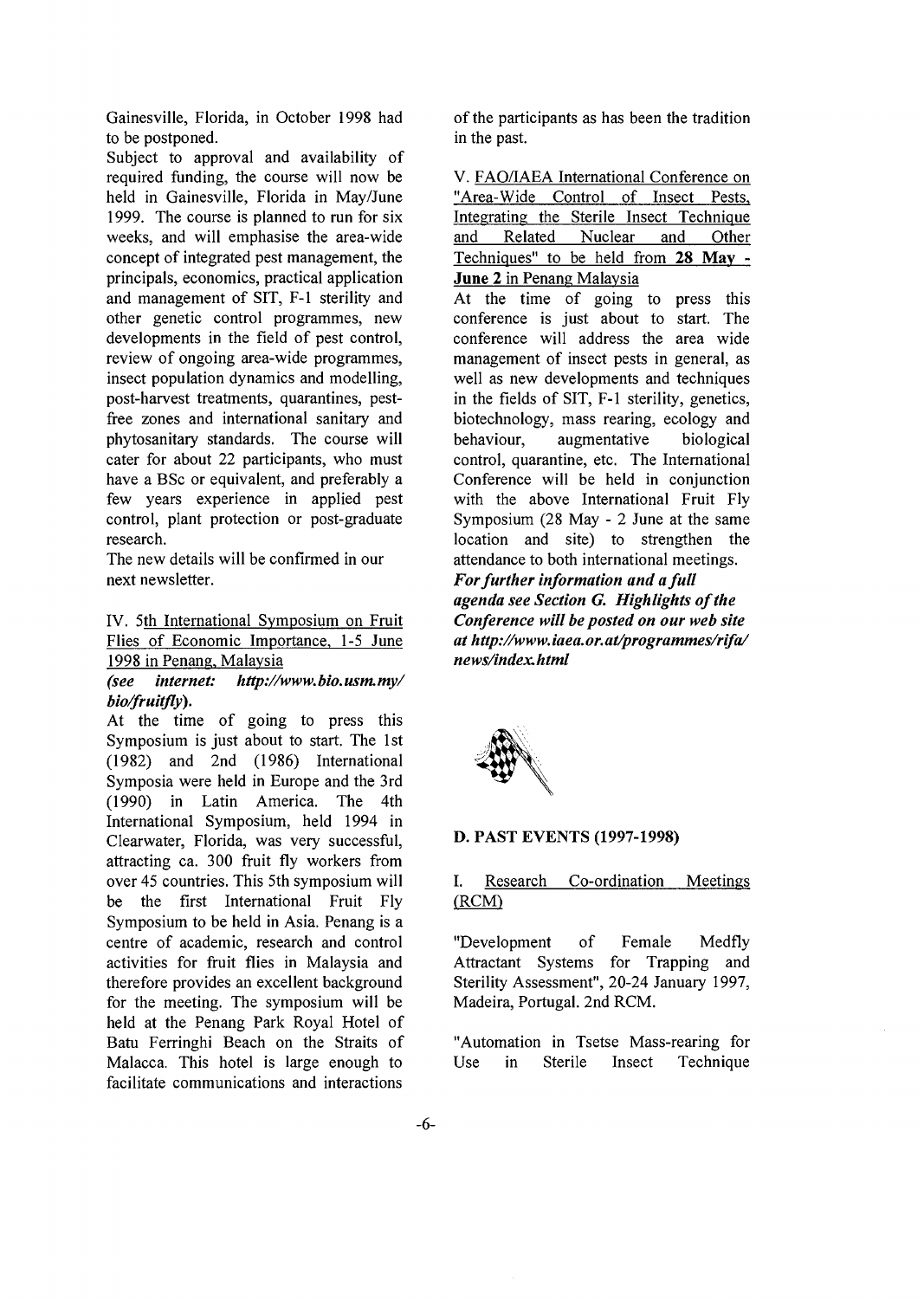Programmes", 27 February- 4 March 1997, Tanga, Tanzania. 2nd RCM.

"Genetic Applications to Improve the Sterile Insect Technique for Tsetse Control/Eradication Including Genetic Sexing", 10-14 February 1997, Addis Ababa, Ethiopia. 1st RCM.

"Molecular and Genetic Approach to Develop Sexing Strains for Field Applications in Fruit Fly Sterile Insect Technique Programmes", July, 1997, Guatemala City, Guatemala. 2nd RCM.

"Medfly Mating Behaviour Studies Under Field Cage Conditions", September, 1997, Tel Aviv, Israel. 3rd RCM

# **Proceedings are available on request at the Insect & Pest Control Section's Office.**

#### II. Consultants Meetings

"Use of Nuclear Techniques in Biological Control: Managing Pests, Facilitating Trade and Protecting the Environment". April 14-18, 1997, Vienna, Austria.

"International Standardisation of Quality Control Procedures and Parameters for Mass Reared and Released Fruit Flies", 5-9 May, 1997, Vienna, Austria.

# **Proceedings are available on request at the Insect & Pest Control Section's Office.**

# III. FAQ/IAEA Training Courses

National Training Course on "Methyl Bromide Fumigation Technology for Quarantine Treatments Against Fruit Flies", Concordia, Entre Rios, Argentina, February, 1997.

National Workshop organised by SENASA/PROCEM in conjunction with the IAEA on "Advances in Research Support for the National Fruit Fly Programme", Buenos Aires, Argentina, 27- 29 May, 1997.

National Training Course on "Basic Training on Integrated New World Screwworm (NWS) Control/Eradication with Emphasis on the Sterile Insect Technique (SIT)", Kingston, Jamaica, 6-27 August, 1997.

Bi-National Chile-Peru Training Course on "Quarantine Procedures and Treatments in Support of the Mediterranean Fruit Fly Eradication Campaign in Tacna and Moquegua, Peru", Lima, Peru, 24-26 September, 1997.

Regional Training Course on the "Use of SIT in Support of Integrated Area-wide Methods to Combat Tsetse and Trypanosomosis", Tanga and Zanzibar, Tanzania, Africa - November-December, 1997.

Regional Latin American Training Course on the "Use of the Sterile Insect Technique in Support of Area-Wide Integrated Fruit Fly Control/Eradication Programmes", Tapachula, Mexico and Guatemala City, Guatemala, October, 1997.

Regional Training Course on "Use of SIT and Related Methods for the integrated Area-wide Fruit Fly Control/Eradication in the Near East and the Mediterranean Basin", Madeira, Portugal, November, 1997.

Workshop in conjunction with SENASA on "Area-Wide Integrated Control of Fruit Flies in the Littoral Citrus Region", Concordia, Entre Rios, Argentina, 23-25 June 1997.

Seminar held in conjunction with INFRUITEC on "Feasibility Assessment for Fruitfly Eradication using SIT,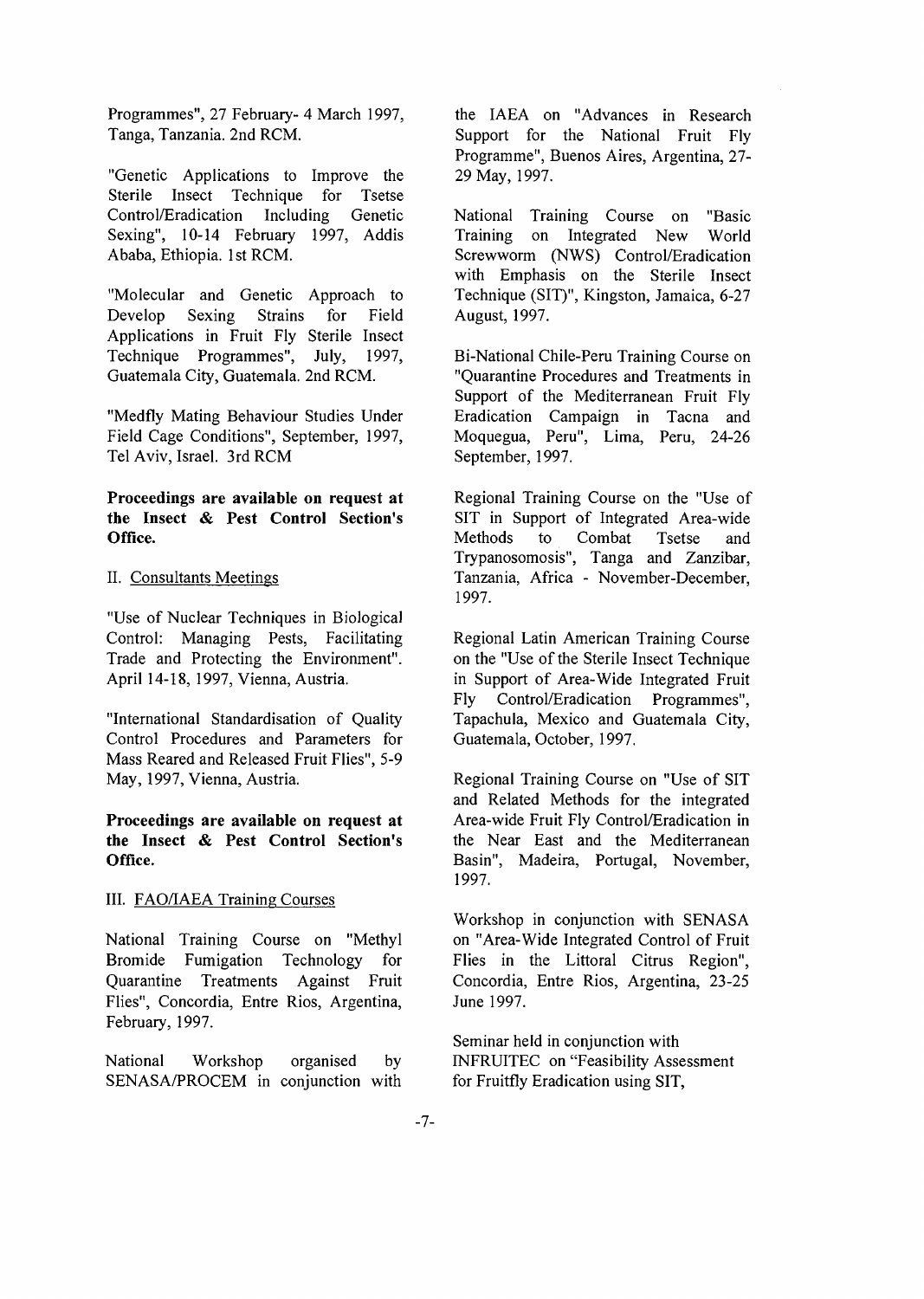Stellenbosch, Western Cape, Republic of South Africa, 28-29 April 1998.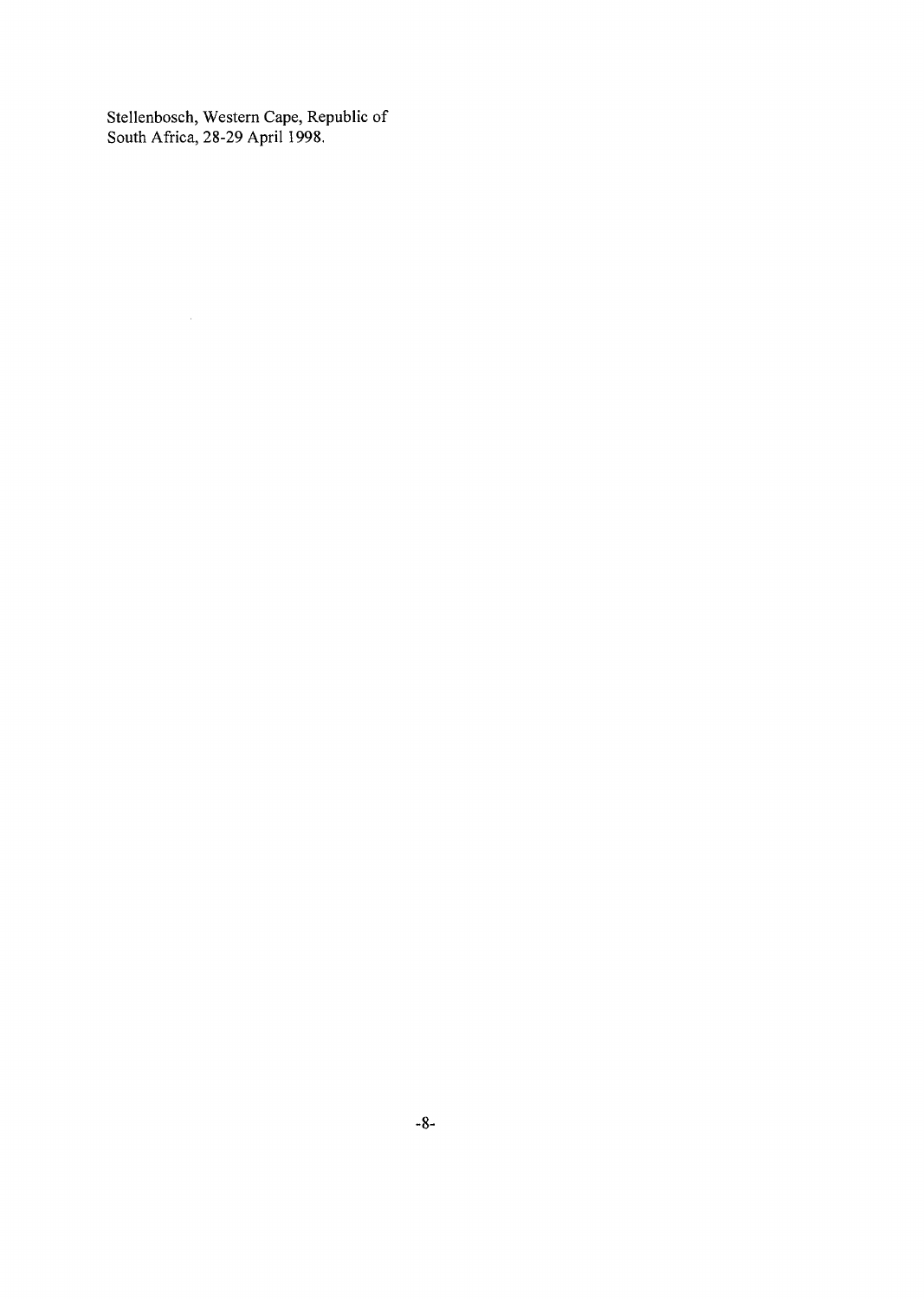

#### **E. TECHNICAL PROJECTS CO-OPERATION**

Over the last four years, the Section has had technical responsibility for over 35 technical co-operation projects. They fall under four major areas, namely:

- Tsetse
- Fruit Flies
- F-l Sterility for the Control of Lepidopteran Pests
- Screwworm and Others

#### *Current Operational Projects are:*

- ARG/5/OO5 Fruit Fly Eradication in the South Region
- ETH/5/012 Integrating SIT for Tsetse Eradication
- GRE/5/01 Control of the Mediterranean Fruit Fly in Crete
- \*GUA/5/O13 Genetic Sexing to Control the Medfly
- IRQ/5/014 Field Monitoring and Laboratory Rearing of Old World Screwworm
- ISR/5/009 Feasibility Study of SIT for Medfly Eradication
- JAM/5/006 Eradication of the New World Screwworm: Preparatory Phase
- JOR/5/007 Feasibility of Area-wide Control of Medfly by SIT
- \*KEN/5/020 Control of Tsetse Fly & Trypanosomiasis in Lambwe Valley
- LEB/5/013 Feasibility of Integrated Control of Medfly Using SIT
- MAR/5/009 Control of Diamondback Moth by Sterile Insect Technique

\*MLI/5/012 Integrated Tsetse Control

- \*\*PAN/5/012 Control of Fruit Fly in the Chiriqui Province Using SIT
- PHI/5/026 Integrated Control of Oriental Fruit Fly on Guimaras Island
- POR/5/005 Mediterranean Fruit Fly Programme on Madeira
- RAF/5/040 SIT for Tsetse and Trypanosomiasis Management in Africa
- RLA/5/039 Binational Project Chile-Peru: Eradication of the Fruit Fly
- SAF/5/002 Feasibility Assessment for Fruit Fly Eradication Using SIT
- SYR/5/016 Preparation for Codling Moth Management Using SIT
- THA/5/044 Extension of Areas Under Integrated Fruit Fly Control
- UGA/5/018 Integrated Tsetse Control in Buvuma Island on Lake Victoria
- \*URT/5/016 Tsetse Fly Eradication on Zanzibar Island
- URT/5/018 Entomological and Veterinary Monitoring on Zanzibar
- \*ZIM/5/007 SIT for Tsetse Control Programmes

\*Projects in process of being phased-out or terminated

\*\*Projects awaiting funding from extra budgetary sources

In keeping with our policy to highlight a few of our Technical Co-operation projects in each Newsletter the following projects are discussed in this issue.

#### Opening of New Medfly Emergence Facility in Israel (TC Project ISR/5/009)

On 12 February 1998, the Israeli Ministry of Agriculture and the Arava Regional Council held inauguration ceremonies for the opening of their new Medfly Emergence Facility located at Sapir Centre in the Arava Valley. His Excellency Rafael Eitan, Israeli Minister of Agriculture and the Environment, presided over the ceremonies that included an open house at the new facility and a ribbon cutting event at the Ein Yahav airstrip to highlight the first official aerial releases of sterile Medflies. The Arava Medfly Eradication Project (AMEP) Director, Ezra Ravins,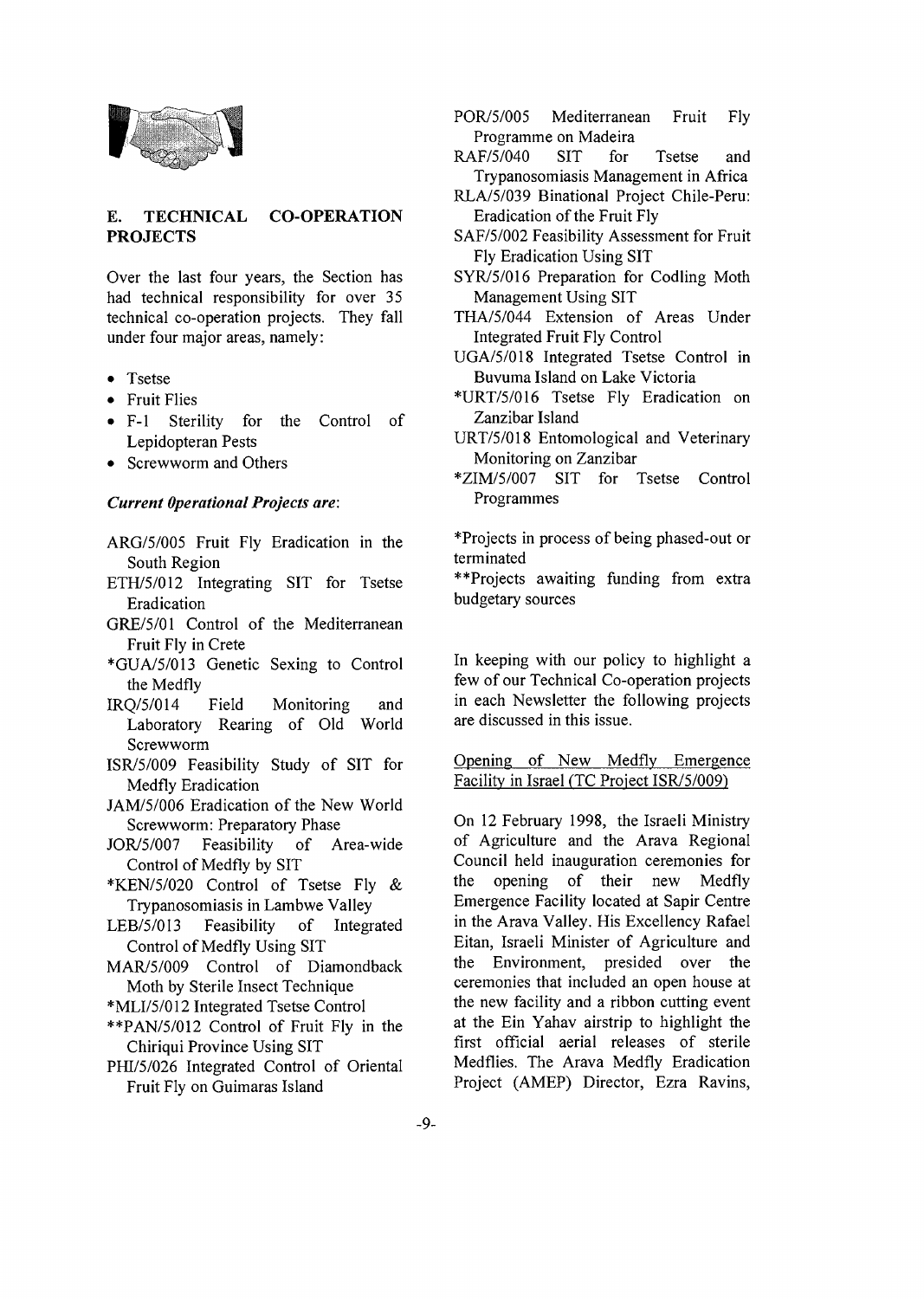provided an overview of the project using aerial photographs and maps to show where project activities occur. Yaakov Bagg, Facility Director, gave a guided tour through the facility. Sterile Medflies were displayed in Plexiglas cages for viewing by the general public and the press. Minister Eitan and Mr. Bagg flew together in the contract aircraft over the nearby settlement at Ein Yahav to release sterile Medflies. A chilled insect release machine provided by the IAEA and fabricated by the US Department of Agriculture was used to disperse the adults from the aeroplane. Minister Eitan was favourably impressed and issued instructions to plan for expansion of the use of SIT to include the rest of the country.

A number of dignitaries and key contributors to the AMEP also were present for the ceremonies. This included representatives from the Arava Regional Council, Jewish Fund, Citrus Marketing Board of Israel, Israel Cohen Institute for Biological Control, Flower Board of Israel, and Vegetable Board of Israel. Patrick Gomes represented the International Atomic Energy Agency and the Food and Agriculture Organization. Attending the ceremonies on behalf of the Jordanian government were: General Mansour Abu-Rashed, Ministry of Defence, who is responsible to King Hussein for coordination of activities along the Jordan-Israel border; Captain Raed Aussayli, Liaison Unit, Ministry of Defence; Eng. Yousef Moula, Director, Plant Protection Department (PPD), Ministry of Agriculture (MOA); and Eng. Mary Bahdousheh, Head, Plant Quarantine Section, PPD/MOA. Members of the press included national and local television crews, national and local newspapers and several radio reporters.

Jordanian-Israeli Co-operation to Control the Medfly in the Lower Jordan Rift Valley

On 1998 February 19, the 1<sup>st</sup> Technical Meeting between Jordanian and Israeli project counterparts was held at the Dead Sea Resort Hotel in Jordan. The meeting lasted for approximately 3 hours. Both parties agreed to emerge Medfly adults at the new facility located at Sapir Centre for release in Jordan. Both parties agreed to use the same commercial aircraft under contract to the Israeli project to fly over Jordanian territory to disperse the sterile flies. This aircraft has been modified to carry a chilled insect release machine. Using the same aeroplane and release equipment for both projects represents a major cost-savings and brings about more effective use of project resources.

Releases in Jordan would be concentrated over the city of Aqaba located in the southern part of the Lower Jordan Rift Valley and the agricultural areas of Ghor Safi and Mazra'a situated in the northern part of the Valley near the Dead Sea. As a result of this agreement, Medfly will be controlled using sterile insect technique throughout the entire Lower Jordan Rift Valley. Approvals from the appropriate authorities would be requested by the project managers on both sides of the border. Joint co-operation on other plant protection matters also were discussed during the meeting.

On 29 March 1998, the 2<sup>nd</sup> Technical Meeting between Jordanian and Israeli project counterparts took place at Sapir Centre in Israel. The Royal Jordanian Air Force granted permission to the Israeli pilot and aircraft to over fly Jordanian territory along the border in order to disperse sterile Medflies for control purposes. Participants toured the sterile Medfly release centre. This was followed by brief updates on monitoring and control activities conducted in Israel and Jordan respectively. Jordan completed installation of traps in Aqaba and other locations along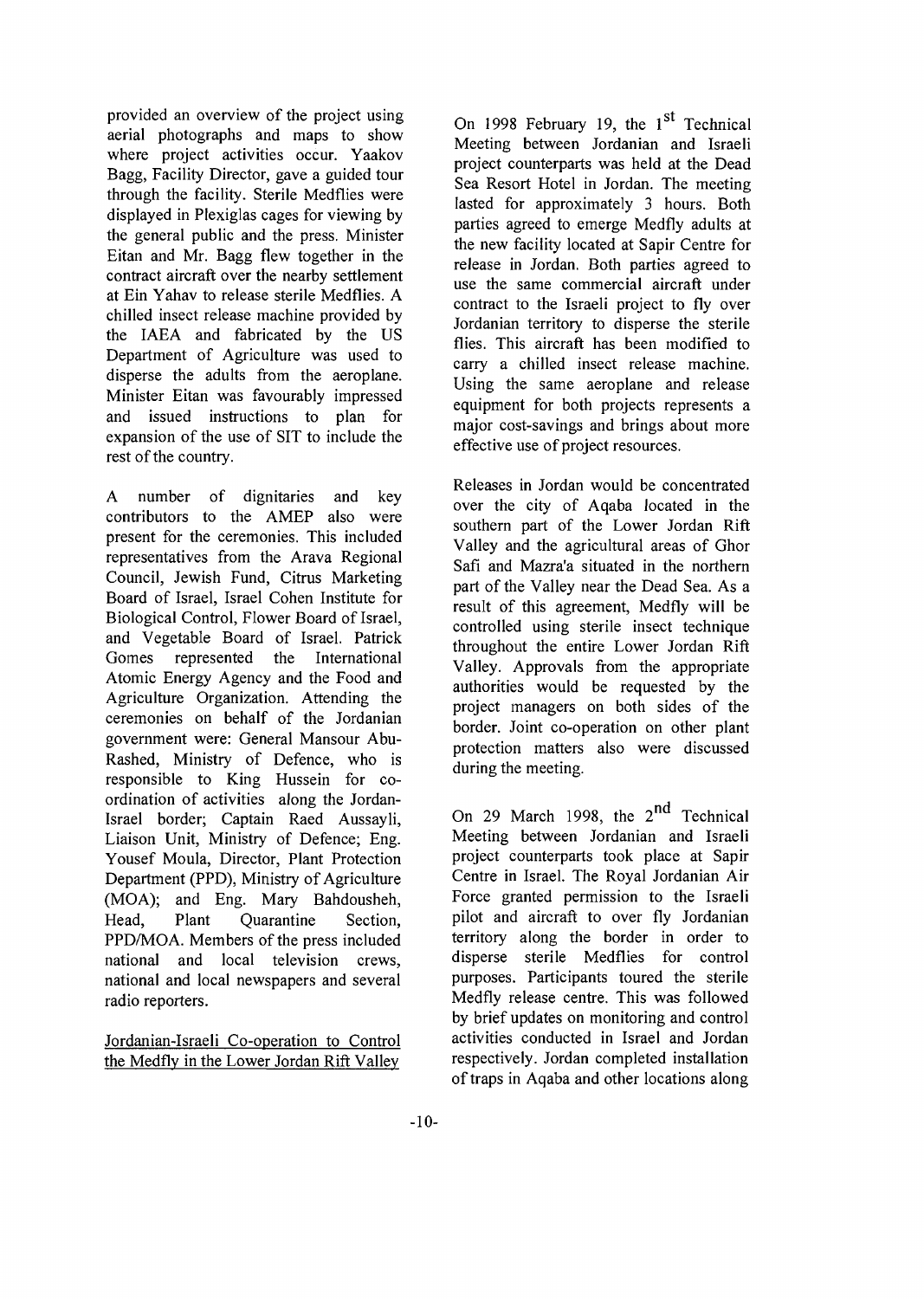the Wadi Araba. Training planned for April was discussed. The Israelis proposed that training of Jordanian personnel at the Sapir release centre in quality control, fruit sampling, marked fly identification, prerelease handling of pupa and aerial release of sterile flies would be possible, but would required co-ordination and assistance from the IAEA and FAO. Cooperative research on methyl bromide also was discussed during the meeting.

AMEP in Israel loaned a small quantity of trimedlure attractant to the Jordanian Ministry of Agriculture so that trapping activities can proceed without delay. The Jordanian Ministry of Agriculture exchanged some of the traps and attractant that they use in the Upper Jordan Rift Valley for purposes of comparison.

# Training Course for Jordanian Personnel (JOR/5/007)

A total of 14 persons in the Ministry of Agriculture received training on Medfly trapping and fruit sampling at Ghor Safi. A total of 120 traps baited with 3-component lure to attract Medfly females were installed in the city of Aqaba with an additional 40 traps installed in the 6 agricultural villages located along the Lower Jordan Rift Valley extending from the Red Sea in the south and the Dead Sea in the north. Mr. James Rudig, a US expert on area-wide pest control and eradication programs, provided a workshop in Ministry of Agriculture Extension Services Office located in Beq'a. Mr. Rudig provided a demonstration on how to properly calibrate and apply bait sprays for Medfly population suppression. A total of 14 personnel from the Ministry of Agriculture attended the workshop. An assessment of current control practices was made in the Upper Jordan Valley. Site visits were made to South Shuna and Deir Alia to meet with farmers affected by the Medfly. Some farmers have not treated their orchards for the past 2-3 years in order to control citrus

leafminer with parasitoids. As a result, farmers reported that the level of Medfly infestation reached 65 to 90% last year. The concern by the Ministry of Agriculture is that farmers will return to conventional cover sprays on a calendar basis once again using dimethoate and dursban. Protein bait sprays applied on an area-wide basis could serve as an effective interim measure to suppress Medfly populations in the north part of the country until sterile release activities can be expanded northward from the Lower Jordan Rift Valley.

# Formal Funding Proposal Requested Under MERC Program

A preproposal for control of the Mediterranean Fruit Fly was submitted last December by the Plant Protection Services of Israel, Jordan and the Territories Under the Jurisdiction of the Palestinian Authority to the US Agency for International Development in Washington, DC. Under the Middle East Regional Cooperation (MERC) Program, USAID could provide financial assistance of up to 3 million dollars over a period of 3 years. Notification was received recently from Dr. David O'Brien, Director of the MERC Program, that the preproposal was accepted and he has requested submission of a formal proposal by the three entities on or before 1 September 1998. There is no guarantee that funding will be provided as the final award is determined on a competitive basis. Funds would be used to initiate monitoring activities, train personnel and release sterile Medflies for control purposes across the three entities involved.

# Fruitfly Control in Costa Rica.

The TC project COS/5/012 to assist Costa Rica to establish a Medfly Research Laboratory was successfully completed in May 1994. Since then Costa Rica has gone on to develop a successful Integrated Fruit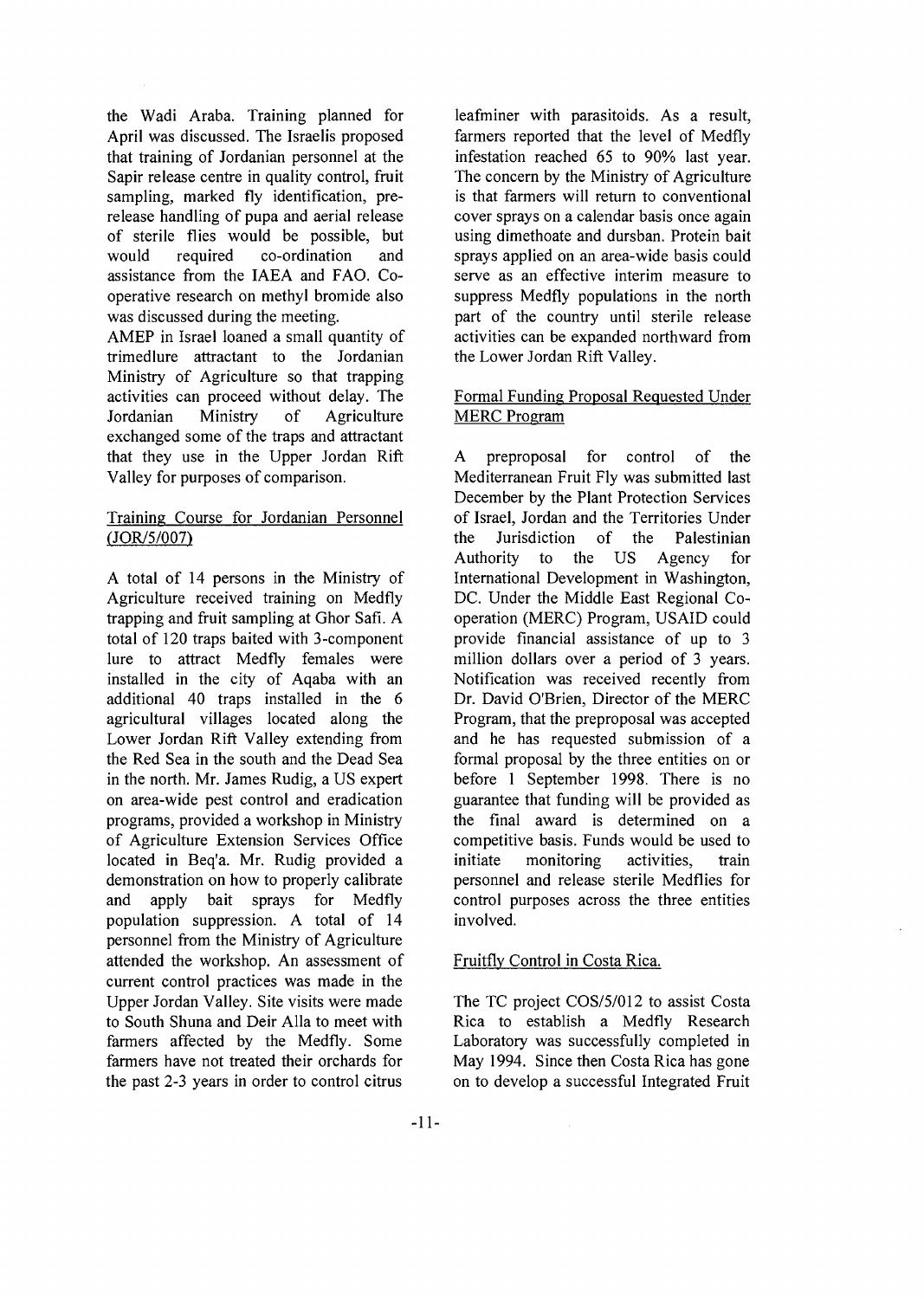Fly Management Programme (IFFMP) in Acosta County, San Jose Province.

There has been a considerable increase in the area planted to the hosts of the various fruit flies in the last ten years. Oranges now occupy 25,000 ha, coffee 30,000 ha and mangoes 9000 ha. The IFFMP for Medfly control in Acosta Country utilises releases of the pupal parasitoid *Pachycrepoideus vindenmiae* (Hymenoptera: Pteromalidae) to reduce fly densities, followed by sterile fly releases. The programme started by releasing 6000 parasitoids per hectare followed by an equal number of sterile Medflies. In the second and subsequent years releases were reduced to 3000 per hectare. Losses of oranges were reduced from 35% to 0.5% in two years.

Much of the work has been carried out by the orange grove owners themselves. They were trained in the strategies of the IFFMP, and pay for both of the biological materials and assisted with their distribution and release. Most of the owners continue to purchase and release parasitoids.

# Integrated Oriental Fruit Fly Management Based on MAT and SIT in Guimaras Island. Philippines (PHI/5/026)

Integrated fruit fly management based on male annihilation and the sterile insect release method has been conducted in the island of Guimaras since 1992.

The initial phase of the project included basic ecological studies which involved determination of host fruits, degree of fruit infestation, population dynamics and fruit fly dispersal. Information campaigns through press releases and meetings were launched to inform growers, government officials and the private sector of the objectives and mechanics of the sterile insect technique.

Based on mark-release-recapture studies, the estimates of fruit fly population showed that more insects were present in natural vegetation as compared to mixed plantation and only a low population was recorded in commercial orchards.

Male annihilation efforts started in February 1997, using impregnated fibre board squares. The application rate in orchards and residential areas was 4 FBS per hectare by ground application, and 2 FBS per hectare in forested areas by aerial application. The effectiveness of male annihilation efforts was continuously checked by traps and fruit examination in 93 barangays. Generally, results showed that island-wide application of the male annihilation technique at regular intervals reduced the male fly population by over 95% in the island and that sterile fly releases could be started. Sterile insect releases were initiated in November 1997 and by April 1998 47 million sterile flies had been released. Releases are by air, supplemented by ground releases where high wild populations are identified, or infested fruit is found. Although the ratio of sterile to wild males is still low (3:1 in February 1998) the wild population is continuing to decline.

# Integrated Control of *Plutella xylostella,* including SIT in Mauritius.

The specific objective of the project is to develop and implement an integrated pest management programme, including F-l sterility, to control the diamondback moth (DBM). Cruciferous vegetables (cabbage, cauliflower, Chinese cabbage and water cress) occupy an important part in the dietary requirements of Mauritians. Crucifers are grown in many areas of the world and DBM is considered the most serious pest in most production areas. DBM was first reported in Mauritius in 1945 and although from time to time was reported to cause moderate to severe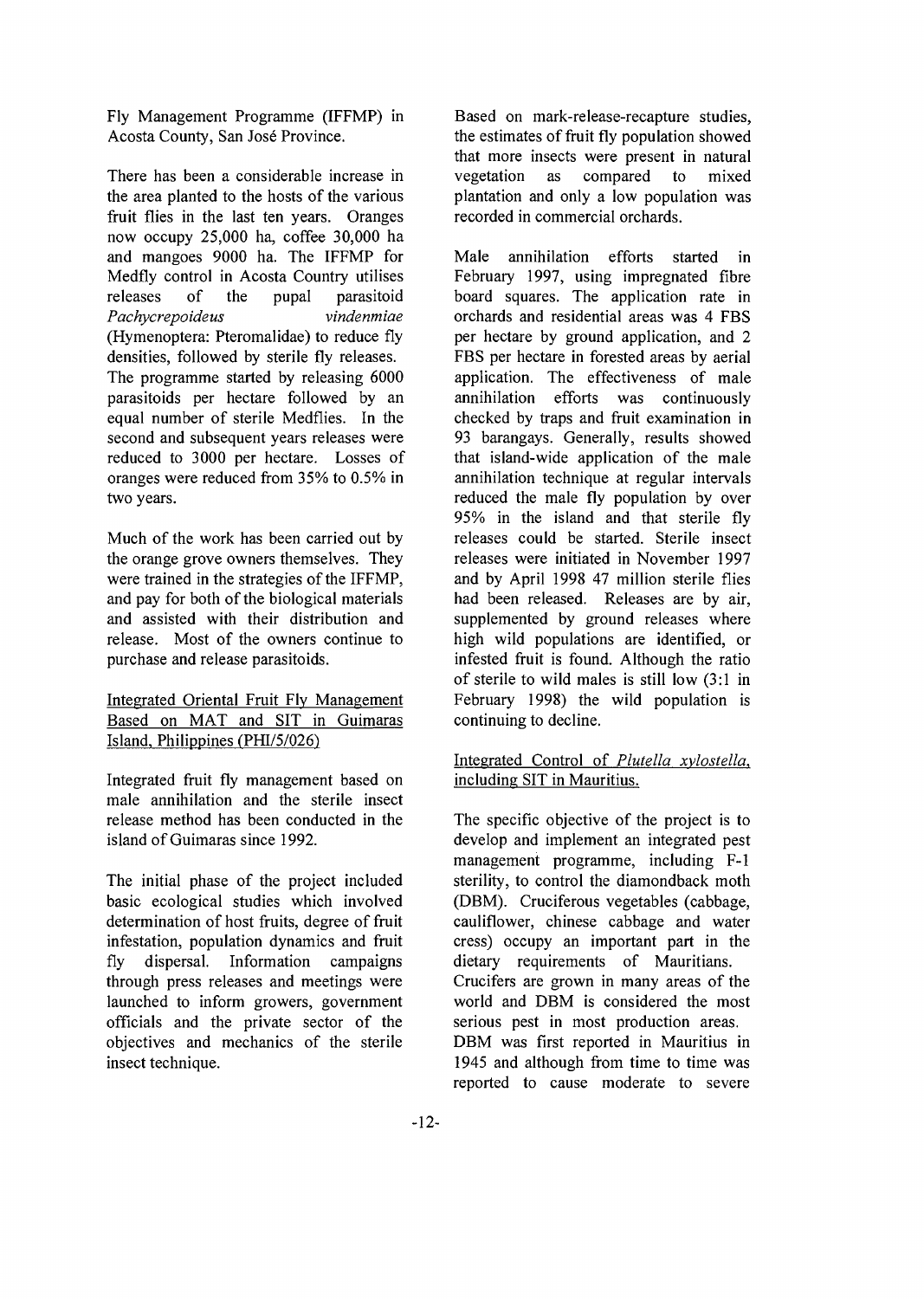damage it was generally well controlled with synthetic insecticides until the 80's.

By 1985, farmers were suffering heavy losses and most available insecticides were ineffective even when 20 applications were made on a crop during a 60 day period. Research was initiated to develop a more sustainable approach to manage this pest and two species of parasites were introduced in 1992. IAEA and FAO have been providing support since 1995. A facility for rearing DBM and the parasite species, *Cotesia plutellae* on an artificial diet has been constructed and is operational. Current effort is focused on establishing production colonies of DBM and *C. plutellae* on the artificial diet production system, on conducting population studies and demonstrationeducation field tests utilising augmentative releases of *C. plutellae* to lower DBM populations prior to the release of irradiated DBM adults. Following these small tests, area-wide programmes will be initiated. Field tests will be conducted to evaluate the competitiveness of irradiated DBM with native moths prior to the initiation of field evaluations of combination releases of parasites and F-l sterile DBM. Following the completion of a country-wide release programme a study will be carried out to assess the impact and benefits.

The introduction of *C. plutellae* has significantly reduced the overall population of DBM with many growers reducing their applications of insecticides by 50%. Prior to the implementation of the IPM programme for DBM, the cost of insecticide applications was over \$75/acre and provided a harvest of only 80% of the crop. The estimated cost of the IPM programme should be no more than \$25/acre, thus a saving of \$50/acre and the crop should be nearly 100% harvestable.

Integrating SIT and autosterilisation lethality to eradicate *G. fuscipes fuscipes* in Buvuma Islands, Uganda. (UGA/5/018)

The control of the tsetse species *G. fuscipes fuscipes* on Buvuma Island, Lake Victoria, Uganda, is of great importance as it is an important vector of both human sleeping sickness and animal trypanosomosis. The presence of active sleeping sickness on the Island and adjacent mainland prompted the Ugandan government to seek assistance from the Agency, and project UGA/5/018 was set up in 1995.

Recent mark - release - recapture experiments have shown that 70% of the flies are to be found along the shoreline of the island. Trapping activities are therefore concentrated around the shore. However trapping alone is not reducing the fly population fast enough. In addition traditional trapping methods have the disadvantage that once sterile fly releases start, the traps will also be killing the released flies.

The project is therefore investigating the potential of autosterilisation using the insect growth regulator triflumuron with treatment devices (TD) mounted on conventional traps. Flies entering the trap pass up into the TD as if it were the trap cage, where they pick up a dose of the triflumuron. The top of the TD is open, so the flies then escape. Triflumuron acts by disrupting the enzyme chitinase, so preventing the formation of new exoskeleton. As a result insects are unable to form new exoskeleton at the time of moulting, and either fail to moult at all or the newly emerged stage dies. When a female tsetse is dosed with triflumuron the IGR is passed on to the developing larva *in utero* and the larva then dies at the next moult. One dosing with triflumuron can render a female unable to produce viable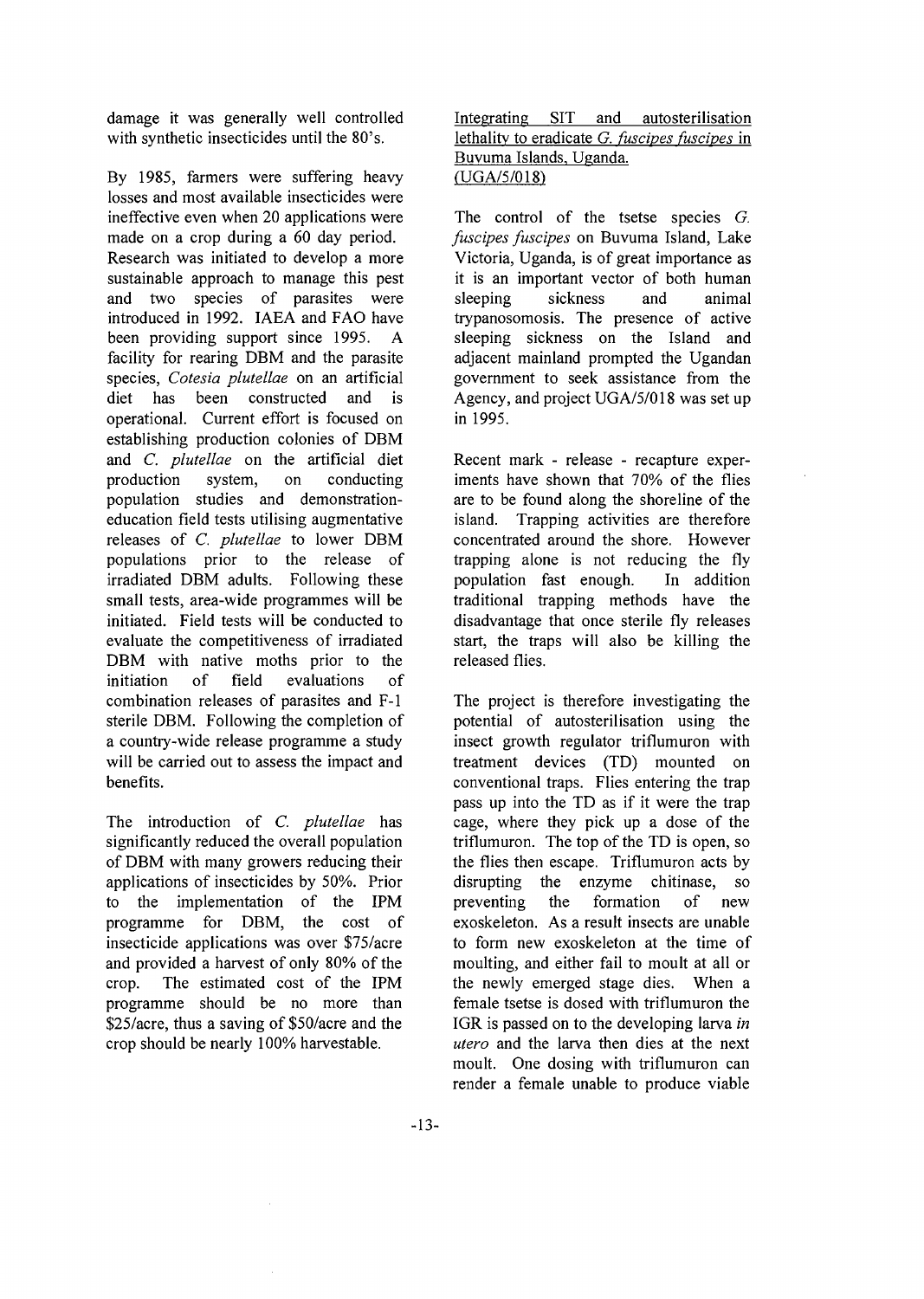pupae for life, and a dosed male can pass sufficient IGR to a female at mating to prevent pupal production for several cycles. Released sterile males are unharmed by the dosing, so the use of TDs does not interfere but rather integrates ideally with SIT.

Trials are now underway to compare the effects of conventional insecticide treated traps with TD traps. Four peninsulas on Buvuma have been selected, each being protected by a barrier of insecticide treated traps. One area has insecticide treated traps, one traps with TDs dosed with triflumuron, one traps with untreated TDs, and an untreated control area. If the results are encouraging the use of TDs will be extended to the whole coastline of Buvuma in preparation for sterile male releases.

## II. MODEL PROJECTS:

## Medfly Control in South America

Good progress is continuing to be made with Medfly control in South America with Chile signing a second binational agreement, this time with Argentina.

The Chilean Medfly programme (CHI/5/015) declared eradication in Arica Province in December 1995. Since then Chile has been concerned with the risk of re-invasion from both Argentina and Peru Binational project Chile-Peru RLA/5/039). Argentina started control operations in Mendoza and San Juan Provinces in 1990, and in Patagonia Province in 1996. The new agreement between Argentina and Chile, signed in 1997, is on co-operation towards eventually incorporating the Argentinean control areas into a larger fly free zone together with all of Chile. Under the agreement Chile is to supply 15 to 20 million sterile flies per week to the San Juan programme. The agreement also covers joint work on SIT with genetic sexing strains, integrated pest management

strategies, border quarantine controls, quarantine treatment of fruits, research, and an emergency response programme.

In Patagonia where more than 60,000 ha of temperate fruit production is located, the Medfly does not cause significant damage in commercial fruit growing areas, but is present in some urban areas of northern Patagonia. The control programme is aimed at declaring the fruit growing areas free of Medfly to open fruit exports to countries that have imposed a ban on fruit from Medfly endemic areas. The project currently receives sterile flies from the Mendoza Mass Rearing Facility, and has been treating 12,000 ha since August 1997. The coverage will be expanded to include all of the fruit growing valleys in northern Patagonia this year, increasing the sterile release area to about 20,000 ha. In support of the sterile insect release, around 2,200 traps are serviced weekly, 500 fruit samples are examined each week, and an intensive public relations campaign and training programme is being conducted.

Under the Binational Project Chile-Peru (RLA/5/039) the IAEA and FAO have been providing economic and technical support to both countries and Chile is supplying 20 million sterile flies per week for ground releases in Tacna, Peru. The flies will be released by air for the first time in mid-1998 over the Tacna valley.

## Eradication of the New World Screwworm From Jamaica (JAM/5/006)

An eradication programme for the screwworm, *Cochliomyia hominivorax* (Coquerel), is being organised jointly by the Government of Jamaica and the IAEA. The livestock producers of Jamaica have sought an eradication programme for Jamaica for over 30 years but until now have been unable to get a programme organised. However, the situation has now changed and a programme is a foregone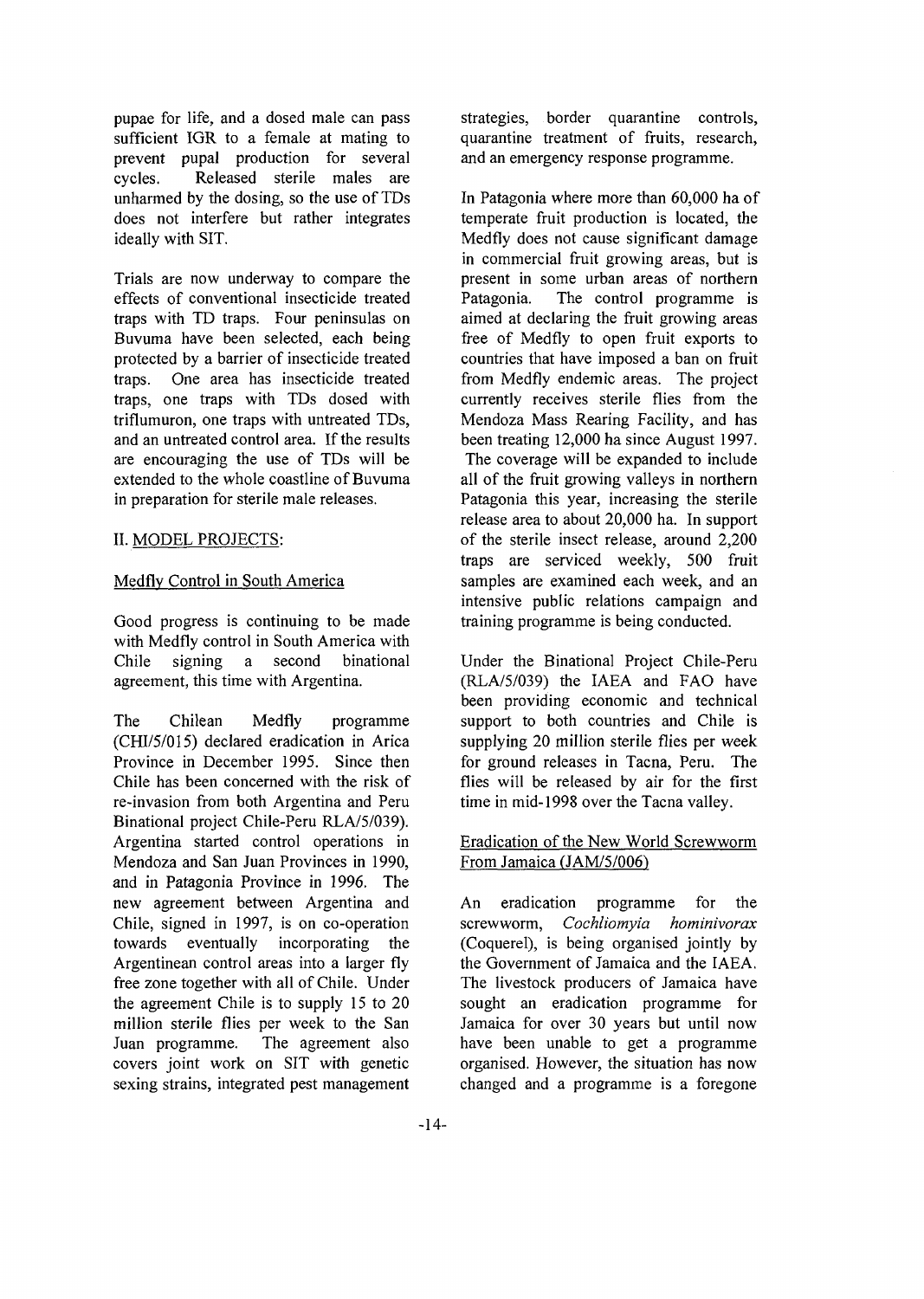conclusion for the very near future. The programme will cost about 9 million US dollars and these funds have already been obtained and are available for the eradication. Most of these funds came from Jamaica (89%), and the IAEA has also made a significant monetary contribution (11%) as well as providing training, organisational and technological expertise. The USDA and Mexico are providing contributions in kind.

The plans are to release about 15 million sterile flies per week from the Mexico-US facility in Tuxla Gutierrez, Mexico, and the first flies are expected to be released as early as January 1999. This will be about 3,000 sterile flies per square mile and it is estimated that releases will have to made for up to 2 years. The release of the sterile flies will be supported by prevention, control and quarantine procedures that will reduce the natural population as well as put the mechanisms in place to prevent reintroduction after eradication. A recent cost benefit study has determined that the annual losses to the livestock industry of Jamaica range from 5.5 to 7.7 million US dollars per year. Using either of these estimates, the programme will realise net saving at some point in the second year after eradication. The National Director has received training at the FAO/IAEA interregional training course in Gainesville, Florida, and four Jamaican scientists have received and completed fellowships for training with the Mexico-United States Screwworm Rearing Factory in Mexico and the Nicaragua- United States Eradication Programme in Nicaragua. At this time the personnel, administrative procedures, equipment and laboratory facilities necessary to support the eradication programme are being put in place in Jamaica. The readers of this Newsletter may expect updates of the project often over the next 3 years.

At the same time that the eradication is being organised plans are being made with FAO for the pest's eradication from the entire Caribbean. Cuba, Haiti and the Dominican Republic are infested in addition to Jamaica,. The only other Caribbean islands infested are Trinidad and Tobago but eradication from these two islands is not possible at this time because of the close proximity of South America. Successful programmes on these islands would conclude the eradication of screwworm from half the Western Hemisphere.

# Tsetse Eradication on Zanzibar (URT/5/016)

On 31 October 1997, the expert group convened by the IAEA to assess the outcome of the tsetse eradication project on Zanzibar reported that "The existing information strongly suggests that the tsetse fly *Glossina austeni* has been eradicated on Zanzibar". Eradication was declared jointly by the Government of Tanzania and the IAEA in December, and the project was terminated at the end of 1997. Fly monitoring on Zanzibar will continue for one year and veterinary monitoring for two years under a new reserve fund project. Initial results from this monitoring have revealed no flies and no transmission.

Meanwhile the Tsetse and Trypanosomiasis Research Institute, Tanga will be contracted to maintain a reserve colony of *G. austeni* for the next twelve months in case sterile males are needed again. The facilities at Tanga will also be further upgraded to assist with the rearing of *G. pallidipes* for the Ethiopia project, and a proposal to initiate work on *G. swynnertoni* on mainland Tanzania is currently being appraised.

The success of the Zanzibar project has elicited considerable interest, and not just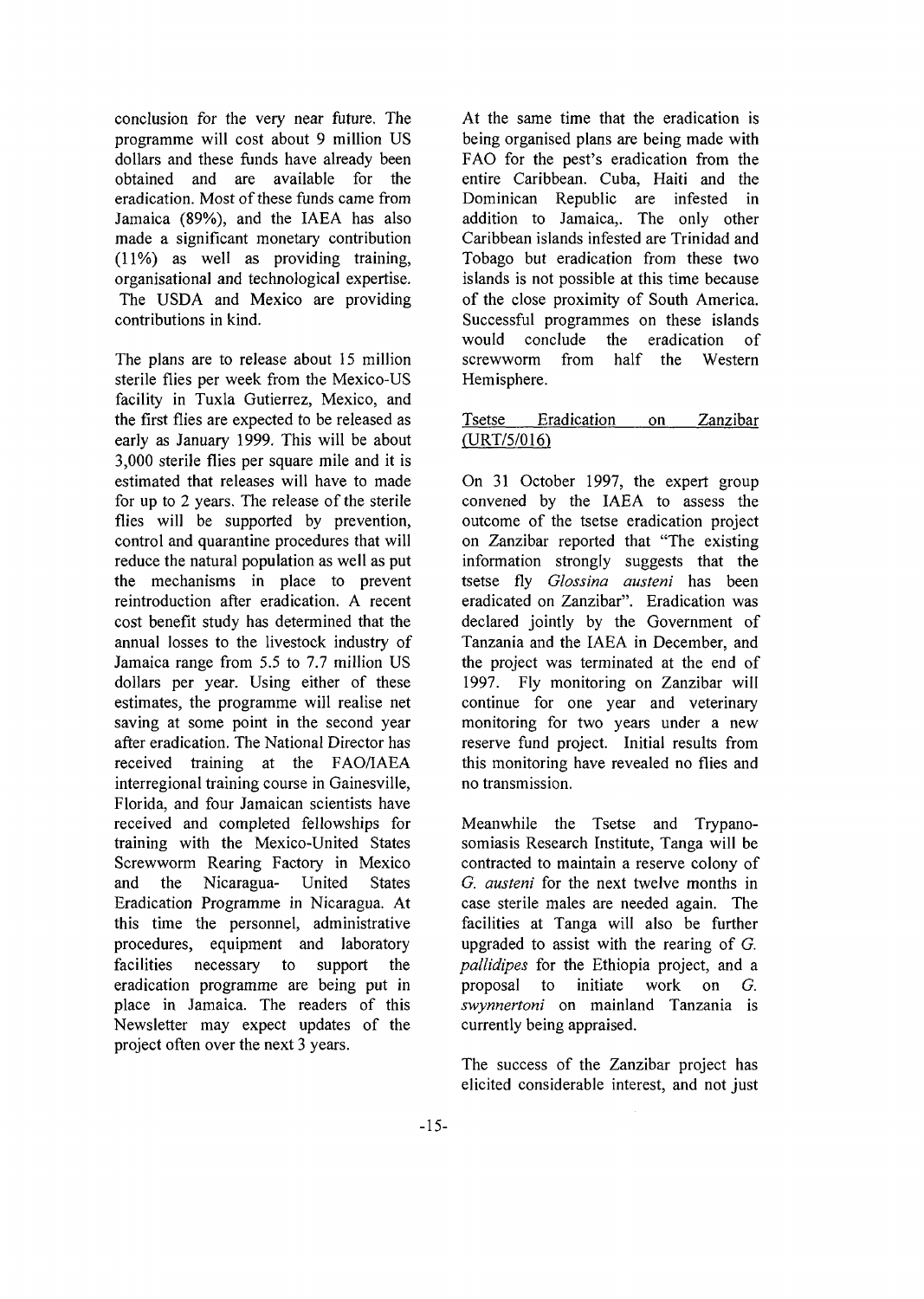in Africa. There have been 115 press reports in 15 countries in national daily and weekly newspapers and magazines, 12 television reports in four countries and on international satellite channels (including CNN), and 23 radio broadcasts in 10 countries and in international services so far.

During a recent visit to Addis Ababa, Mr Qian, DDG-TC, was able to brief the Secretary General of the OAU, Dr Salim Ahmed Salim, on the success of the project, and on the prospects that this achievement opened with regard to livestock development. Details were provided on the five-year programme launched by the Zanzibar Government in 1998 to meet the national goal for selfsufficiency in milk and meat products by the year 2003. This programme will concentrate on improving productivity without increasing herd size, by using artificial insemination to introduce more productive crossbred animals, and improving nutrition through improved fodder crops and developing urea/ molasses/mineral supplement blocks. The Secretary General expressed personal interest in the SIT technique and promised that the issue will be considered by the OAU Secretariat in consultation with other partners. He reiterated the support of the OAU, as long as the IAEA-led efforts aiming at bringing lasting benefits to African peoples and economies, make a significant contribution to sustainable development.

In a letter to the Director General of the IAEA, Ambassador Ahmed Haggag, Assistant Secretary-General of the OAU, also congratulated the Agency on the success of the Zanzibar project, and assured him of the OAU's support to similar Agency projects in Africa.

#### Tsetse Project in Ethiopia (ETH/5/012)

Preparations for the tsetse project in Ethiopia are now under way. The project was approved by the Ethiopian government in June 1997, and government officials expressed their strong determination and commitment to the implementation of the Tsetse Eradication programme in the Southern Rift Valley (25,000 km<sup>2</sup>).

The National co-ordinator, Dr Assefa Mebrate, and the Regional co-ordinator, Dr Minutet Mengeta were appointed late last year. Marc Vreysen, our tsetse field expert, has moved from Zanzibar to Addis Ababa to assist with the baseline data collection.

Five field teams have been established, and training has now started in all aspects of the work. A recent workshop in Sodo was attended by the 5 team leaders and their technicians. The following subjects were covered:

- topographical map projections, orientation on maps, use of compass and GPS.
- vegetation classification and different soil types.
- techniques for sampling plant specimen.
- how to take notes during field trips.
- tsetse morphology, male and female reproduction, dissection techniques, physiological ageing of flies, wing fray, species determination etc.

A manual was prepared and distributed to the different teams, which can serve as a basic guide during their field work.

A practical session was also held during which the team members had to locate several grids in the vicinity of Sodo and specific locations within a grid using topographical maps, compass and GPS. In addition how to classify the vegetation and the soil was demonstrated.

A meeting was held from 21 to 24 April between various project staff, researchers from Addis Ababa University and national research institutes, a GIS expert and a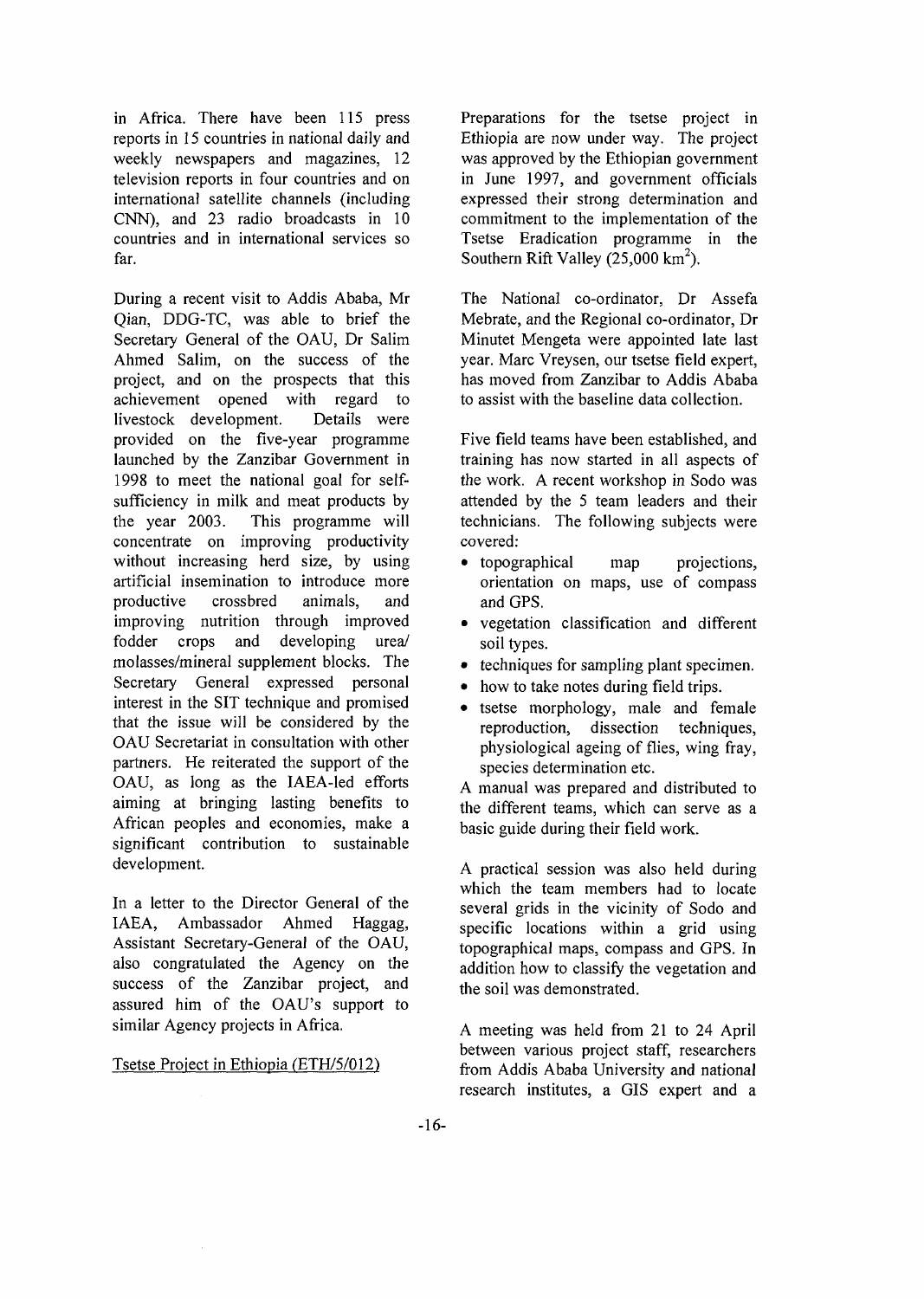cost/benefit analysis expert from the UK, an epidemiologist from ILRI and two staff from the FAO/IAEA Joint Division. The purpose of the meeting was to establish the baseline data that must be collected, or extracted from existing sources, for effective planning and implementation of the eradication programme and post eradication land use. All the data collected will be integrated in a geographical information system, which will be constructed in such a way as to facilitate day to day decision making and periodic report preparation, as well as providing a model to assess the suitability of the areawide intervention campaign integrated with SIT in specific circumstances. It was agreed that the data to be collected will include:

- tsetse species
- seasonal tsetse density and trypanosome infection rate
- livestock distribution
- trypanosomosis prevalence and trypanosome species distribution
- agricultural activities
- agricultural potential
- direct and indirect cost of trypanosomosis
- environmental impact of trypanosomosis and tsetse eradication operations

and any other data that is required.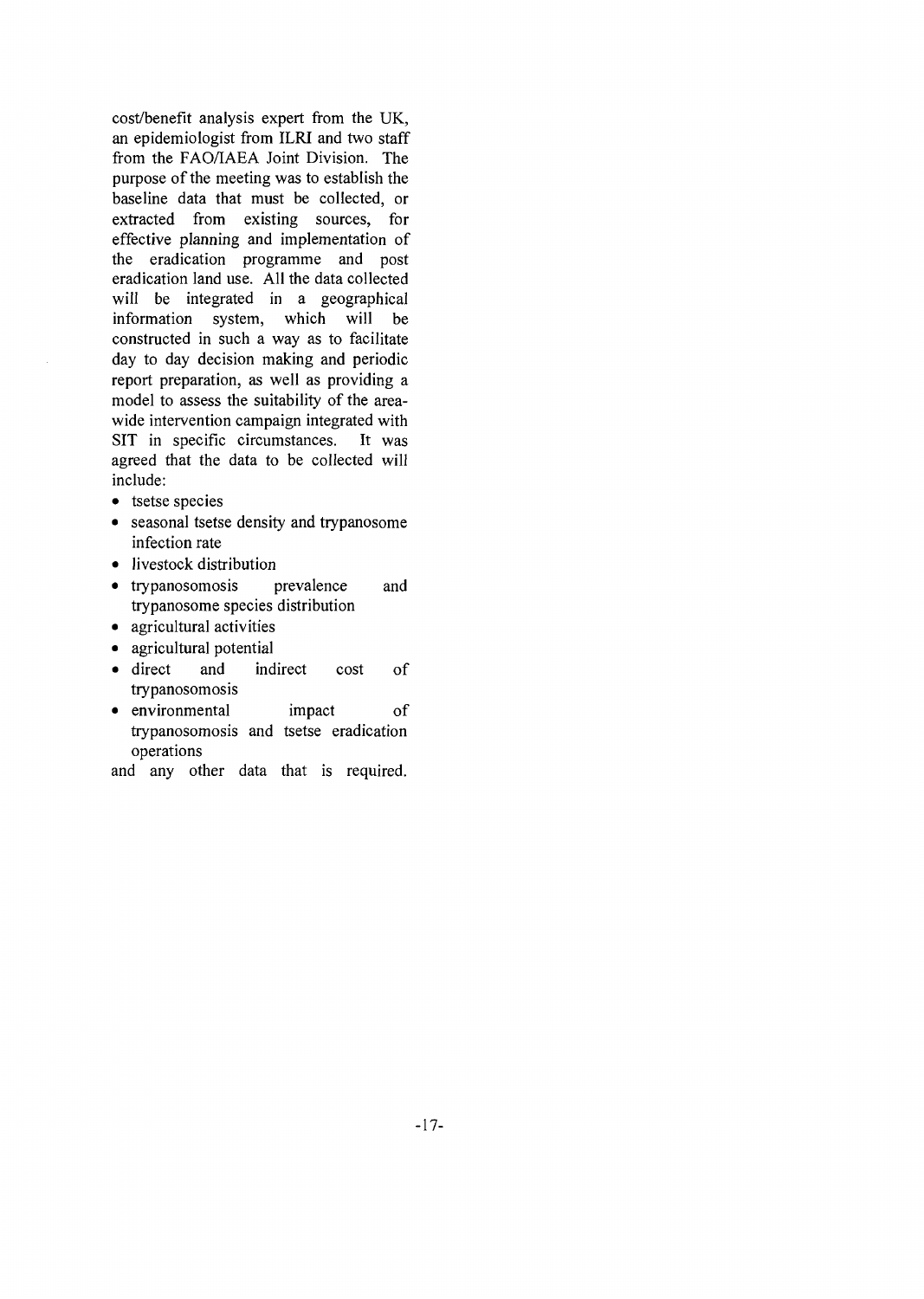

# **F. EXISTING AND PLANNED CO-ORDINATED RESEARCH PROJECTS**

Enhancement of the Sterile Insect Technique (SIT) through Genetic Transformation Using Nuclear Techniques (D4. 10.12)

*Objective:* To support and encourage research to discover and develop efficient genetic transformation systems for major insect pests, and make the sterile insect method more reliable, more suitable and less costly.

*Expected duration:* 5 years (1995-99)

*Contract Holders* (1) from Greece

*Agreement Holders* (6) from Australia, United Kingdom, United States (2) and Italy  $(2)$ .

A Molecular and Genetic Approach to Develop Sexing Strains for Field Application in Fruit Flv SIT Programmes (D4.10.15)

*Objectives:* (1) To optimise existing medfly strains in their genetic composition, productivity and application; (2) to advance the development of third generation strains using nuclear and molecular methods, and (3) to initiate the development of sexing systems in other fruit flies. The first objective will address the economic and operational consideration of large-scale use of the best strains available, the optimal procedures to maximise their productivity and efficiency, the potential for deploying them under

different field conditions and geographical locations, and the isolation and evaluation of improved sexing genes. The second objective will incorporate molecular and biotechnology approaches into the development of genetic sexing strains. Current sexing strains are based entirely on classical genetic principles, and are, therefore, much more limited in their possibilities for manipulating the insect genome. The third objective will address the considerable interest generated in developing similar genetic sexing systems for other important fruit fly pests, particularly *Anastrepha* species in Latin America, and *Bactrocera* species in Southeast Asia. At present, genetic, cytogenetic and molecular information on these other species lags considerably behind that of the medfly.

*Expected duration:* 5 years (1994-99)

*Contract Holders* (6) from Argentina, Bangladesh, Brazil, Greece, Guatemala, Philippines and United States of America.

*Agreement Holders* (3) from Australia, Italy and the United States.

Automation in Tsetse Flv Mass-rearing for Use in Sterile Insect Technique Programmes (D4.20.06)

*Objective:* To improve and up-grade tsetse mass-rearing by the development and utilisation of automation and other methods. Emphasis will be placed on automation of moving materials, such as the blood used to feed tsetse flies, the pupae produced by tsetse flies and the male tsetse flies which are introduced into cages with females and then removed when mating has been completed. In addition, the automation of separating male from female tsetse flies may be possible, provided one of more methods of determining the sex of tsetse fly pupae can be developed.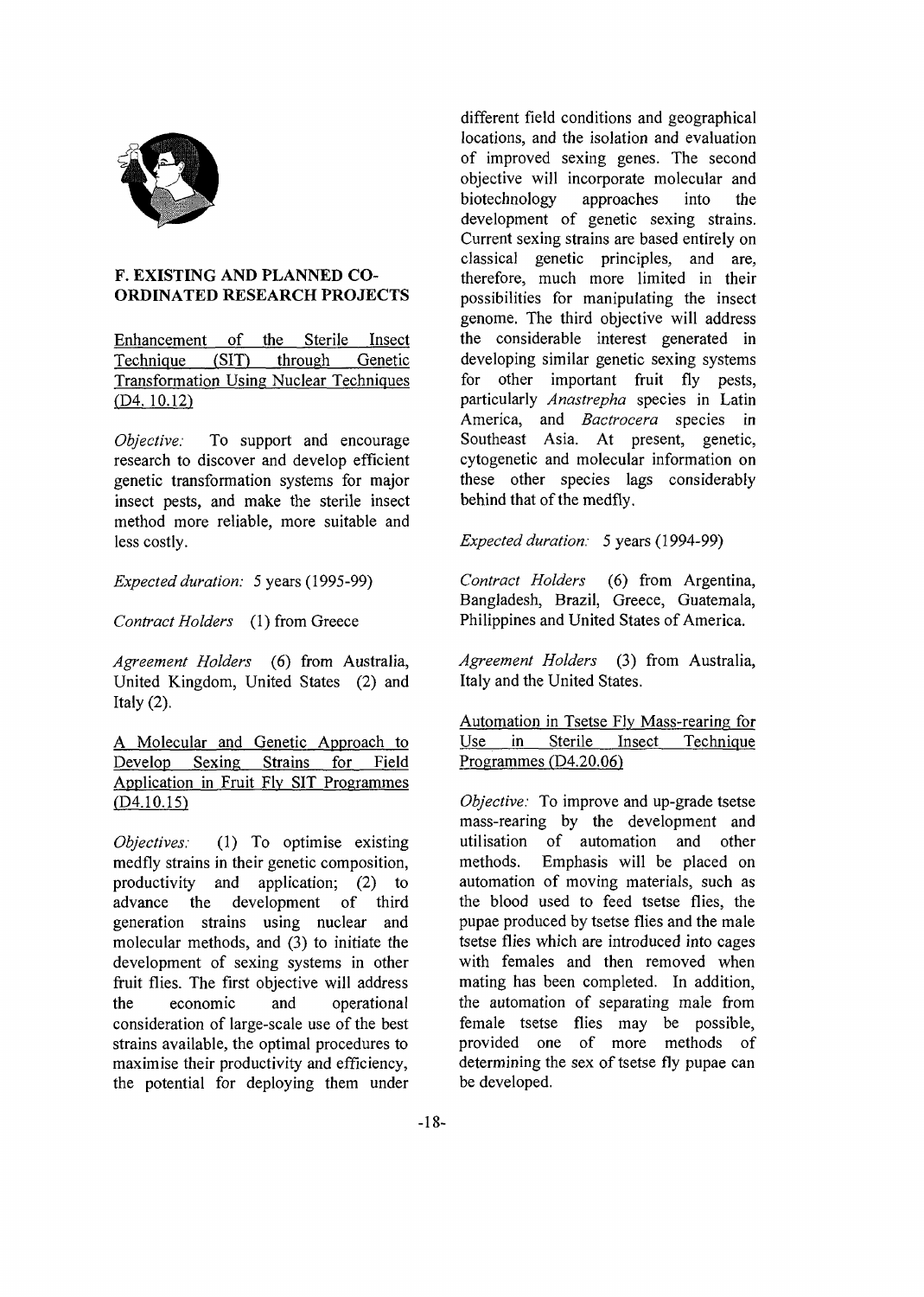*Expected duration:* 5 years (1995-00)

*Contract Holders:* (5) from Austria (2), Czech Republic, Burkina Faso, Tanzania and Nigeria.

Improved Attractants for Enhancing the Efficiency of Tsetse Fly Suppression Operations and Barrier Systems Used in Tsetse Control/Eradication Campaigns  $(D4.20.08)$ 

*Objective:* To improve the efficiency of pre-SIT-release fly population suppression operations and entomological monitoring of the target tsetse fly species by developing better visual and odour attractants. This will reduce the time and amount of materials required to suppress a tsetse population to densities that permit the initiation of the SIT. Currently, prerelease population suppression of *G. austeni* involves more than 80 insecticideimpregnated targets per km<sup>2</sup> for more than 18 months, whereas good attractants available for other tsetse species require only 4 to 8 targets per  $km^2$  for a period of 3 to 6 months. Moreover, reliable entomological data can be collected with less labour and investment. Thus, it will be possible to assess the progress of vector control or eradication operations, including the SIT, more easily and more accurately.

*Expected duration:* 5 years (1994-99)

*Contract Holders* (5) from Mali, Burkina Faso, Kenya and Hungary.

*Agreement Holders* (3) from the United Kingdom, the United States and Switzerland.

Evaluation of Population Suppression by Irradiated Lepidoptera and their Progeny  $(D4.10.11)$ 

*Objective:* To carry out field releases of moths given sub-sterilising doses of radiation and to assess their impact in suppressing target pests in combination of augmentative releases of natural enemies. This requires baseline data on field populations. Special attention has been paid to field behaviour of released moths, as well as the development of techniques to assess the impact of the released moths and their progeny in suppressing the native population.

*Expected duration:* 5 years (1992-98)

*Contact Holders:* (20) from Bangladesh, Brazil, Bulgaria, People's Republic of China (2), Cuba, Czech Republic, India, Indonesia, Iran, Malaysia, Mauritius, Pakistan, Philippines, Romania, Russian Federation, Syria, Tunisia, and Vietnam (2).

*Agreement Holders (1)* from the United States of America

This CRP will be concluded in June 1998. Dr F. Marec will edit the final proceedings which will be available as a priced publication from the IAEA

Development of Female Medfly Attractant Systems for Trapping and Sterility Assessment  $(D4.10.13)$ .

*Objective:* To develop a trapping system for female medflies which will be used in practical SIT programmes using a genetic sexing strain, i.e. where only sterile males are released.

A second objective is to develop a female trap from which eggs of wild females can be obtained to estimate sterility which has been induced into the wild medfly population.

*Expected duration:* 5 years (1993-98)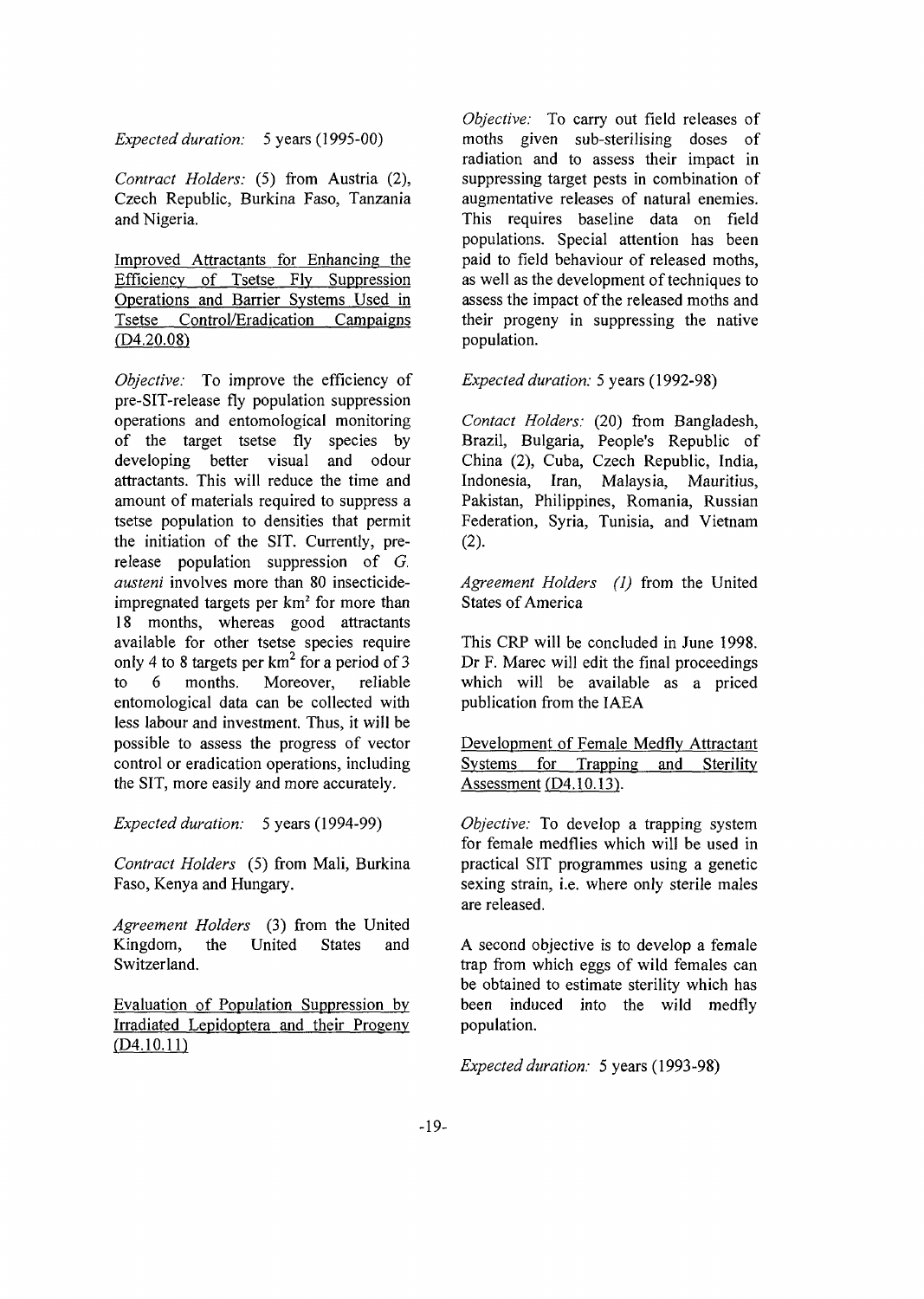*Contract Holders* (13) from Argentina, Costa Rica, Greece, Guatemala, Honduras, Mexico, Morocco, South Africa, Spain, Turkey, United States and Portugal.

*Agreement Holders* (1) from the United Kingdom

This CRP will be concluded in mid 1998. Dr M. Heath will edit the final proceedings which will be available as a priced publication from the IAEA.

# Medfly Mating Behaviour Studies under Field Cage Conditions (D4.10.14)

*Objective:* To conduct research to develop standard reproducible tests of medfly mating behaviour under field cage conditions. Once developed, the validity of these tests will be confirmed by a series of specifically designed tests to be conducted at different locations under different conditions. Once the test has been standardised and confirmed, it is anticipated that it will be incorporated into the standard medfly quality control tests currently being used throughout the world. The field test will be backed up by detailed video recording of medfly courtship mating behaviours, and the subsequent analysis of the observations utilising computer software. Thus, when completed, the test will be fairly simple and straightforward to utilise and the results can be quantified.

*Expected duration:* 5 years (1993 - 98)

Contract Holders (8) from Argentina, Costa Rica, Greece, Guatemala, Israel, Mexico, Reunion and Kenya.

*Agreement Holders* (1) from the United States.

Genetic Applications to Improve the SIT for Tsetse Control/Eradication Including Genetic Sexing (D4.20.06)

*Objectives:* To obtain information for a better understanding of the phylogenetic relationships between different tsetse species, subspecies and strains, and of heritable traits that can be subjected to selection pressure. This knowledge is of particular importance during the planning and the operational stages of area-wide control/eradication campaigns. Data on genetic variation within a target population and information on the gene flow between neighbouring tsetse fly populations will have implications for planning and implementation of control campaigns. The possible development of resistance (physiological or behavioural), based on the selection of particular genotypes, will interact with and influence the type of control measure chosen and its mode of application. A second objective is to acquire knowledge on all factors, genetic and microbial, which modulate tsetsetrypanosome interaction. Knowledge of these factors could enable trypanosome refractoriness to be introduced into a target population or a mass-reared tsetse strain. A third objective is to develop tsetse strains that are more suitable for more noning and release in tector control/eradication release in tsetse control/eradication<br>campaigns. Particular emphasis is laid on the development of an automated sexing method for immature fly stages (genetic sexing), and on other genetic or related scaling), and on other generic of related reconfigures that foster an efficient fargescale application of the SIT. This also includes research directed at a trans-taxon use of laboratory-reared sterile flies for tsetse and trypanosomosis control or eradication activities.

*Expected duration: 5* years (1997-02)

*Contract Holders* (3) from Greece, Kenya and Italy.

*Agreement Holders* (5) from Greece, Kenya and Belgium, Canada, United States, Italy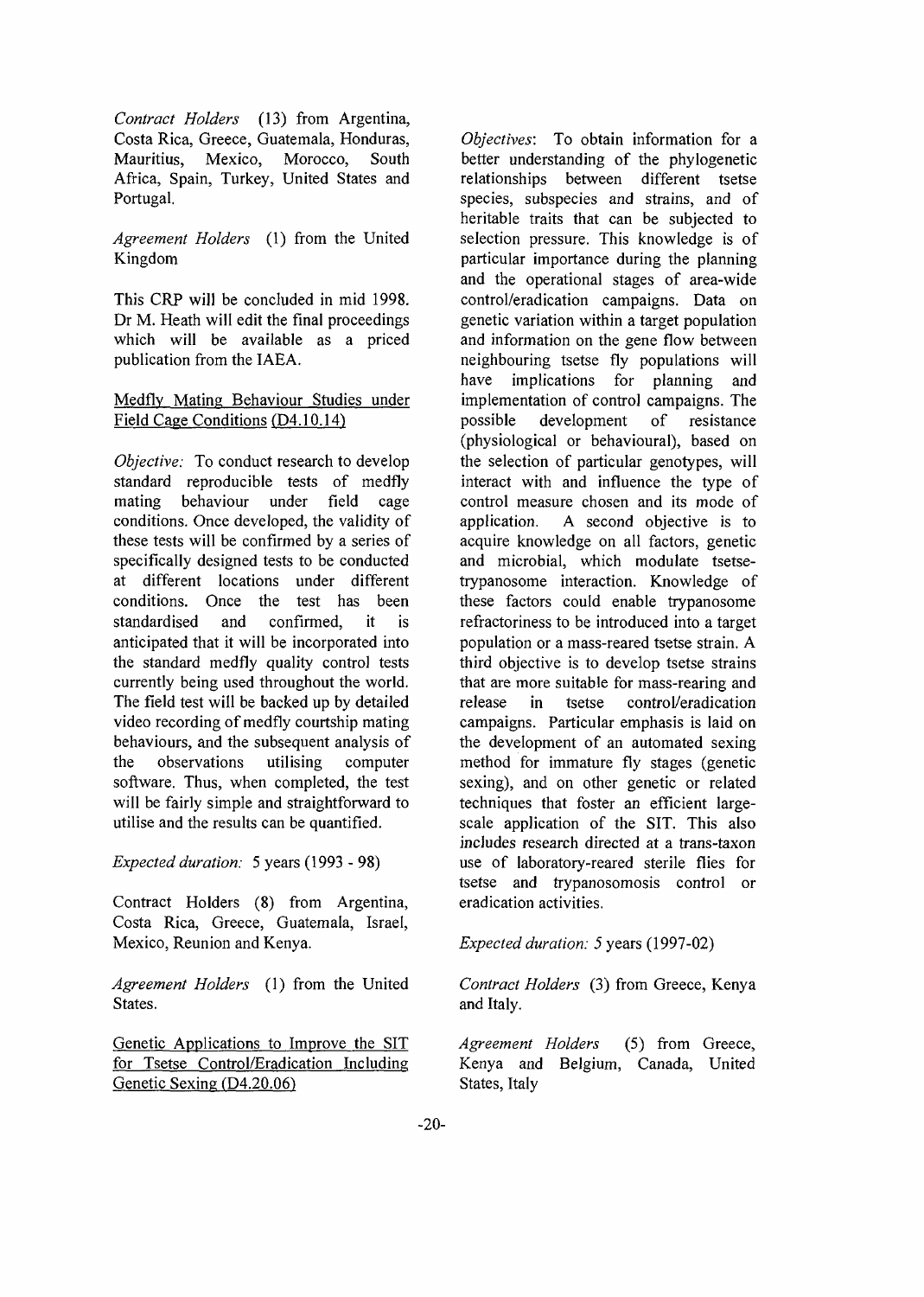*The following Co-ordinated Research Programmes are scheduled to be initiated in 1999 subject to approval and availability of funding and we encourage applications for participation:*

# Evaluating the Use of Nuclear Techniques for the Colonisation and Production of Natural Enemies

*Objective:* The proposed CRP has the objective of evaluating the use of nuclear techniques in improving the production, shipping and deployment of biological control agents to manage pests, facilitate trade and protect the environment. Considerable technological advances have been made in mass-rearing of parasitoids and predators for augmentative biological control. This large scale availability of natural enemies of key insect pests opens the way for totally biological systems of pest control, where mass releases of natural enemies can suppress pest densities in the field and so act synergistically with sterile fly releases to control wild fly populations within the context of area-wide integrated pest management programmes. Nuclear techniques can also play an important role in the production of natural enemies, as recent research has shown that parasitization rates are increased in irradiated host larvae. They also can avoid the escape of prey or unparasitized adult pest insects and artificial diets for massrearing of natural enemies can be decontaminated using irradiation. (See one page summary of Consultants Report in this Newsletter as a guide for preparation of research proposals).

# *Expected duration:* 5 years (1999 - 04)

There has been a good response to this initiative and a number of proposals are under consideration. Further submissions are still welcome.

# Quality Assurance of Mass Produced and Released Fruit Flies

*Objective:* To improve and standardise internationally quality control procedures for mass produced fruit flies. There are now over ten fruit fly mass rearing facilities in the world that produce sterile flies for SIT programmes. With international trade in sterile insects becoming a reality, it is important that producers and users apply standard international quality control procedures. A CRP involving all parties involved, will allow fine-tuning and updating internationally accepted standards and procedures. A Consultants Group Meeting on the International Standardisation of Quality Control Procedures for Mass Reared and Released Fruit Flies was held in May 1997 in Vienna. It produced an international manual of standard QC procedures and recommended implementing this CRP to address those technical issues that require fine-tuning and those that could not be resolved and therefore require a co-ordinated R&D approach.

*Expected duration:* 5 years (1999-04)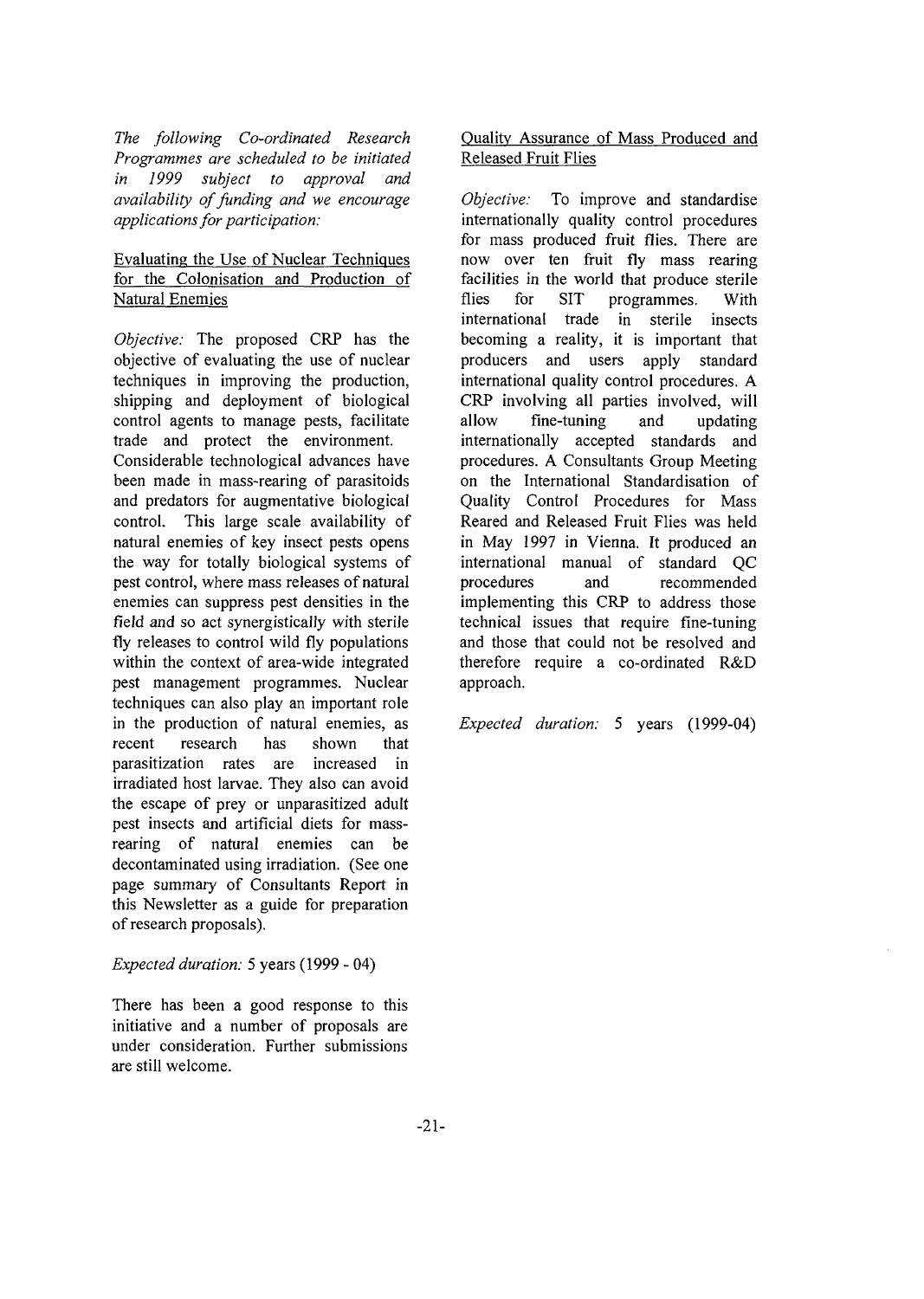

#### **G. DEVELOPMENTS AT THE ENTOMOLOGY UNIT, SEIBERSDORF**

## MEDFLY

#### *Use of Genetic Sexing Strains in Operational Programmes*

Medfly genetic sexing strains (GSS) have now been introduced into five out of eight international medfly facilities. In order to control genetic recombination in these strains a recombinant filter rearing system has been developed in Seibersdorf and has now been extensively tested in two of these facilities. The results are very encouraging and large SIT programmes in Guatemala and Argentina now rely on the filter to maintain the genetic integrity of the GSS to guarantee the release of only males. Recently Chile has decided to replace its bisexual strain with a GSS based on pupal colour.

#### *New GSS : VIENNA 7-97 and AUSTRIA 6- 97*

VIENNA 7-97 was developed in 1997 and extensively tested at Seibersdorf during 1998. The translocation breakpoint in this temperature sensitive lethal strain is very close to the pupal colour mutation. The strain was reared for 11 generations and a production of more than 40 million pupae. Stability was excellent and there was no build up of recombinants. Quality control data on emergence and flight ability gave very satisfactory results as did the results of temperature treatment of eggs to kill females. All these factors have encouraged the proposal to use this strain in any future transfer of a GSS to an operational facility. It is also possible that this strain will replace some of the GSS being already mass produced.

To understand some important aspects of QC details of GSS, a strain, AUSTRIA 6-97 was synthesised which contained an extra marker, yellow body. The inclusion of this marker enabled specific individuals to be followed during the mass rearing process. These specific individuals whilst not impacting negatively on programme efficiency do compound the interpretation of quality control data specifically the emergence of flies from pupae. In normal GSS these individuals are not recognisable and their impact on QC cannot be accurately measured. Using AUSTRIA 6-97 it was shown that the low emergence rate in many GSS is due the survival of these specific individuals to the pupal stage but they do not emerge into flies.

#### *Genetic Transformation*

For the first time at Seibersdorf transgenic medflies have been produced in conjunction with Dr Al Handler following the use of a vector named *piggy back* and the use of an eye colour gene to select out the transformants. Many transgenic lines were produced and are now being characterised. Success in this field will enable the laboratory to investigate relevant aspects of transgenic lines including that of stability.

## *Mating Behaviour*

As part of a project to examine the world-wide mating behavioural compatibility of medfly populations a series of studies on field-caged host trees has been carried out at Seibersdorf and in several Member States. For the tests in Seibersdorf, pupae collected in the field are shipped to the laboratory and the emerging flies are used in mating compatibility studies. Flies from five continents have now been assayed and no cases of behavioural incompatibility have yet been detected. This is an important finding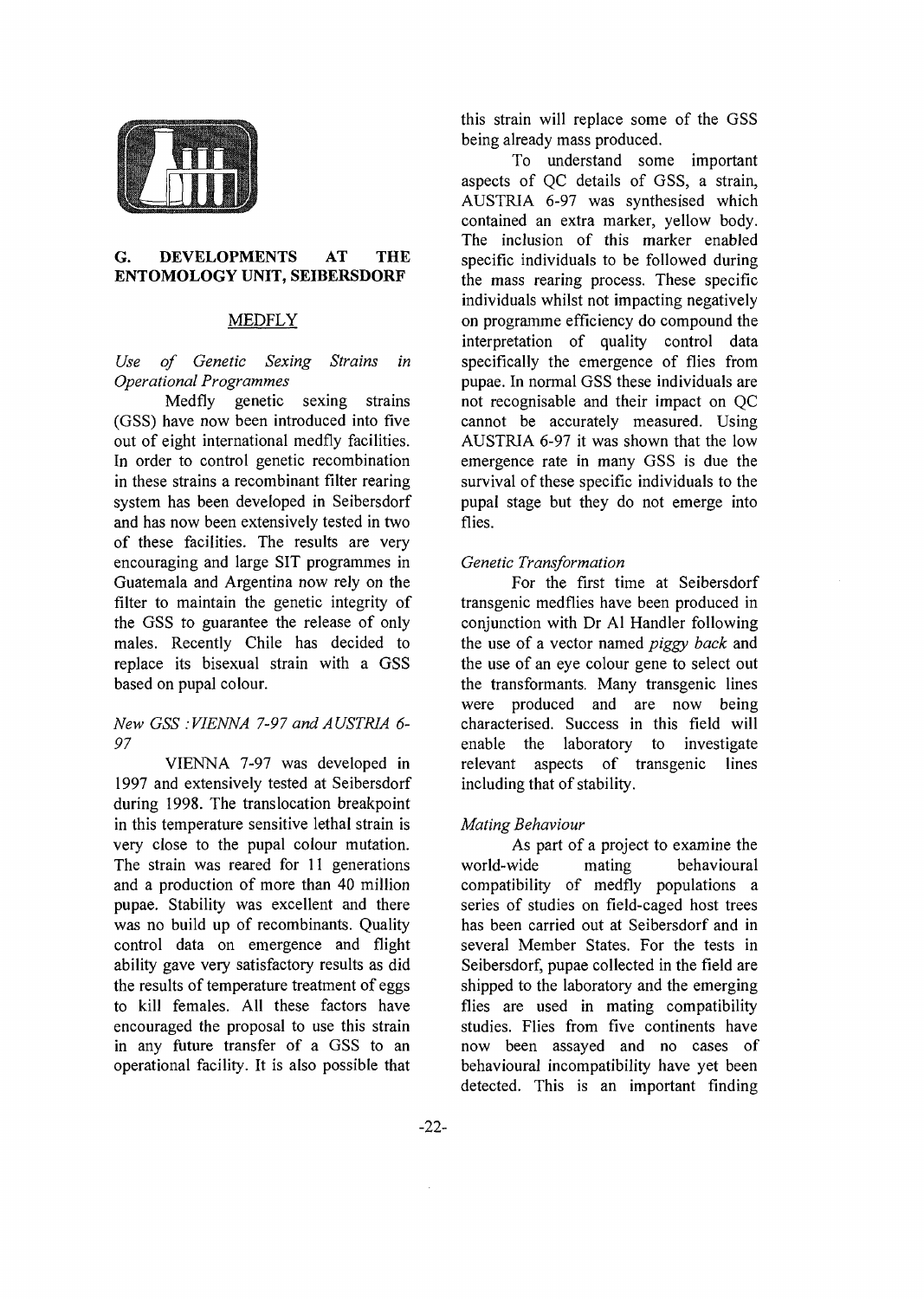indicating that for the eradication of an outbreak sterile flies from any source can be used. It has also been shown that males from a particular GSS can successfully mate with flies from many geographical locations. This means that it should not be necessary in the future to synthesise a new GSS for each location that requests them.

#### TSETSE

## *Tsetse Mass Rearing*

A highly mechanised prototype machine for holding and feeding tsetse flies and for the collection of pupae was evaluated. Several new principles were shown to be effective but overall it was not possible to maintain a self sustaining colony of tsetse on the machine. This was mainly due to high adult fly mortality in the cages. The design of the machine did not permit modifications of the cage design to be carried out.

Based on the lessons learnt a second system has now been designed and constructed and is under evaluation using *G. austeni.* This system is simple, robust and can be constructed under African conditions. A hand operated trolley enables 70 cages to be brought to feeding simultaneously and a pupal collection device will harvest pupae to a central point. It is felt that the principles used to develop this system will be those used for the facility to be constructed in Ethiopia.

## *New Operational Procedures*

It was demonstrated using *G. austeni* that a difference in the eclosion time of males and females could be used to allow flies to emerge directly into cages in the right number and sex ratio. This removes a very time consuming process of the handling of young flies. Cages that we stocked in this way were compared to cages stocked in the normal way and it was shown that pupal production was unaffected. This system is now being adapted for *G. pallidipes.* This procedure

can also be used at the end of the production process to separate males for sterilisation and release.

For the large future programme in Ethiopia's Southern Rift Valley it will be essential to develop new procedures for the release of sterilised male flies from aircraft. A necessary component of this will be the requirement to chill flies for some time after radiation. It was shown that chilling of flies at 4°C for periods of up to 24 hours was not detrimental either to fly survival or mating efficiency of the males. It appears that the adaptation for tsetse of the chilled adult release system which is routinely used for screwworm, medfly and various moths will not be compromised by temperature effects on the flies.

## *Freeze Dried Blood*

The supply of a blood diet to adult tsetse is the key component of tsetse fly rearing. At present, blood is stored and transported to the rearing facility as fresh frozen irradiated product. Experiments have been carried out to confirm that freeze dried blood could also be used as a diet source for adult tsetse which would greatly simplify the logistics of blood transport. Using both *G. pallidipes* and *G. austeni* it was confirmed that freeze dried blood is a good source of nutrition for adult tsetse. Freeze dried blood could also be used that was irradiated before reconstitution, this greatly simplifies the logistics of blood irradiation. A large experiment has now been set up to examine the long term effects of feeding freeze dried blood to tsetse.

## G. pallidipes^/rom *Ethiopia*

A colony of *G. pallidipes* from Arba Minch in the Southern Rift Valley has been successfully colonised at Seibersdorf. From August 1996 until July 1997, 9334 pupae were received of which 46% emerged at a sex ratio of 1:1. A very high mortality was observed in the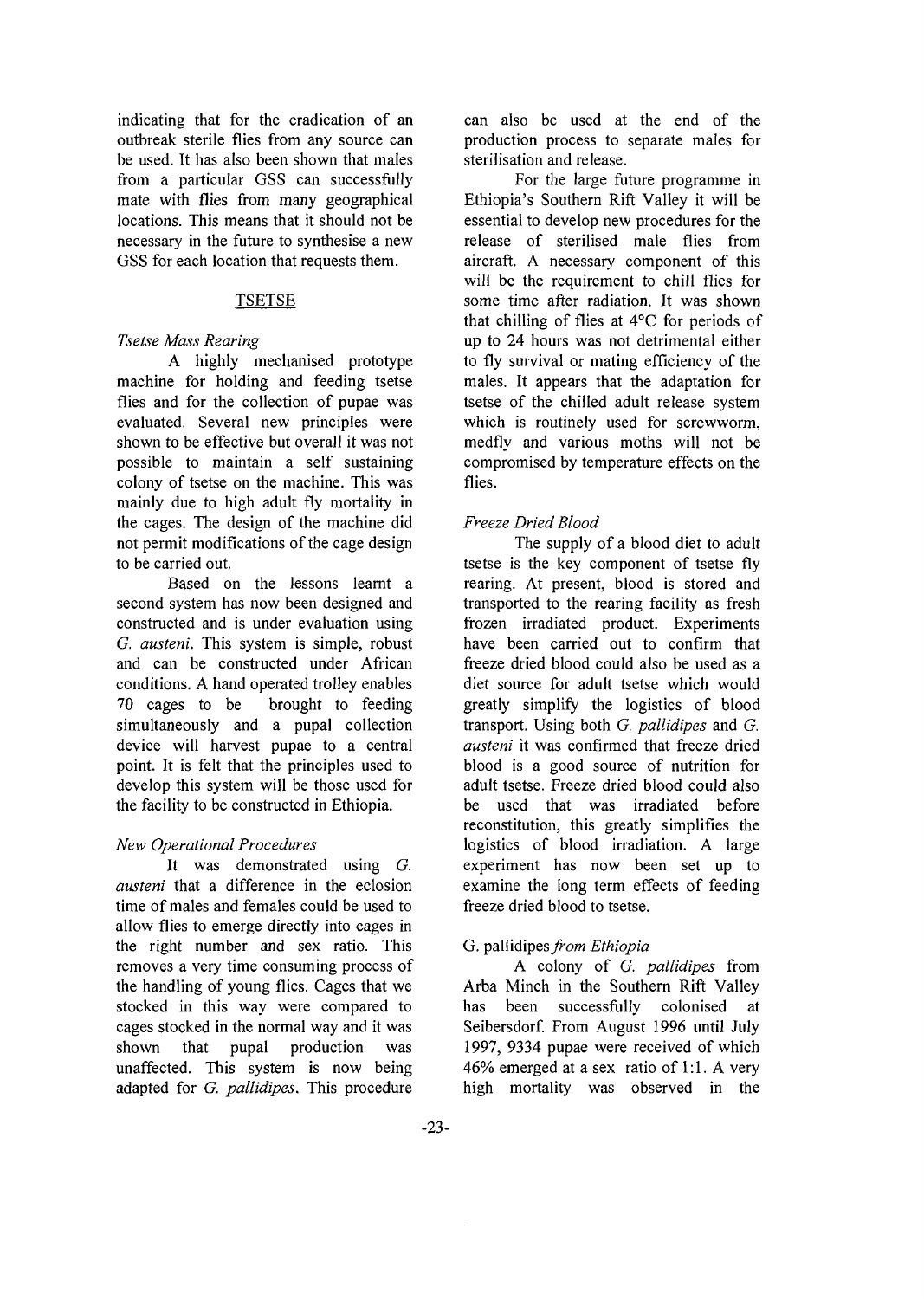emerging adults within 24 hours such that only 631 females survived to start the colony. The productivity and survival of these females has been excellent and the colony is growing as expected. In order to provide flies for experiments and to generate a colony for transfer to Ethiopia it is essential that the supply of material from Arba Minch be restarted with much higher numbers of pupae being shipped.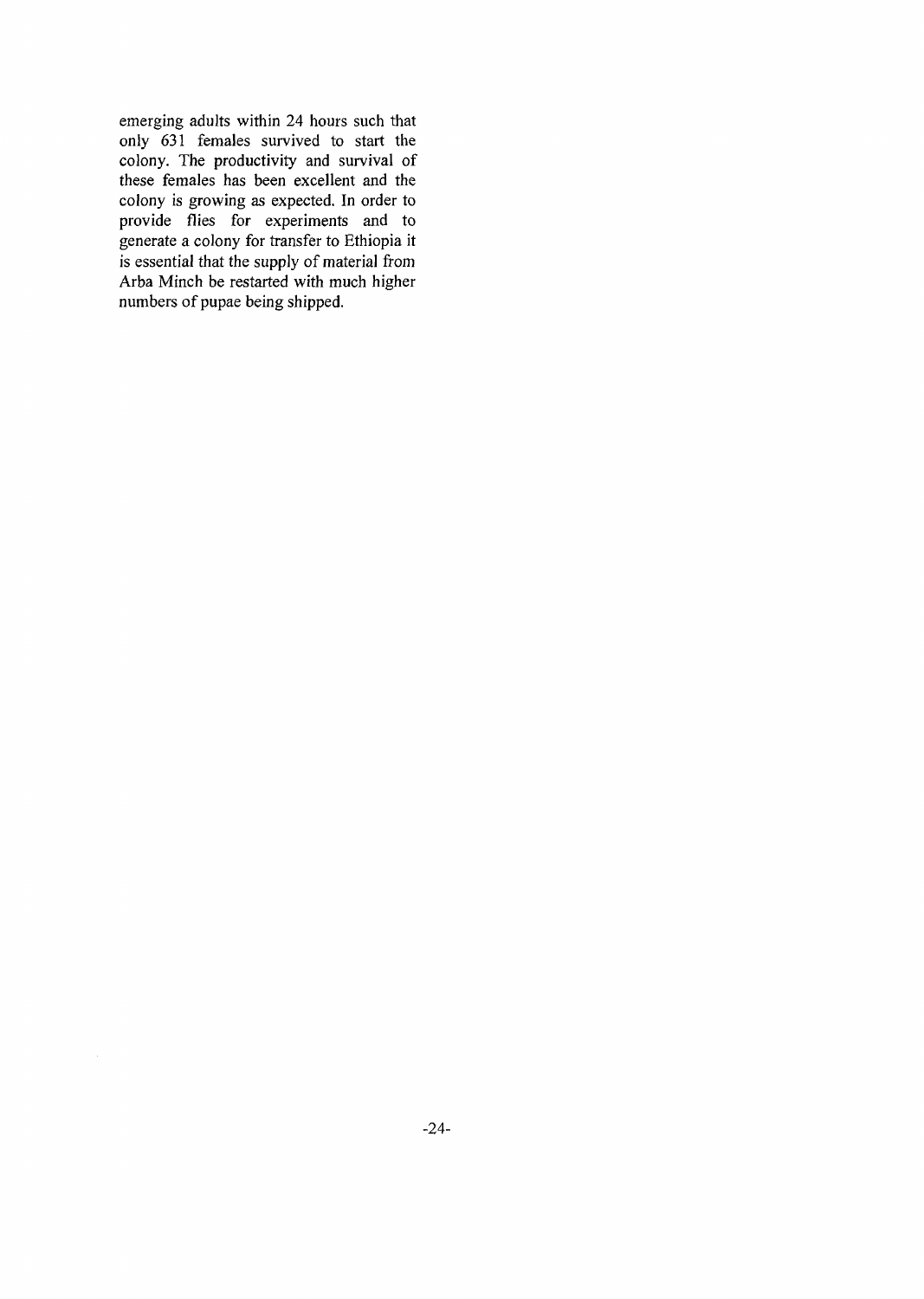

## **H. SPECIAL NEWS AND REPORTS**

# International Symposium on the Evolution of Fruit Fly Behaviour, at the Instituto de Ecologia. A.C. Xalapa, Veracruz, Mexico, February 16-21 1998.

The Symposium was attended by 35 scientists from 12 countries and aimed to compile information available on the behaviour of fruit flies (Diptera: Tephritidae) and their taxonomy for a better understanding of the phylogeny within the group. According to the organisers (Allen Norrbom and Martin Aluja) the book which should be published before the end of 1998 by CRC Press will serve as a blueprint for basic and applied behavioural research on fruit flies and other organisms for the next decade.

# Update on NWSW eradication in the Americas

When an agreement was signed on August 28, 1972, to form the Mexico-United States Commission for the Eradication of New World Screwworm the objective was to free northern Mexico from screwworm and to create a barrier at the Isthmus of Tehuantepec in Mexico. This objective was achieved in 1984, but the sterile fly barrier divided the country, with livestock producers to the south claiming the Mexican government was showing favouritism to producers north of the barrier. Further studies showed that there was a much better site for a permanent biological barrier in Panama. This location extending from the Panama Canal to the border with Colombia would require only 40 million sterile flies per week, compared to 150 million per week at the Isthmus of Tehuantepec. Following indications of

interest in screwworm eradication from all Central American countries and Panama, a plan was developed in 1985 to extend the Screwworm Eradication Program through Central America and establish a permanent biological barrier in the eastern half of Panama.

Progress since then in this SIT programme has been enormous. Mexico was declared Screwworm-Free on February 25,1991, Guatemala May 20, 1994, Belize May 22, 1994, El Salvador June 19, 1995, Honduras August 6, 1996. Nicaragua is now also free of screwworm and expected to be declared so in 1998. Screwworms are well controlled in Costa Rica and an eradication program has begun in Panama. All of Central America is expected to be free by the end of the year 2000.

## Andrew G. Parker Joins Staff

Andrew joined the section in April 1998 and is backstopping SIT projects in Africa. He comes to the section with considerable experience of mass rearing tsetse having work in Tanga with the colony throughout the Zanzibar project. He has also worked for the section in Nigeria on the BICOT project.

His previous experience was in an operation control programme for mosquitoes in the Caribbean, and an aerial spraying programme for tsetse control in Somalia.

Andrew's strengths, apart from his formal training and experience in entomology and paras itology, lie in maintenance engineering and computing.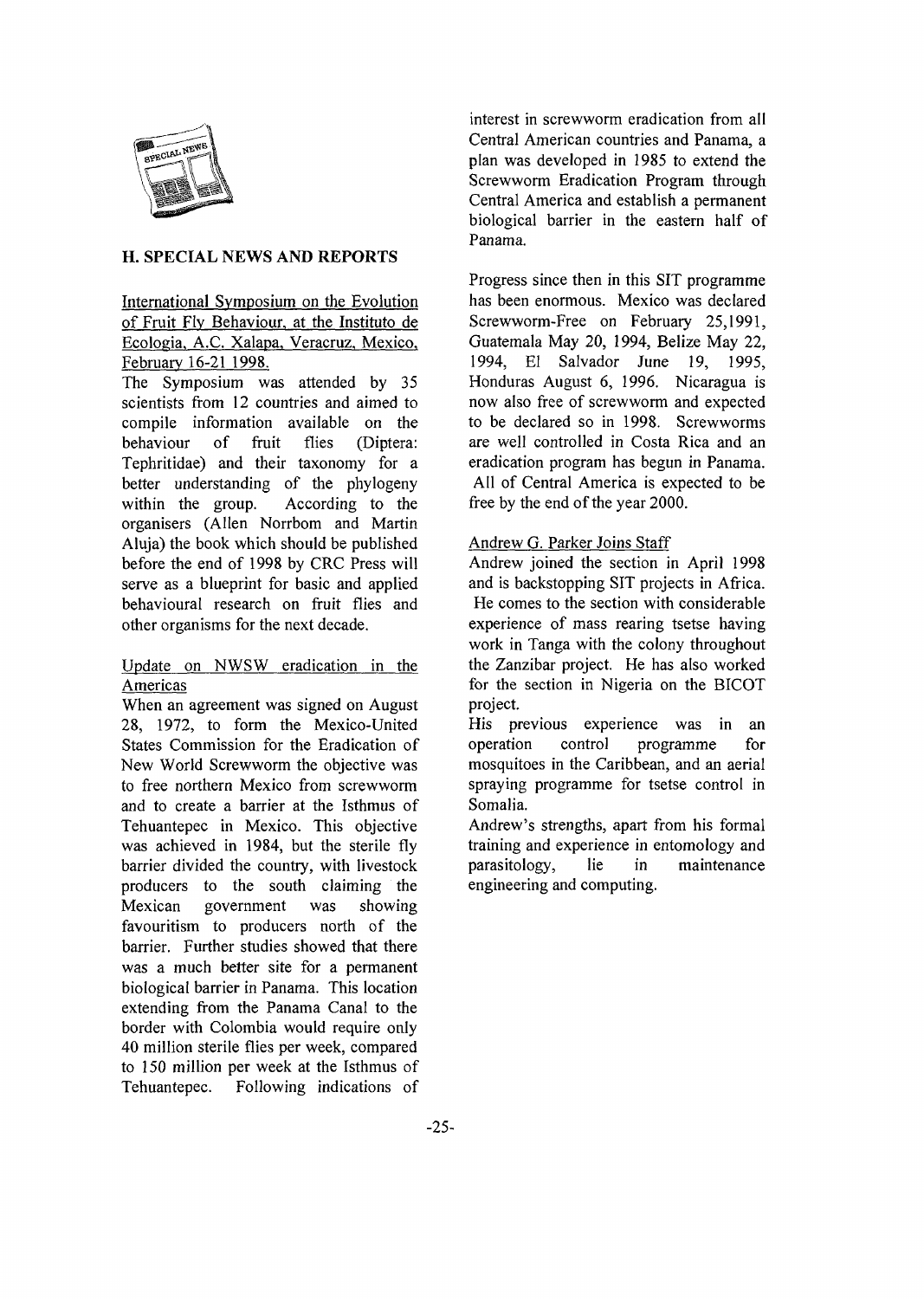# FAO/IAEA INTERNATIONAL CONFERENCE ON AREA-WIDE CONTROL OF INSECT PESTS INTEGRATNG THE STERILE INSECT AND RELATED NUCLEAR AND OTHER TECHNIQUES

**Penang, Malaysia 28 May - 2 June, 1998**

#### PROGRAMME

#### **Wednesday, May 27**

14:00-22:00 **REGISTRATION** Poster Set-up for Period May 28-3 **I<sup>s</sup> '**

#### **Thursday, May 28**

09:00 - 09:30 **OPENING CEREMONY**

Addresses:

- Tan Sri Dr. Koh Tsu Koon, Chief Minister of Penang, Malaysia
- Dr. Manase Peter Salema, Deputy Director, Joint FAO/IAEA Division of Nuclear Techniques in Food and Agriculture, Vienna, Austria
- 09:30 10:00 **Break**

#### **SESSION A: Area-Wide Approach: Concepts and Economics**

| $10:00 - 10:30$   | Pest Management Strategies: Area-Wide and Conventional                    | Lindquist               | Vienna, Austria                         |
|-------------------|---------------------------------------------------------------------------|-------------------------|-----------------------------------------|
| $10:30 - 11:00$   | Area-Wide Approaches to Insect Pest Interventions:<br>History and Lessons | Klassen                 | University of<br>Florida, USA           |
| $11:00 - 11:30$   | Economics of Area-Wide Pest Control                                       | <b>Mumford</b>          | Imperial College,<br>Silwood Park, UK   |
| $11:30 - 12:00$   | Trade Issues and Area-Wide Pest Management                                | Griffin                 | FAO, Rome, Italy                        |
| $12:00 - 12:30$   | <b>Discussion of Presentations</b>                                        |                         |                                         |
|                   | Moderator: Hendrichs<br>FAO/IAEA, Vienna, Austria                         | Rapporteur:<br>Robinson | <b>FAO/IAEA</b><br>Seibersdorf, Austria |
| $12:30 - 13:30$   | <b>LUNCH</b>                                                              |                         |                                         |
| <b>SESSION B:</b> | <b>Tsetse and Screwworm Programmes</b>                                    |                         |                                         |
| $13:30 - 13:50$   | Success in Zanzibar: Eradication of Tsetse                                | Msangi et al.           | TTRI, Tanzania                          |
|                   |                                                                           |                         |                                         |

13:50 - 14:10 Integrating the Sterile Insect Technique to Eradicate Tsetse **Assefa** & Feldmann from the Southern Rift Valley in Ethiopia ESTC, Ethiopia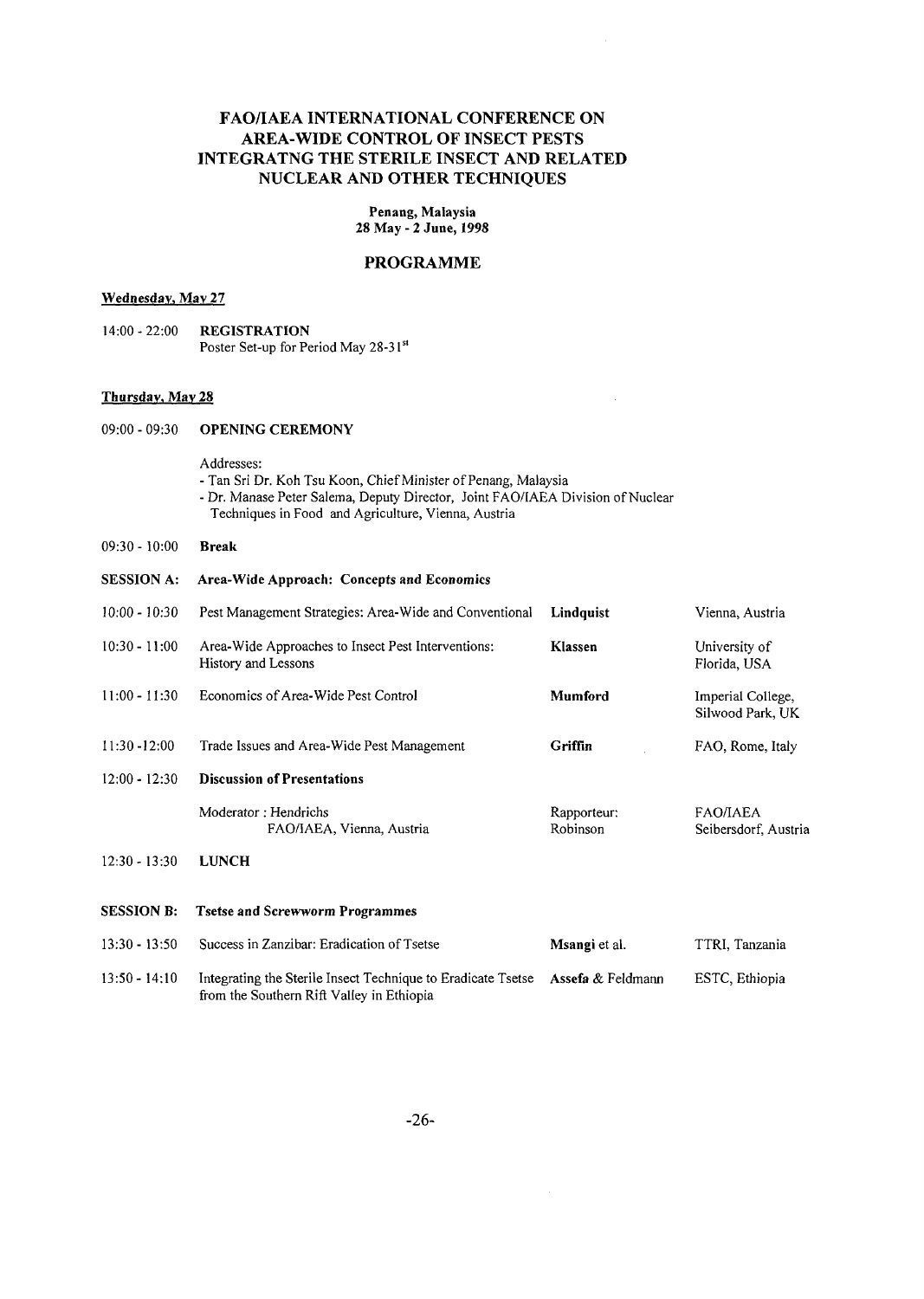| $14:10 - 14:30$ | Current Tsetse Control Operations in Botswana and<br>Prospects for the Future | Allsopp & Philemon-<br>Motsu | <b>Tsetse Control</b><br>Division, Min. of<br>Agriculture,<br>Maun, Botswana |
|-----------------|-------------------------------------------------------------------------------|------------------------------|------------------------------------------------------------------------------|
| $14:30 - 14:50$ | Potential for Area-Wide Control or Eradication of Tsetse<br>in Africa         | Kabayo & Feldmann            | Makerere University,<br>Uganda                                               |
| $14:50 - 15:20$ | <b>Discussion of Presentations</b>                                            |                              |                                                                              |
|                 | Moderator: Opiyo<br>FAO/IAEA, Seiberdorf, Austria                             | Rapporteur: Feldmann         | FAO/IAEA, Vienna,<br>Austria                                                 |
| $15:20 - 15:40$ | <b>Break</b>                                                                  |                              |                                                                              |
| $15:40 - 16:10$ | <b>Viewing of Posters of Session B</b>                                        |                              |                                                                              |
| $16:10 - 16:40$ | Screwworm Eradication in the Americas - Overview                              | Wyss                         | USDA-APHIS,<br>Panama                                                        |
| $16:40 - 17:00$ | A Screwworm Eradication Programme for Jamaica and<br>other Caribbean Nations  | Grant et al.                 | Veterinary Services,<br>Jamaica                                              |
| $17:00 - 17:20$ | Insurance Against an Old World Screwworm Fly Invasion                         | Tweddle                      | DPIE, Australia                                                              |
| $17:20 - 17:40$ | Incidence of Old World Screwworm Fly Chrysomya<br>bezziana in Iraq            | Al Taweel, et al.            | Min. of Agriculture,<br>Iraq                                                 |
| $17:40 - 18:10$ | Discussion of Presentations and Posters of Session B                          |                              |                                                                              |
|                 | Moderator: Wyss<br>USDA-APHIS, Panama, CA                                     | Rapporteur:<br>Kabayo        | Makerere University<br>Kampala, Uganda                                       |

18:30 **Cocktail Party**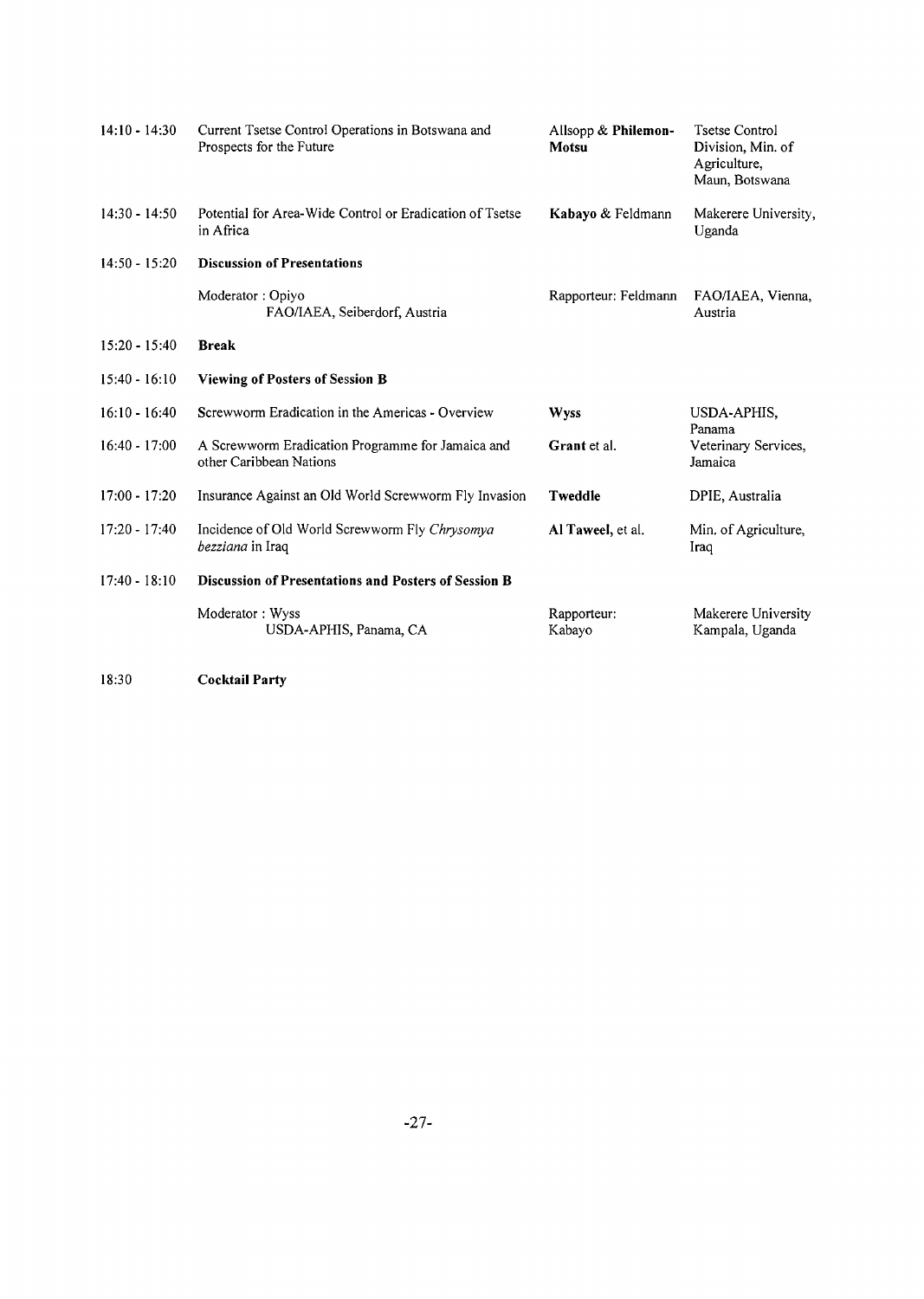# **Friday. May 29**

 $\sim 10^{-11}$ 

| <b>SESSION C:</b>               | <b>Applications of the Area-Wide Concepts</b>                                                                                                  |                                 |                                                        |
|---------------------------------|------------------------------------------------------------------------------------------------------------------------------------------------|---------------------------------|--------------------------------------------------------|
|                                 | <b>SESSION C-1: Medical and Veterinary Pests</b>                                                                                               |                                 |                                                        |
| $07:00 - 08:00$                 | <b>BREAKFAST IN POSTER AREA</b>                                                                                                                |                                 |                                                        |
| 08:00-08:20                     | Vector Control Operations in the Onchocerciasis Control<br>Programme in West Africa                                                            | Hougard, et al.                 | WHO, Burkina Faso                                      |
| $08:20 - 08:40$                 | Genetic Control of the Australian Sheep Blow Fly, Lucilia<br>cuprina                                                                           | Mahon                           | CSIRO, Australia                                       |
| $08:40 - 09:00$                 | Progress in the Eradication of Amblyomma variegatum<br>from the Caribbean                                                                      | Pegram, et al.                  | USDA/FAO,<br>Bridgetown,<br>Barbados, W. I.            |
| $09:00 - 09:20$                 | Area-Wide Control of Chagas Disease Vectors in Latin<br>America                                                                                | Schofield                       | ECLAT, London, UK                                      |
| $09:20 - 09:40$                 | Prospects for Large Scale Mosquito-Vector Control                                                                                              | Curtis & Andreasen              | London School of<br>Hygiene & Tropical<br>Medicine, UK |
| $09:40 - 10:10$                 | Discussion of Presentations and Posters of Session C-1                                                                                         |                                 |                                                        |
|                                 | Moderator: Klassen<br>Univ. Florida, Homestead, FL, USA                                                                                        | Rapporteur:<br>Opiyo            | FAO/IAEA,<br>Seibersdorf, Austria                      |
| $10:10 - 10:40$                 | <b>Break</b>                                                                                                                                   |                                 |                                                        |
| <b>SESSION C-2: Plant Pests</b> |                                                                                                                                                |                                 |                                                        |
| $10:40 - 11:10$                 | Eradication of the Cotton Boll Weevil in the United States:<br>A Successful Multi-Regional Approach                                            | Cunningham $\&$<br>Grefenstette | USDA-APHIS,<br>Riverdale, MD, USA                      |
| $11:10 - 11:30$                 | Corn Rootworm Area-Wide Management in the United<br><b>States</b>                                                                              | Chandler, et al.                | USDA-ARS,<br>Brookings, SD, USA                        |
| $11:30 - 11:50$                 | Area-Wide Pest Management of Locusts & Grasshoppers:<br>The Striking Similarities of Problems and Solutions in<br>Africa and the United States | Lockwood                        |                                                        |
| $11:50 - 12:10$                 | The Sterile Insect Technique for Commercial Control of<br>the Onion Fly                                                                        | Loosjes                         | De Groene Vlieg,<br>Niewe Tonge,<br>Netherlands        |
| $12:10 - 12:30$                 | The Sterile Insect Technique in the Integrated Pest<br>Management of White Fly Species in Greenhouses                                          | Calvitti & Cirio                | ENEA, Rome, Italy                                      |
| $12:30 - 13:00$                 | Discussion of Presentations and Posters of Session C-1                                                                                         |                                 |                                                        |
|                                 | Moderator: Lindquist<br>Vienna, Austria                                                                                                        | Rapporteur:<br>Cayol            | FAO/IAEA,<br>Seibersdorf, Austria                      |
| $13:00 - 14:00$                 | <b>LUNCH</b>                                                                                                                                   |                                 |                                                        |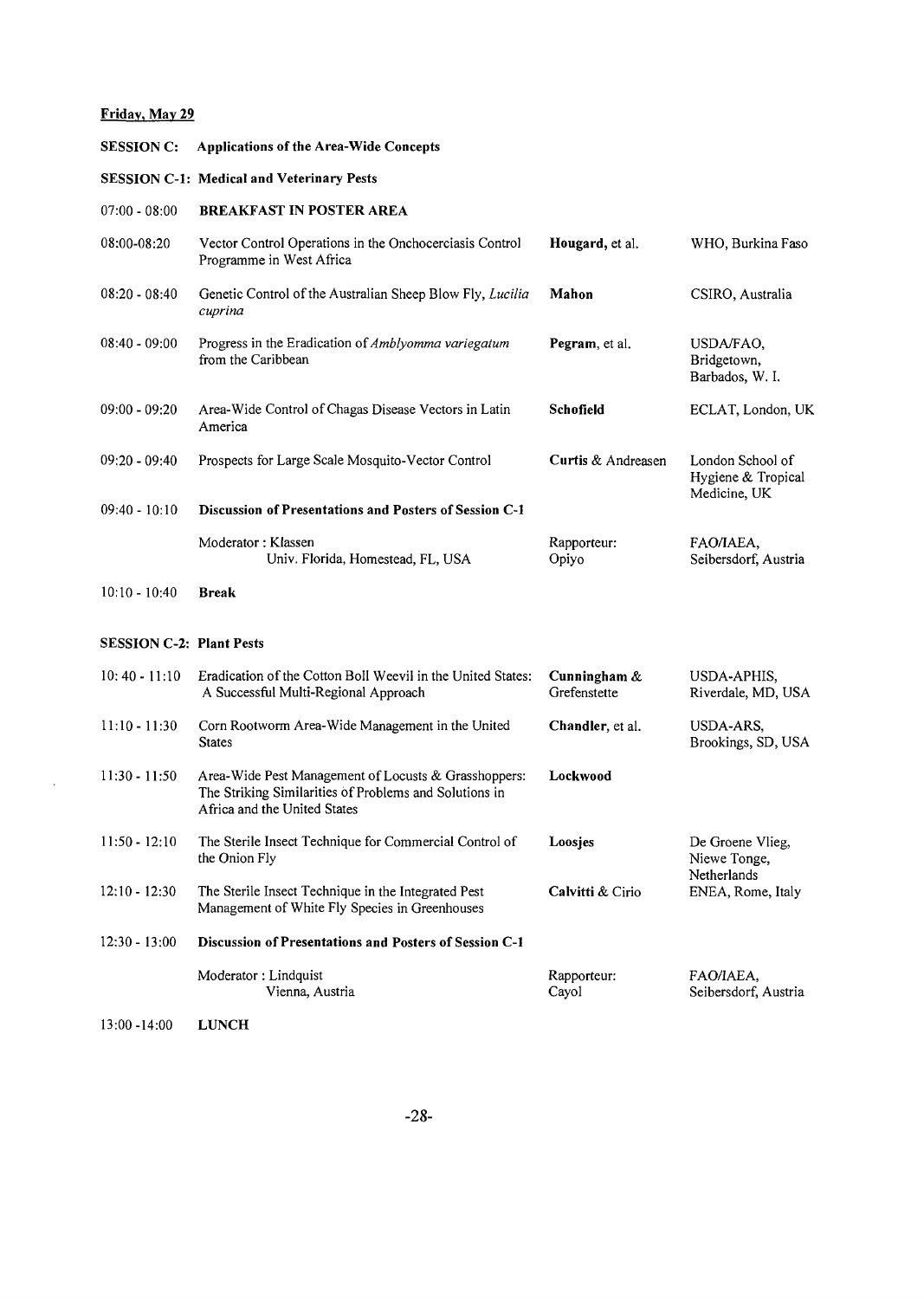| <b>SESSION D:</b> | Lepidoptera and Augmentative Biological Control                                              |                         |                                                                            |
|-------------------|----------------------------------------------------------------------------------------------|-------------------------|----------------------------------------------------------------------------|
| $14:00 - 14:30$   | Area-Wide Integration of Lepidopteran $F_1$ Sterility and<br>Augmentative Biological Control | Carpenter               | USDA-ARS,<br>Tifton, GE, USA                                               |
| $14:30 - 14:50$   | Computer Simulation of Population Suppression by<br>Irradiated and Mutant Lepidoptera Pests  | Anisimov                | All Russian<br>Institute of Plant<br>Protection, St.<br>Petersburg, Russia |
| $14:50 - 15:10$   | Pink Boll Worm Integrated Management Using Sterile<br>Insects Under Field Trial Conditions   | Walters, et al.         | USDA-APHIS,<br>Phoenix, AZ, USA                                            |
| $15:10 - 15:30$   | SIT for Codling Moth Eradication in British Columbia,<br>Canada                              | K. Bloem                | Okanagan-<br>Kootenay SIR<br>Program, Canada                               |
| $15:30 - 16:00$   | <b>Discussion of Presentations</b>                                                           |                         |                                                                            |
|                   | Moderator: Ocampo<br>Univ. of the Philippines, Los Baños<br>Laguna, Philippines              | Rapporteur:<br>Robinson | FAO/IAEA,<br>Seibersdorf, Austria                                          |
| $16:00 - 16:30$   | <b>Break</b>                                                                                 |                         |                                                                            |
| $16:30 - 16:50$   | Area-Wide Population Supression of Codling Moth                                              | Calkins, et al.         | USDA/ARS,<br>Wappato, WA,<br><b>USA</b>                                    |
| $16:50 - 17:10$   | Uses of Nuclear Techniques in Biological Control                                             | Greany & Carpenter      | USDA-ARS,<br>Tifton, GE, USA                                               |
| $17:10 - 17:40$   | <b>Viewing of Posters of Session D</b>                                                       |                         |                                                                            |
| $17:40 - 18:10$   | Discussion of Presentations and Posters of Session D                                         |                         |                                                                            |
|                   | Moderator: Cunningham<br>USDA-APHIS, Riverdale MD, USA                                       | Rapporteur:<br>Gomes    | FAO/IAEA,<br>Vienna, Austria                                               |

 $\sim 10^7$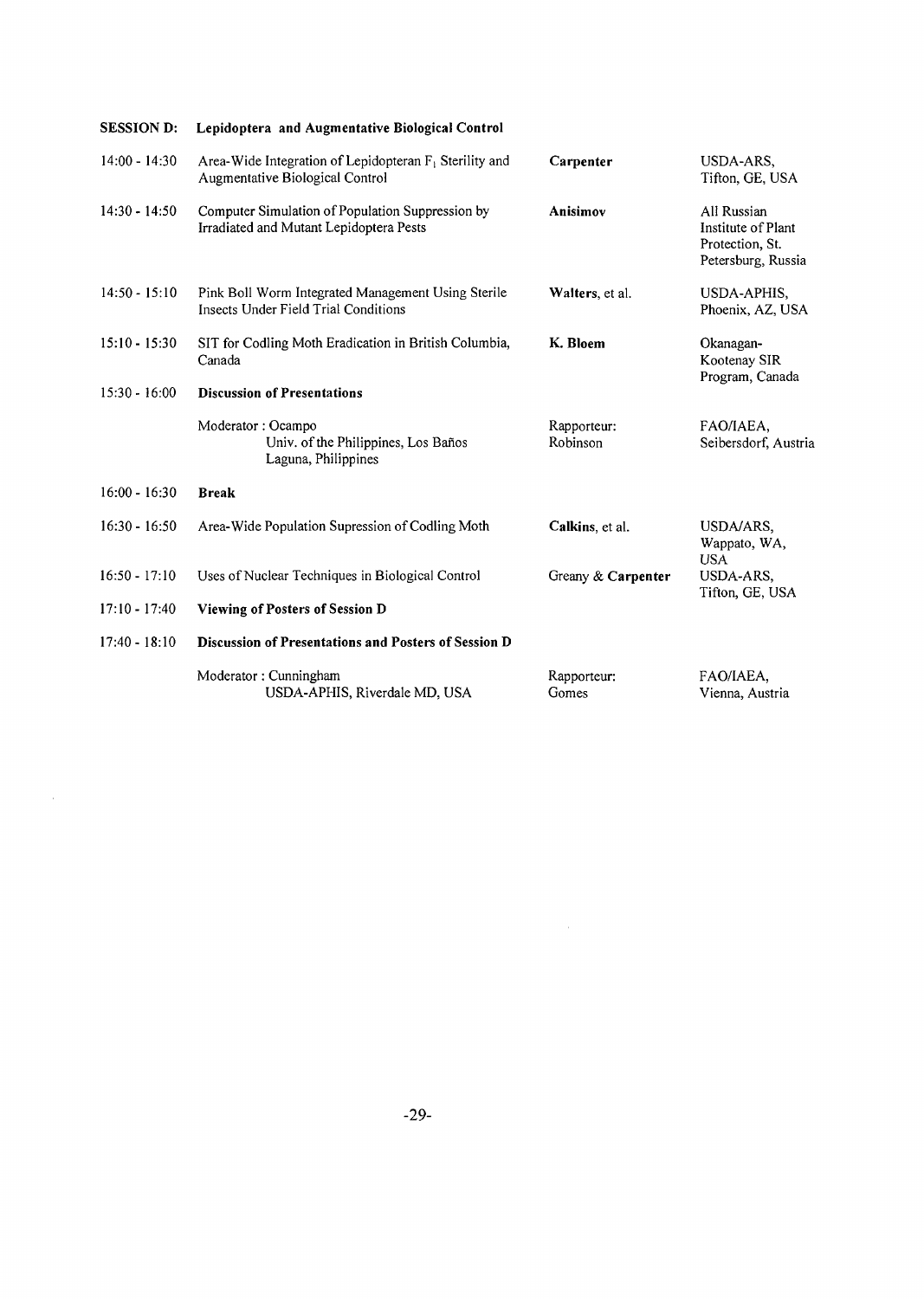#### **Saturday, May 30**

#### **SESSION E: Molecular Biology and Genetics in Relation to Area-Wide Insect Control**

| $07:00 - 08:00$ | <b>BREAKFAST IN POSTER AREA</b> |
|-----------------|---------------------------------|
|                 |                                 |

| $08:00 - 08:30$   | Genetic Techniques in Insect Pest Control: An Overview                                                                                                                              | Marec                   | Czech Academy of<br>Sciences,<br>Czech Republic                              |
|-------------------|-------------------------------------------------------------------------------------------------------------------------------------------------------------------------------------|-------------------------|------------------------------------------------------------------------------|
| $08:30 - 09:00$   | Arriving at the Age of Pest Insect Transgenesis                                                                                                                                     | Atkinson &<br>O'Brochta | University of<br>California, CA, USA                                         |
| $09:00 - 09:30$   | Drosophila as a Model for the Study of Sex Determination<br>in Other Dipteran Species                                                                                               | Lucchesi & Pannuti      | Emory University,<br>Atlanta, GE, USA                                        |
| $09:30 - 10:00$   | Molecular Approaches to the Modification of Insect Pest<br>Populations                                                                                                              | Crampton, et al.        | Liverpool School of<br>Tropical Medicine, UK                                 |
| $10:00 - 10:30$   | Discussion of Presentations and Posters of Session E                                                                                                                                |                         |                                                                              |
|                   | Moderator: O'Brochta<br>Univ. Maryland, College Park, MD, USA                                                                                                                       | Rapporteur:<br>Franz    | FAO/IAEA,<br>Seibersdorf, Austria                                            |
| $10:30 - 11:00$   | <b>Break</b>                                                                                                                                                                        |                         |                                                                              |
| <b>SESSION F:</b> | <b>Supportive Technologies for Area-Wide Control</b>                                                                                                                                |                         |                                                                              |
| $11:00 - 11:30$   | The Use of Semiochemical Based Devices and<br>Formulations in Area-Wide Programmes - A Commercial<br>Perspective                                                                    | Jones & Casagrande      | Agrisense, Cardiff, UK                                                       |
| $11:30 - 11:50$   | Environmentally Safe Pest Control Using Novel Bio-<br>Electrostatic Techniques: Initial Results and Prospects for<br>Area-Wide Usage                                                | <b>Howse</b>            | University of<br>Southampton, UK                                             |
| $11:50 - 12:10$   | Analogues of Insect Attractants as Promising Alternatives<br>to Natural Semiochemicals                                                                                              | Ujvary, et al.          | Plant Protection<br>Institute, Hungary                                       |
| $12:10 - 12:30$   | Integration of SIT and Autosterilization/Lethality in<br>Eradication of Glossina fuscipes fuscipes Newst. (Diptera,<br>Glossssinidae) in Buvuma Islands in Lake Victoria,<br>Uganda | Oloo, et al.            | Ministry of Agriculture<br>Veterinary Department<br>Kabete, Nairobi<br>Kenya |
| 12:30 - 13:00     | <b>Discussion of Presentations</b>                                                                                                                                                  |                         |                                                                              |
|                   | Moderator: Heath<br>USDA-ARS, Gainesville, FL, USA                                                                                                                                  | Rapporteur:<br>Guerin   | Univ. of Neuchatel<br>Neuchatel, Switzerland                                 |
| $13:00 - 14:00$   | <b>LUNCH</b>                                                                                                                                                                        |                         |                                                                              |
| $14:00 - 14:30$   | Cold Storage of Insects: Using Cryopreservation and<br>Dormancy as an Aid to Mass Rearing                                                                                           | Leopold                 | USDA-ARS, Fargo,<br>ND, USA                                                  |
| 14:30 - 15:00     | Mass Rearing the Old World Screwworm, Chrysomya<br>bezziana                                                                                                                         | Mahon & Ahmad           | Kluang, Malaysia;<br>CSIRO, Australia                                        |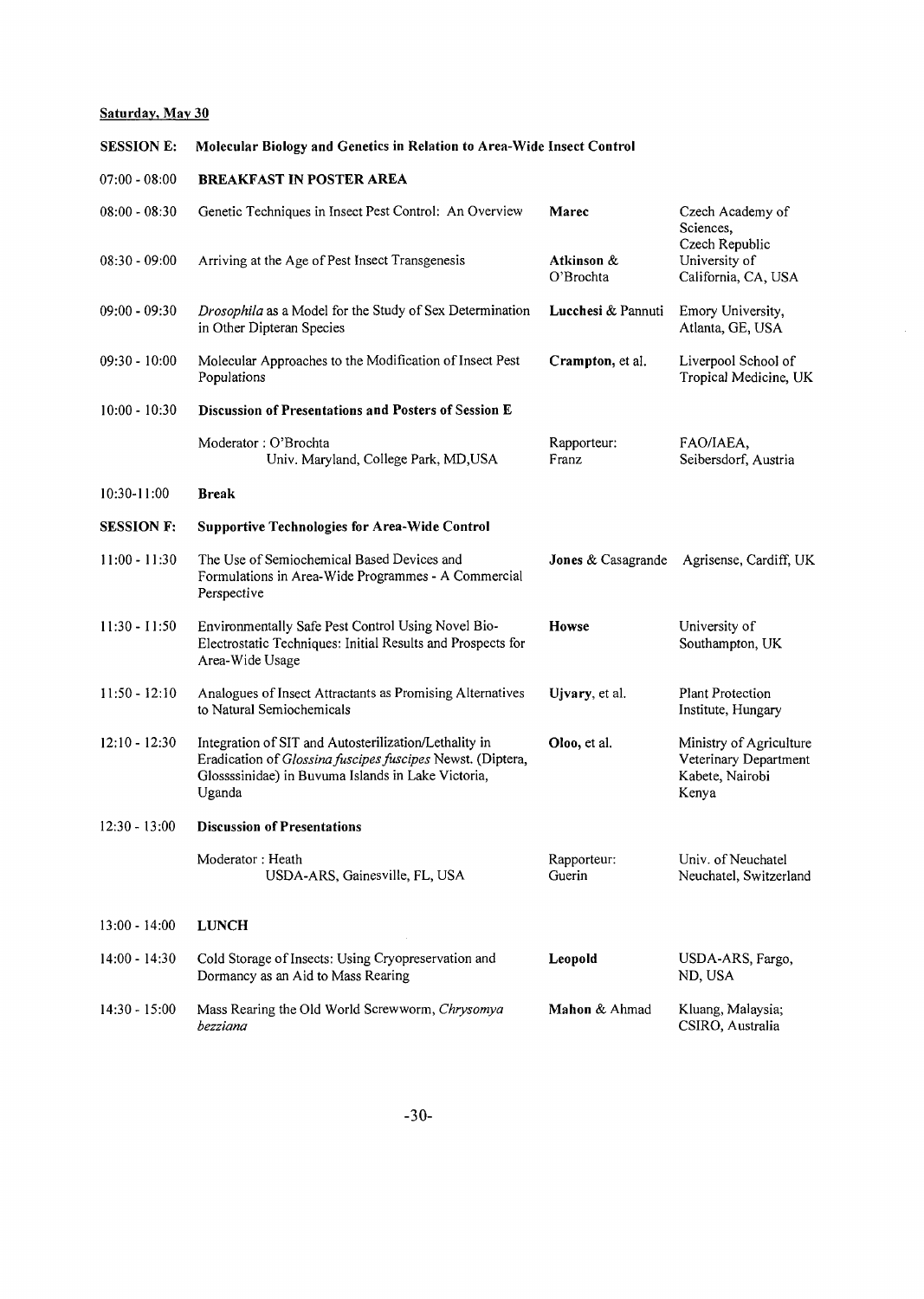| $15:00 - 15:20$ | Incorporation of Diapause into Codling Moth Mass<br>Rearing: Production Advantages and Insect Quality Issues                | S. Bloem,<br>K. Bloem $\&$<br>Calkins | Okanagan-Kootenay,<br>SIR Program,<br>Canada              |
|-----------------|-----------------------------------------------------------------------------------------------------------------------------|---------------------------------------|-----------------------------------------------------------|
| $15:20 - 15:50$ | <b>Break</b>                                                                                                                |                                       |                                                           |
| $15:50 - 16:10$ | New Systems for the Large Scale Production of Male<br><b>Tsetse Flies</b>                                                   | Opiyo et al.                          | FAO/IAEA.<br>Seibersdorf, Austria                         |
| $16:10 - 16:30$ | Development and Use of Novel Insecticide Formulations<br>such as Photoactive Dyes in Fruit Fly Adult Suppression<br>Systems | Mangan & Moreno                       | USDA-ARS, Weslaco,<br>Texas, USA                          |
| $I6:30 - 16:50$ | Awareness, Flight Guidance and Reliability: Impact of<br>Technology Upon Sterile Insect Technique                           | Slagell                               | $K & K$ Aircraft, Inc.,<br>Bridgewater, VA,<br><b>USA</b> |
| $16:50 - 17:20$ | <b>Viewing of Posters of Session F</b>                                                                                      |                                       |                                                           |
| $17:20 - 18:00$ | <b>Discussion of Presentations and Posters Session F</b>                                                                    |                                       |                                                           |
|                 | Moderator: Calkins<br>USDA-ARS, Wapato, WA, USA                                                                             | Rapporteur:<br>Fisher                 | FAO/IAEA,<br>Seibersdorf, Austria                         |

# **Sunday, May 31**

- 11:00 14:00 Removal of Posters for Period May 28-31<sup>st</sup>
- 14:00 22:00 Registration for International Fruit Fly Symposium

Poster Set-up for Period June l-3rd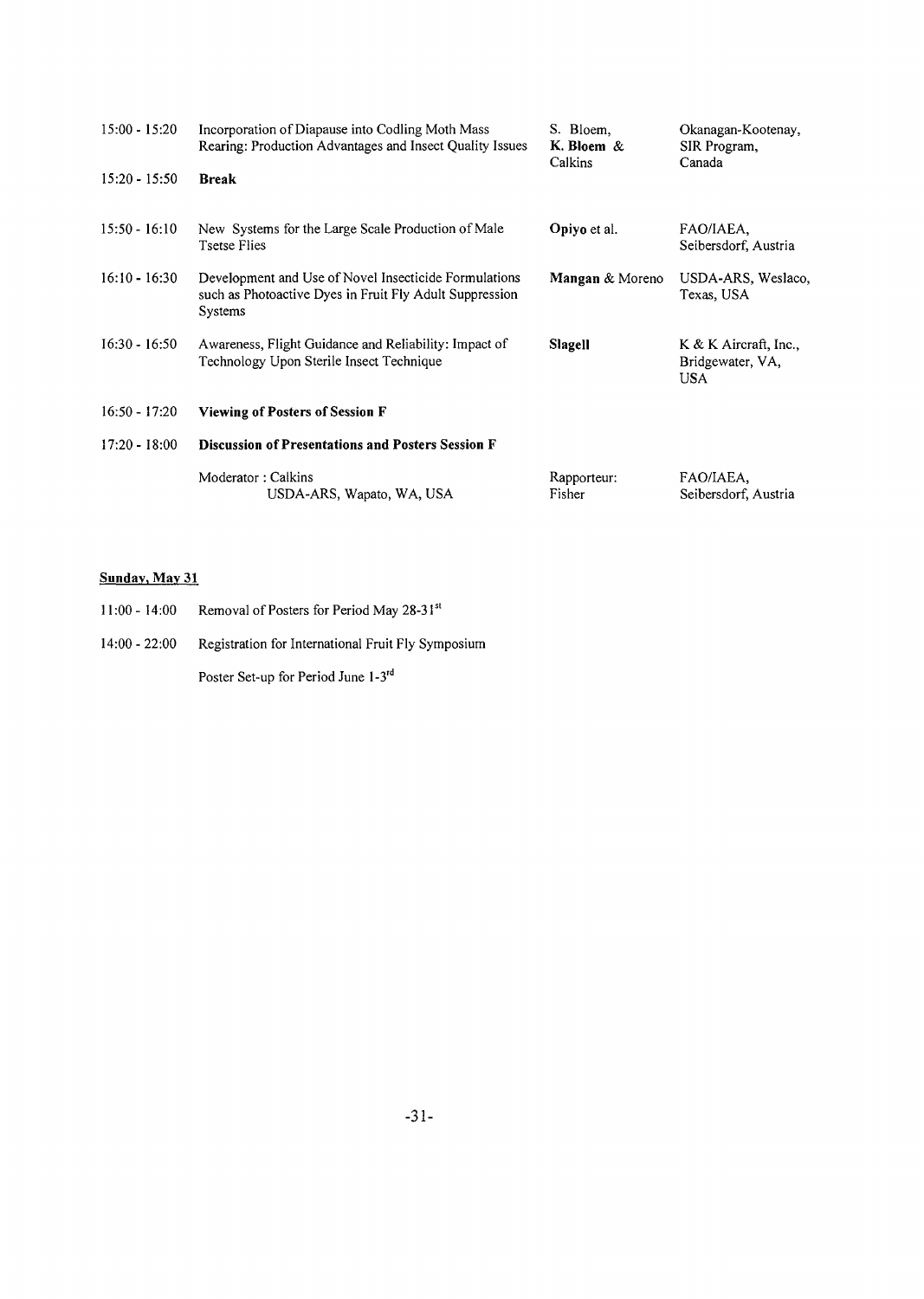#### **Monday, June 1**<br>09:00 - 09:30 09:00 - 09:30 **OPENING CEREMONY International Symposium on Fruit Flies of Economic Importance** Addresses: - Dato' Prof. Ishak Tambi Kechik, Chairman, Local Organizing Committee, Universiti Sains Malaysia - Patrick Gomes, Chairman, International Fruit Fly Steering Committee, FAO/IAEA, Vienna, Austria - Datuk Amar Dr. Sulaiman bin Haji Daud, Minister of Agriculture of Malaysia 09:40 - 10:00 **Break SESSION I: Area-Wide Fruit Fly Action Programmes** 10:00 - 10:20 Eradication of Medfly from Chile/Joint Programme in Southern Peru 10:20 - 10:40 Use of Strain SEIB 6-96 for Massive SIT to Control Medfly in Mendoza, Argentina 10:40 - 11:00 Current Progress in the Medfly Program Mexico-Guatemala 11:00 - 11:20 Area Wide Control of the Mediterranean Fruit Fly in the Lower Jordan Rift Valley 11:20 - 11:40 Mediterranean Fruit Fly Preventive Release Programme in Southern California 11:40- 12:00 Mexican Fruit Fly Eradication Programme 12:00 - 12:30 **Viewing of Posters of Session I and II** 12:30 - 13:00 **Discussion of Presentations and Posters Session I** Lobos & **Machuca** SAG, Arica, Chile De Longo, Colombo, ISCAMEN, Mendoza & **Gomez-Riera** City, Mendoza Argentina Villaseñor, Carrillo, Programa Moscamed,<br>Zavala, et al. Tapachula, Chiss. Tapachula, Chiss. Mexico **Gomes,** et al. **Dowell,** et al. **Reyes,** et al. FAO/IAEA, Vienna, Austria California Dept. of Food & Agriculture, Sacramento, CA, USA SAGAR-CONASAG, Mexico-City, Mexico Moderator: Kakinohana Okinawa Prefectural Agric. Experiment Station, Okinawa, Japan Rapporteur: Rendon USDA-APHIS-PPQ Guatemala City, Guatemala, CA 13:00-14:00 **LUNCH** 14:00 - 14:20 Eradicating *Bactrocera papayae,* Drew and Hancock from North Queensland 14:20 - 14:40 Eradication of an Exotic Fruit Fly from Mauritius Broughton, Gleeson, Dept. of Primary **Hancock,** et al. Industries, Cairns, Queensland, Australia **Seewooruthun,** etal. Ministry of Agriculture, Fisheries & Co-operatives,

Reduit, Mauritius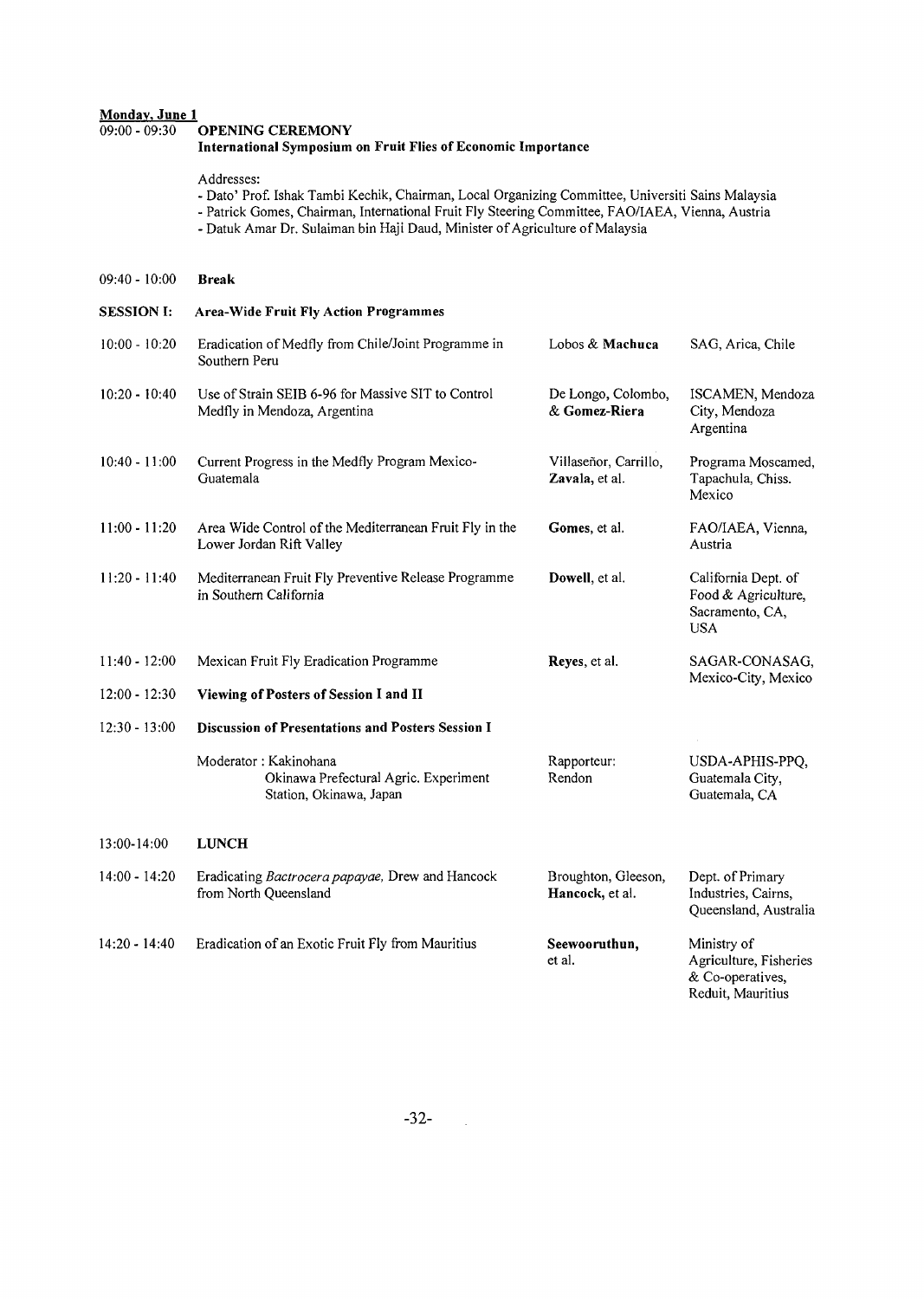| $14:40 - 15:00$    | Regional Programme for the Eradication of the Carambola<br>Fruit Fly in South America                                             | Malavasi, et al.             | IICA Office,<br>Paramaribo, Surinam                                                |
|--------------------|-----------------------------------------------------------------------------------------------------------------------------------|------------------------------|------------------------------------------------------------------------------------|
| $15:00 - 15:20$    | Status Report on Integrated Fruit Fly Management<br>Based on the Sterile Insect Technique in Guimaras<br>Island, Philippines      | Manoto, Covacha, et<br>al.   | National Mango<br>R&D Centre,<br>Guimaras, Philippines                             |
| $15:20 - 16:00$    | <b>Discussion of Presentations and Posters Session II</b>                                                                         |                              |                                                                                    |
|                    | Moderator: Koyama<br>Mizuhodai, Izumiku, Sendai, Japan                                                                            | Rapporteur:<br>Tan           | Universiti Sains<br>Malaysia, Penang,<br>Malaysia                                  |
| 16:00-16:30        | <b>Break</b>                                                                                                                      |                              |                                                                                    |
| <b>SESSION II:</b> | Area-Wide Approaches To Fruit Fly Management                                                                                      |                              |                                                                                    |
| $16:30 - 16:50$    | Madeira Med Programme, Sterile Insect Technique<br>Against Mediterranean Fruit Fly in Madeira, Portugal                           | Pereira, et al.              | Programa Madeira-<br>Med, Funchal,<br>Portugal                                     |
| $16:50 - 17:10$    | Regional Approach to Management of Fruit Flies in the<br>Pacific Island Countries and Territories                                 | <b>Allwood</b>               | FAO/AusAID/UNDP<br>/SPC Secretariat of<br>Pacific Community,<br>Suva, Fiji         |
| $17:10 - 17:30$    | Feasibility of Eradicating Ceratitis spp. Fruit Flies from<br>the Western Cape of South Africa by the Sterile Insect<br>Technique | <b>Barnes &amp; Eyles</b>    | ARC-Fruit, Wine &<br>Wine Research<br>Institute, Stellenbosch<br>South Africa      |
| $17:30 - 17:50$    | Use of Sterile Insect Technique in Mediterranean Fruit Fly<br>Eradication and Caribbean Fruit Fly Control Programs in<br>Florida  | <b>Steck</b>                 | Florida Dept. of<br>Agriculture &<br>Consumer Services,<br>Gainesville, FL,<br>USA |
| $17:50 - 18:30$    | Discussion on Needs of Industry and Action Agencies                                                                               |                              |                                                                                    |
|                    | Moderator: Malavasi<br>IICA Office, Paramaribo, Surinam                                                                           | Rapporteur:<br><b>Batkin</b> | Citrus Research<br>Board; Visalia, CA,<br><b>USA</b>                               |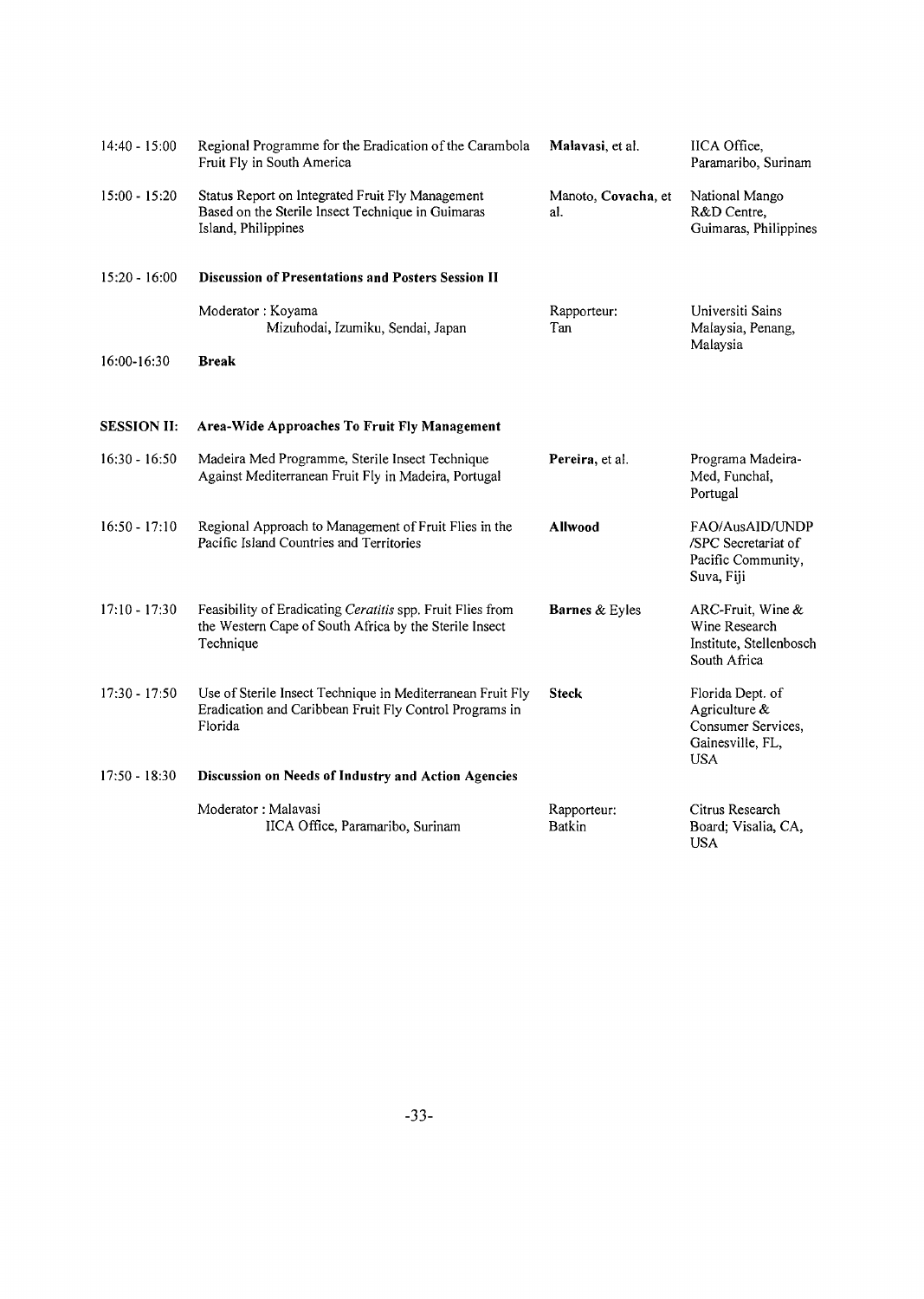# **Tuesday, June 2**

|                    | <b>SESSION III: Quarantine and Postharvest Treatments</b>                                                        |                             |                                                                 |
|--------------------|------------------------------------------------------------------------------------------------------------------|-----------------------------|-----------------------------------------------------------------|
| 07:00              | <b>BREAKFAST IN POSTER AREA</b>                                                                                  |                             |                                                                 |
| $08:00 - 08:30$    | An Overview of Quarantine for Fruit Flies                                                                        | Frampton                    | Ministry of Agriculture<br>& Forestry, Lincoln,<br>New Zealand  |
| $08:30 - 09:00$    | Integrated Use of Pre- and Post Harvest Technology to<br>Meet Quarantine Standards against Fruit Flies           | Mangan & Shellie            | USDA-ARS, Weslaco,<br>TX, USA                                   |
| $09:00 - 09:30$    | <b>Viewing of Posters of Session III</b>                                                                         |                             |                                                                 |
| $09:30 - 10:00$    | <b>Discussion of Presentations and Posters</b>                                                                   |                             |                                                                 |
|                    | Moderator: Vijaysegaran<br>MARDI, Kuala Lumpur, Malaysia                                                         | Rapporteur:<br>Hallman      | USDA-ARS<br>Weslaco, TX,<br><b>USA</b>                          |
| 09:30-10:00        | <b>Break</b>                                                                                                     |                             |                                                                 |
| <b>SESSION IV:</b> | <b>Biotechnology, Genetics and Molecular Biology</b>                                                             |                             |                                                                 |
| $10:30 - 11:00$    | Population Genetics and Cryptic Species                                                                          | McPheron                    | Penn State University,<br>PA, USA                               |
| $11:00 - 11:30$    | Sex Determination in Medfly: A Molecular Approach                                                                | Polito, et al.              | Universtita Federico II                                         |
| $11:30 - 12:00$    | <b>Viewing of Posters of Session IV</b>                                                                          |                             | di Napoli, Italy                                                |
| $12:00 - 12:30$    | <b>Discussion of Presentations and Posters</b>                                                                   |                             |                                                                 |
|                    | Moderator: Haymer<br>Univ Hawaii, Honolulu, HI, USA                                                              | Rapporteur:<br><b>Steck</b> | Florida Dept. of<br>Agriculture and<br><b>Consumer Services</b> |
| $12:30 - 13:30$    | <b>LUNCH</b>                                                                                                     |                             | Gainesville, FL, USA                                            |
| <b>SESSION V:</b>  | Genetic Sexing and the Sterile Insect Technique                                                                  |                             |                                                                 |
| $13:30 - 14:00$    | Modifications of Genetic Sexing Strains Based on the<br>Experience Gained in the Mass Rearing of Such<br>Strains | Franz, et al.               | FAO/IAEA,<br>Seibersdorf,<br>Austria                            |
| $14:00 - 14:30$    | Comparison of Medfly Male-Only and Bisex Releases<br>in Large Scale Field Trials                                 | Rendon, et al.              | USDA-APHIS-PPQ,<br>Guatemala City,                              |
| $14:30 - 15:30$    | Viewing of Posters of Session V                                                                                  |                             | Guatemala, CA                                                   |
| $15:30 - 16:00$    | <b>Discussion of Presentations and Posters</b>                                                                   |                             |                                                                 |
|                    | Moderator: McInnis<br>USDA-ARS, Honolulu, HI, USA                                                                | Rapporteur:<br>Robinson     | FAO/IAEA,<br>Seibersdorf, Austria                               |
| 15:30-16:00        | <b>Break</b>                                                                                                     |                             |                                                                 |

 $\sim 10^{-1}$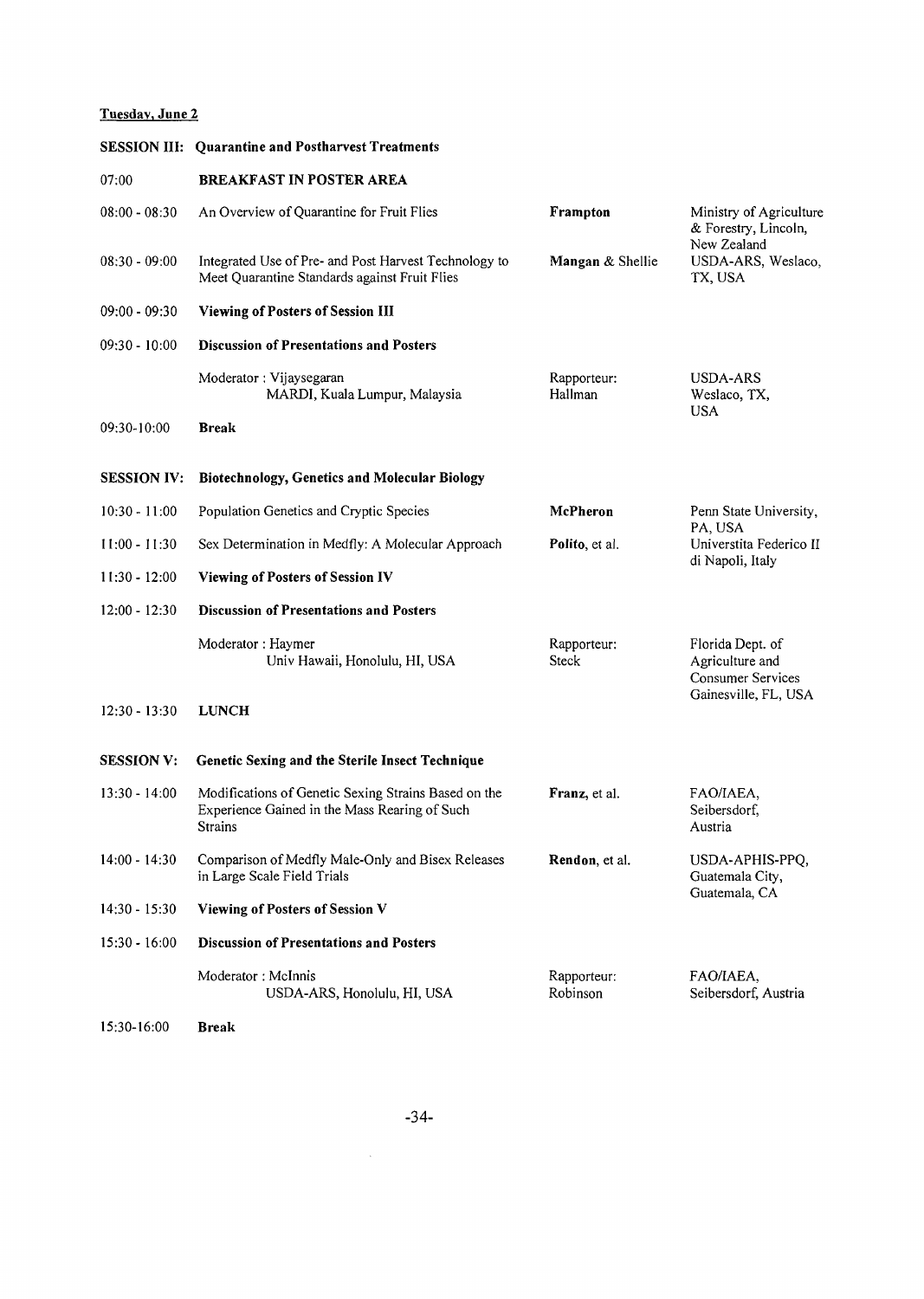#### **SESSION VI: Rearing, Quality Control and Nutrition**

| $16:00 - 16:20$ | A Filter Rearing System for Mass Reared Medfly                                       | Fisher et al.             | FAO/IAEA, Vienna,<br>Austria                                           |
|-----------------|--------------------------------------------------------------------------------------|---------------------------|------------------------------------------------------------------------|
| $16:20 - 16:40$ | Mass Rearing of the Medfly Temperature Sensitive Lethal<br>Genetic Sexing Strain     | Caceres, et al.           | Programa Moscamed,<br>El Pino, Guatemala                               |
| $16:40 - 17:00$ | Mass Rearing of Melon Fly in Okinawa, Japan: Special<br>Reference to Quality Control | Yamagishi &<br>Kakinohana | Okinawa Prefectural<br>Agric. Experiment<br>Station, Okinawa,<br>Japan |
| $17:00 - 17:30$ | <b>Viewing of Posters of Session VI</b>                                              |                           |                                                                        |
| $17:30 - 18:00$ | <b>Discussion of Presentations and Posters of Session VI</b>                         |                           |                                                                        |
|                 | Moderator: Zavala<br>Programa Moscamed, Tapachula, Chiapas,<br>Mexico                | Rapporteur:<br>Opp        | California State Univ.<br>Hayward, CA, USA                             |

#### **End of International Area-Wide Conference**

The International Symposium on Fruit Flies of Economic Importance continues until June 5

#### **Wednesday, June 3**

Various Special Group Discussions

Organised Scientific Tours

- 11:00 -14:00 Removal of Posters for Period June 1-2
- 14:00 18:00 Poster Set-up for Period June 4-5
- 20:30- Formal Dinner of International Fruit Fly Symposium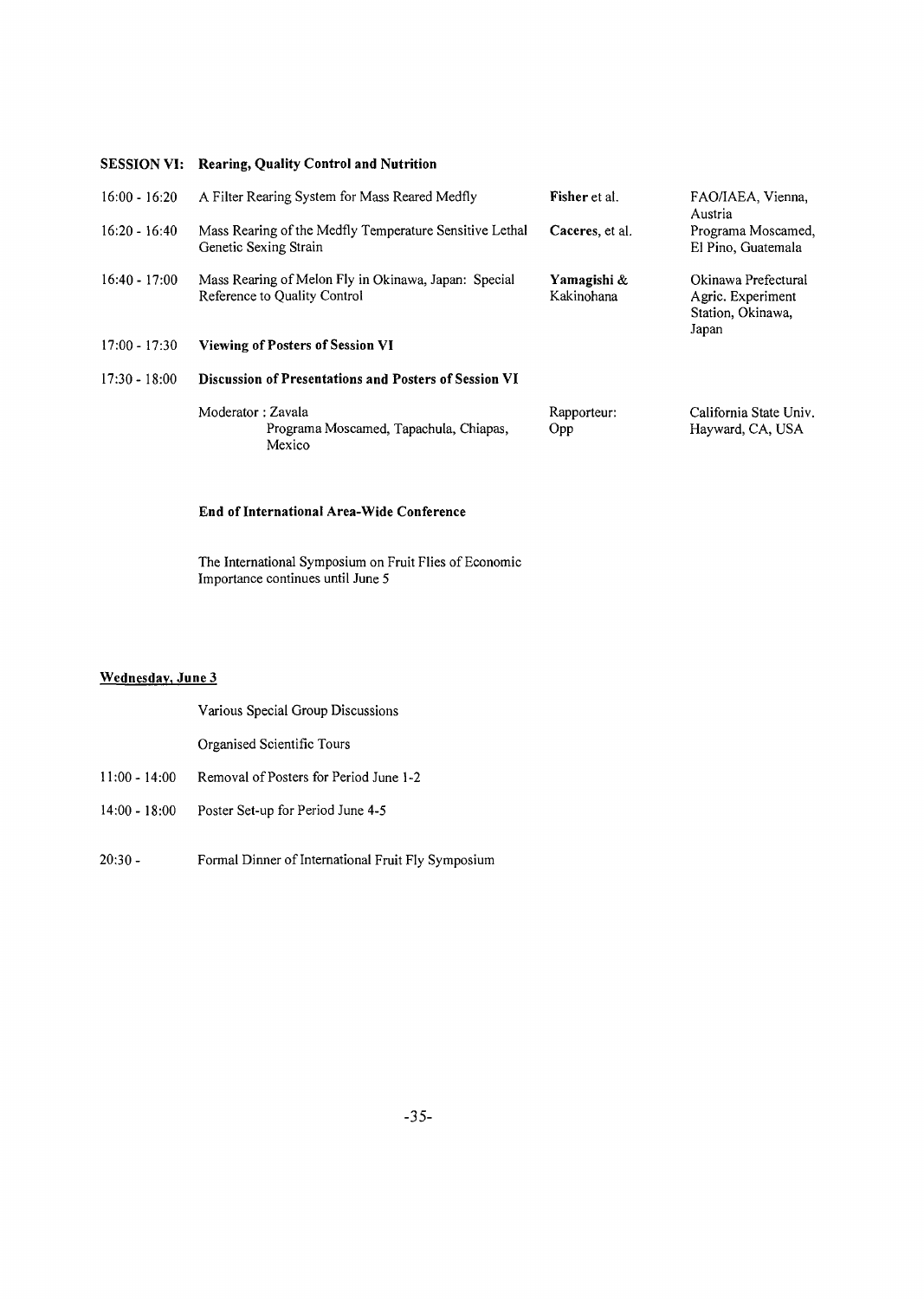#### **POSTERS SESSION B: Tsetse and Screwworm Programmes**

- **B-01** D.N. Lumamba, J. Mubanga, J. S. Hopkins, C. Mweempwa, E. Leroy and T. Robinson : Control of Tsetse, *Glossina morsitans morsitans* and *G. pallidipes* (Dipt. Glossinidae) Using Odour-Baited Insecticide-Impregnated Targets in Lusitu, Southern Zambia.
- **B-02** J. Mubanga, T.Robinson, J. S. Hopkins, E. Leroy and D. N. Lumamba : Control of Tsetse Flies Using Odour-Baited Insecticide-Impregnated Black Screens in Chiawa, Lusaka Province of Zambia.
- **B-03** M. J. B. Vreysen, K.M. Saleh, K. G. Juma and V. A. Dyck : The Use of the Sterile Insect Technique (SIT) for the Eradication of the Tsetse Fly, *Glossina austeni* (Diptera: Glossinidae) on the Island of Unguja (Zanzibar).
- **B-05** D.A. Adabie-Gomez, A. Dokurugu and Ch. Annoh : Tsetse Sterile Insect Technique Programme in Ghana: Status and Future Prospects.
- **B-06** S.A. Ajayi, J. D. Ogedengbe, G. I. Dogo, M. E. Ogedengbe and D. Bayei : Monitoring of Tsetse and Trypanosomosis Control Programme in Central Nigeria Using Ag-ELISA and Related Techniques.
- B-07 D.A. Carlson, B. D. Sutton and U. R. Bernier: Cuticular Hydrocarbons of *G. austeni* and *G. pallidipes:* Activity as Sex Pheromones and Differences Between Populations.
- B-08 D. J. Nadel: Tsetse Fly Rearing and Release at "Biovillage".
- B-09 A. Djiteye and B. Diakite : Comparison of the efficacy of different odours and odour

mixtures to attract *Glossina morsitans submorsitans, G. palpalis gambiensis* and *G. tachinoides* in Mali.

- B-10 I. Kabore and B. Bauer : 20 Years of Autonomous Large-Scale Rearing of 3 *Glossina spp* on an *in vitro* System.
- **B-l** 1 W. van Dyck, K. Fuerst, J. Hohl and D. Schmidradler : Automated Sex Determination of Tsetse Flies with Machine Vision Sensors, Illumination and Handling.
- **B-12** T. T. Vo : Economic Impact of Eradicating the New World Screwworm, *Cochliomyia hominivorax* from Jamaica.
- **B-13** A.R. Khattat: Patterns of Temporal and Spatial Occurrence of the Old World Screwworm (Diptera: Calliphoridae) in Iraq.
- **B-14** M. A. J. Al-Izzi, A. A. Al-Taweel and F. A. Jassim : Epidemiology and Rearing of Old World Screwworm, *Chrysomya bezziana* in Iraq.
- **B-15** A. S. Robinson : Preliminary Analysis of *Glossina austeni* and *G. pallidipes* populations using RAPD DNA Analysis.

## **POSTERS SESSION C: Medical, Veterinary and Plant Pests**

- **C-01** J. M. Crampton. S. Stowell, M. Karras and R. E. Sinden : Expressing Immunogenic Parasite Proteins in Mosquitoes and *Drosophila:* Model Systems to Evaluate the Use of Haematophagous Insects to Deliver Protective Vaccines.
- **C-02** J. B. Rayaisse, I. Kabore and B. Bauer : Comparison of Efficacy of Four Different Traps Against Tabanids.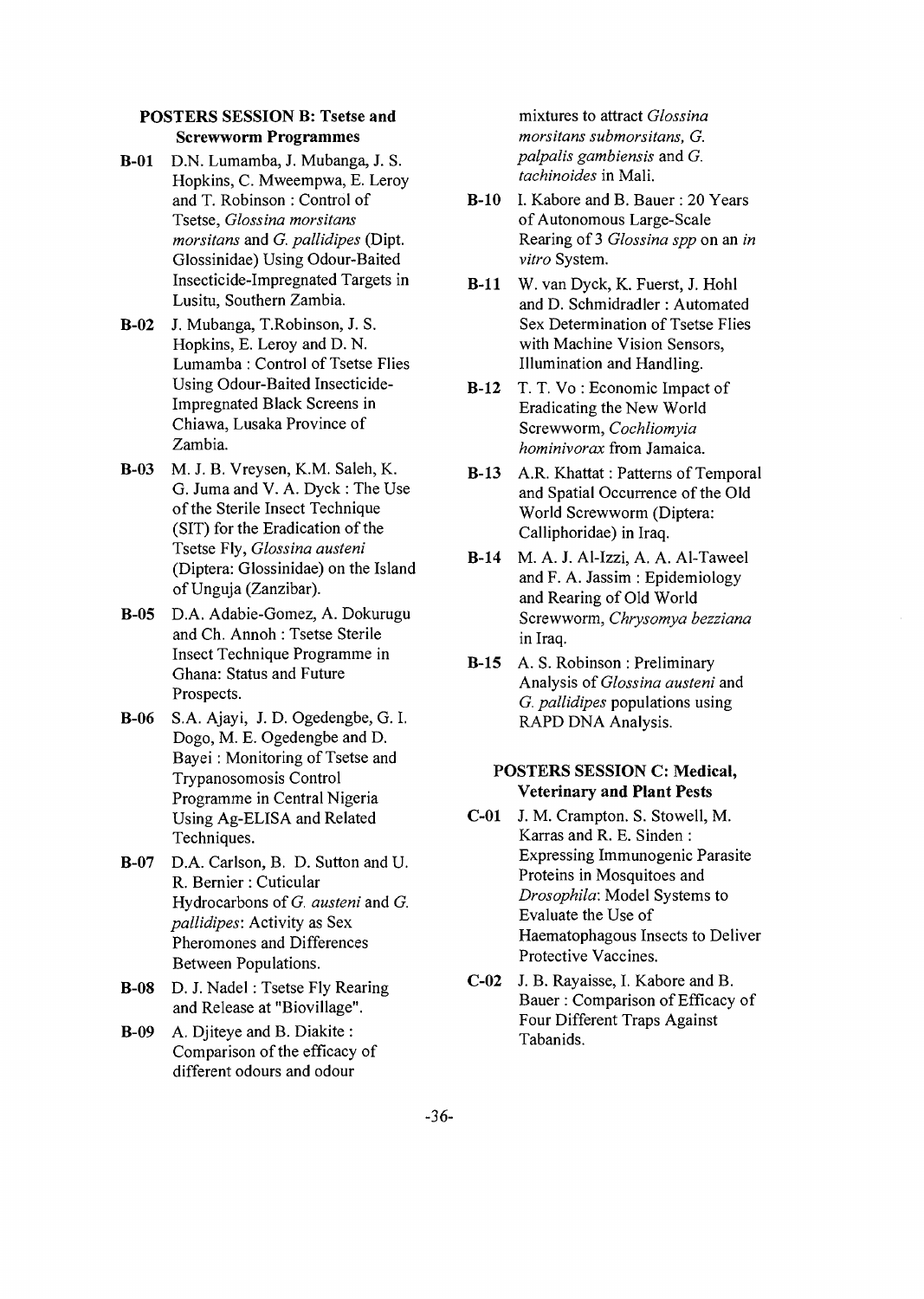- **C-03** H. Morris, N. N. Yee, N. Maung and S. S. Lwin : Area-Wide Insect Pest Control Programmes in Myanmar.
- **C-04** B. Zhang and Z. Li: The Review on Plant Quarantine Treatment Techniques and Prospects for the Application of Irradiation Treatment Technology as a Quarantine Treatment Method in China.
- **C-05** S. Nacro, J. P. Nenon, J. Le Lannic and D. Dakouo : The African Rice Gall Midge and its Parasitoids in Burkina Faso.
- **C-06** A. Cokl, N. Stritih and M. Virant-Doberlet: The Role of Host Plants in Premating Behaviour of the Pest Species, *Nezara viridula* L. (Heteroptera, Pentatomidae).
- C-07 S. D. Dyby and R. I. Sailer : Impact of Low-Level Radiation on Fertility and Fecundity *of Nezara viridula* (Hemiptera: Pentatomidae).
- **C-08** Ch. Razafindrakoto : Biological Control against *Heteronychus* sp.(Coleoptera, Dynastidae, Oryctinae), a Polyphagous Soil Pest in Madagascar.

## **POSTERS SESSION D: Lepidoptera and Augmentative Biological Control**

- **D-01** D. Abeeluck and Ch. Dunhawoor: Integrated Control of the Diamondback Moth, *Plutella xylostella* (L.) in Mauritius.
- **D-02** R. Yang, D. Xia, W. Gu and Y. Zhang : A Study on Control of the Diamondback Moth in the Field by Irradiated Sterility.
- **D-03** N. Maung and H. Morris : Control of Cabbage Diamondback Moth by Using the Sterile Insect Technique in Myanmar.
- **D-04** M. Esmaili, E. Bagheri Zonooz, P. A. Fard, H. Zolfaghrieh and N.

Ghaemi : The Possibilities for Area-Wide Control of Rice Stem Borer, *Chilo suppressalis* Walk (Lep. Pyralidae) Integrating F-l Sterility Techniques with Other Control Measures for its Population Management in Iran.

- **D-05** M. A. J. Al-Izzi, H. A. W. Hassoon and M. Z. Khalaf: Radiosensitivity and Population Suppression of Pomegranate Fruit Moth, *Ectomyelois ceratoniae* Zell. by Releasing of Irradiated Insects and the Parasitoid *Apanteles angaleti.*
- **D-06** I. Rosca and A. Barbulescu : Control of European Corn Borer, *Ostrinia nubilalis* Hb. by Inherited Sterility in Romania (Field Research).
- **D-07** R.K. Seth, V. Baweja and A. Dhar : Ascertaining the Bioinfectivity Potential of Entomogenous Nematodes on F-1 Progeny of Irradiated *Spodoptera litura.*
- **D-09** B. Suarez, O. Cabello, L. M. Garcia, C. Berenguer, E. O. Masso Villalon, R. Fernandez, T. Mateo, J. C. Garcia and J. Cortifias : Method of Chrysales Classification of *Diatraea saccharalis* for the Use of the Sterile Insect Technique and F-l Sterility.
- **D-10** A. Barbulescu and I. Rosca : Pheromones: An Important Factor for Control of Lepidopterous Pest Species (Case Study: European Corn Borer, *Ostrinia nubilalis* Hb. in Romania.
- **D-ll** D. Lu, J. Hu, E. Wang, Q. He and Y. Li: Rearing and Irradiation Effect of Cotton Bollworm, *Helicoverpa armigera.*
- **D-12** H.A. Sallam, S. S. El-Shall, A. M. Rashad, and H. F. Mohamad : Inherited Sterility in Progeny of Gamma Irradiated Male Spiny Bollworm, *Earias insulana* Boisd.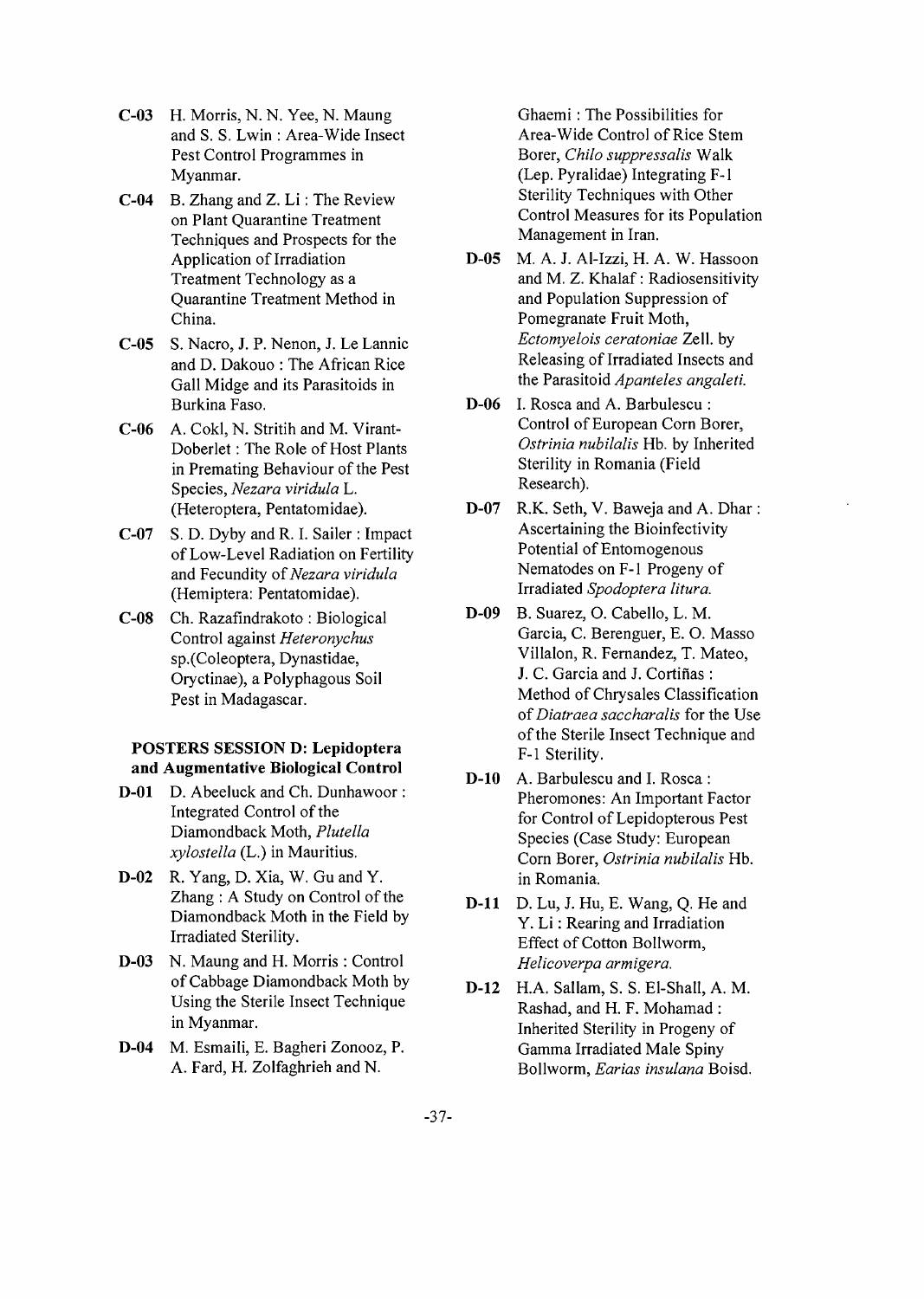- **D-13** C. Berenguer, L. Garcia, B. Suarez, T. Mateo and R. Fernandez : Diet Labelled to Differentiate Irradiated Adult *Diatraea saccharalis* (Fab.).
- **D-14** V. R. Ocampo, J. B. de Leon, P. P. Ocampo and A. A. Barrion : Radiation-Induced Effects in the Male Reproductive Organ of *Helicoverpa armigera* (Hubner) Noctuidae, Lepidoptera.
- **D-15** T. Maimun and M. Mahani: Dietary and Age Effects on Reproductive Performance of *Plutella xylostella* L.
- **D-16** R.K. Seth, V. .P. Sharma and D. K. Rao : Assessment of Sperm Transfer and its Viability in F-l Sterility Technique as a Control Measure for *Spodoptera litura* (Fabr.).
- D-17 G. Saour and H. Makee : Effect of Gamma Irradiation on Sperm Utilisation in Twice-mated Female of Potato Tuber Moth, *Phthorimaea operculella* (Lep., Gelechiidae).
- **D-18** M. Mansour : Recovery of Fertility in Codling Moth, *Cydia pomonella* L. Males Exposed to 25 and 35 Krad of Gamma Radiation.
- **D-19** L. M. Garcia, E.O. Masso Villalon and B. Suarez : Sub-Sterilizing Dose of 100 Gy in Sugar Cane Borer *{Diatraea saccharalis* (Fab.).
- **D-20** V. Arthur, F. M. Wiendl, J. T. de Faria, T. A. Wiendl and J. A. Duarte Aguilar : The Use of Gamma Radiation as a Control Method Against 3 Selected Species of Lepidoptera.
- **D-21** M.H. Dhouibi: Biological Integrated Control in Oasis and in Date Packing Houses.
- **D-22** J. Michalik, E. Szolajska and J. Chroboczek: Application of Baculovirus for Control of Pest Population.
- **D-23** M. Baizhanov : Biological Safe Methods of Struggle Against Pest Invertebrates in Kazakhstan.
- **D-24** H. M. Saleh, F. A. Fattah and H. M. Aboud : Biological Control of the White Fly, *Bemisia tabaci.*
- **D-25** E. M. Hegazi, A. El-Minshawy, W. E. Khafagi and N. El-Singaby : Studies on the Mature Teratocytes in the Body Cavity *of Spodoptera littoralis* (Boisd.) Attacked by *Microplitis rufiventris* Kok.

# **POSTERS SESSION E: Molecular Biology and Genetics in Relation to Area-Wide Control**

- **E-02** H. Cui and S. Guo : Construction of Plant Expression Vectors Harboring Two Insecticidal Genes and their Expression in Tabacco.
- E-03 A. Zambetaki, N. Pasteur and Mavragani-Tsipidou : Cytogenetic Analysis of Malpighian Tubule Polytene Chromosomes of *Culex pipiens* (Diptera: Culicidae).
- **E-04** A. Pannuti, T. Kocacitak and J.C. Lucchesi: Genetic Sexing Strategy for Anopheline and Aedine Mosquitoes.
- **E-05** A. Gariou-Papalexiou, G. Yannopoulos and A. Zacharopoulou: Polytene Chromosome Maps of the Tsetse Fly, *Glossina austeni.*

# **POSTERS SESSION F: Supportive Technologies for Area-Wide Control**

- **F-01** M. Hasan : Potential of Ionizing Radiation for the Control of Uzi-Fly *Exorista sorbillans* (Wied.), an Endoparasite of Silkworm, *Bombyx mori* L.
- **F-02** C. H. Bui, M. H. Nguyen, Q. V. Pham, P. T. Dinh and D. L. Nguyen : Research and Development of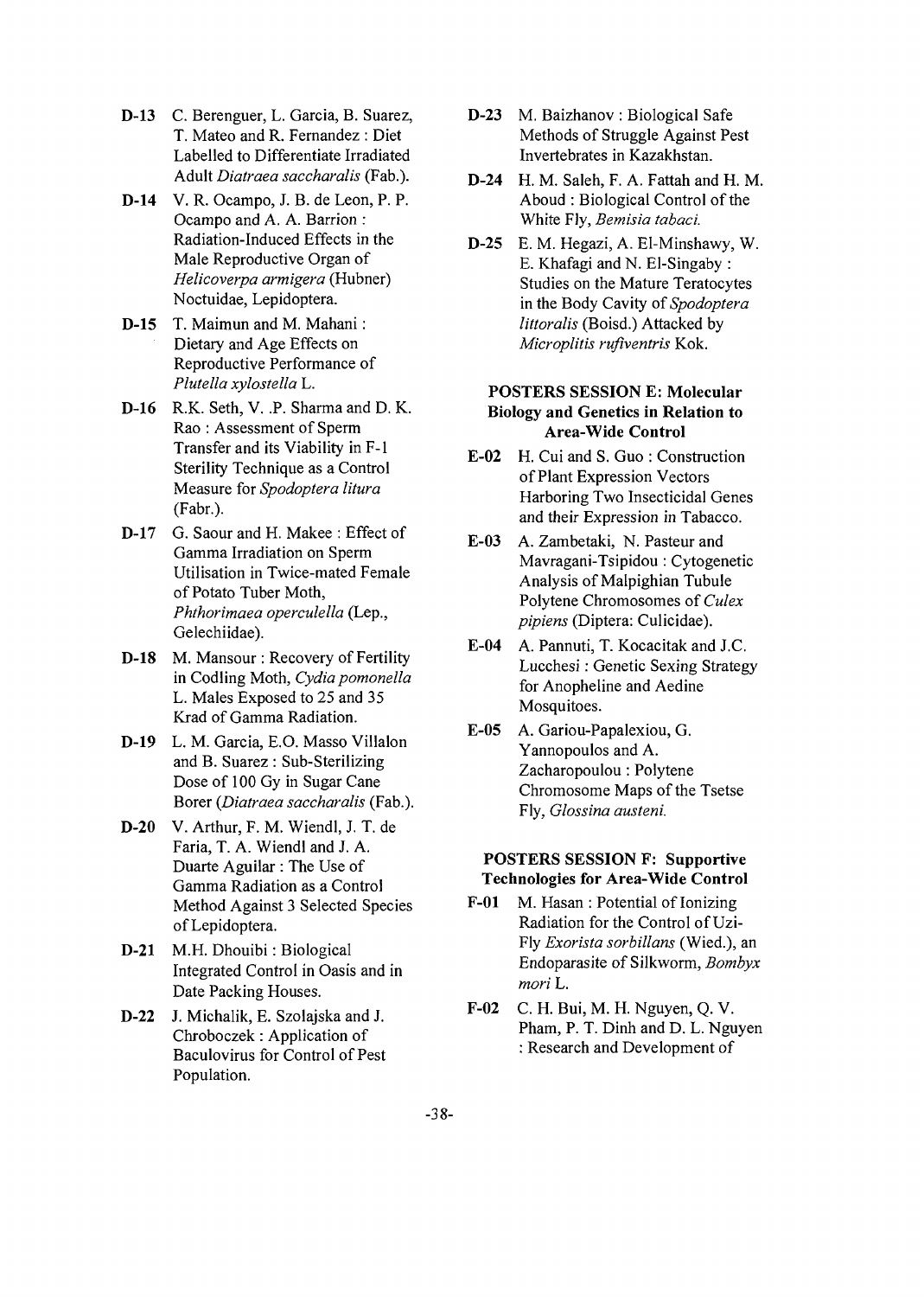Radiation to Control Stored Product Insect Pests in Vietnam

- **F-03** D. A. Lupa and S. Ignatowics : Melanization Process in Irradiated Larvae of Moths and Beetles, Pests of Stored Products
- **F-05** C. H. Bui: Effect of Gamma Radiation and Bag Packaging Materials on the Development of *Dermestes maculatus* DeGeer (Coleoptera: Dermestidae) in Sword Fish.
- F-06 J. T. de Faria, V. Arthur, T. A. Wiendl and F. Wiendl: The Use of Gamma Radiation as a Quarantine Control Method Against the 'Orange Fruit Borer' *Ecdytolopha aurantiana.*
- **F-07** N. Kaupert: Irradiation Application as Quarantine Treatment of Apples and Pears in Argentina.
- **F-08** D. A. Lupa and S. Ignatowics : Detection Methods for Irradiated Insects.

# **POSTERS SESSION I: Area Wide Fruit Fly Action Programmes**

- **1-01** Steven L. Peck : Theoretical Population Biology, Evolutionary Ecology, Chaos and other Ignored Considerations in Fruit Fly Action Programs.
- **1-02** Grant T. McQuate and Steven L. Peck : Mortality of Mediterranean Fruit Flies Following Feeding on Phloxine B - Protein Baits, with and without Uranine, and Subsequent Exposure to a Range of Different Light Intensities.
- **1-03** Robert V. Dowell : When does Zero Mean Zero -- Fruit Fly Trapping in California.
- **1-04** Jorge Escobar, Juan Bianchi and Fernando Murual : Advances of the Fruit Fly Control and

Eradication Program in San Juan - Argentina.

- **1-05** R.A. Sanchez : Advances in the Program for the Eradication of the Mediterranean Fruit Fly *{Ceratitis capitata,* Wied.), in the Patagonia Region, Argentina.
- **1-06** Bill Woods : Eradication of Medfly from the Kimberley Region of Western Australia.
- **1-07** E. Cosenzo, E. D'Angelcola and M. Spineta : National Fruit Fly Control and Eradication Program in Argentina.
- **1-08** R. Ocampo, C. Lobos and J. Machuca : Seven Years of Operation of the Chile-Peru / IICA-IAEA Binational Programme Against Flies in their Border Areas.
- **1-09** C. Lobos, E. Cosenzo and J. Machuca : Agreement between Chile and the Argentina Governments : A Joint Work for the Establishment and Recognition of Fruit Fly Free Zones in both Countries.
- **1-10** L. Salmeron, J. L. Zavala and A. Villaseñor : Mediterranean Fruit Fly Eradication in Pest Free Areas of Mexico.
- **1-11** Wang Huasong, Hu JianGuo, Lu Daguang, Kang Wen and Li Yuanying : Area Wide Control of Chinese Citrus Fly, *Bactrocera (Tetradacus) minax,* and Studies on Mating Characteristics.
- **1-12** H. Camacho : Using Sterile Insects and Parasitoids in the Integrated Fruit Flies ManagementProject in Costa Rica.

#### **POSTERS SESSION II: Area Wide Approaches to Fly Management**

**11-01** Joseph L. Knapp, S.E. Simpson and H. N. Nigg : Medfly Eradication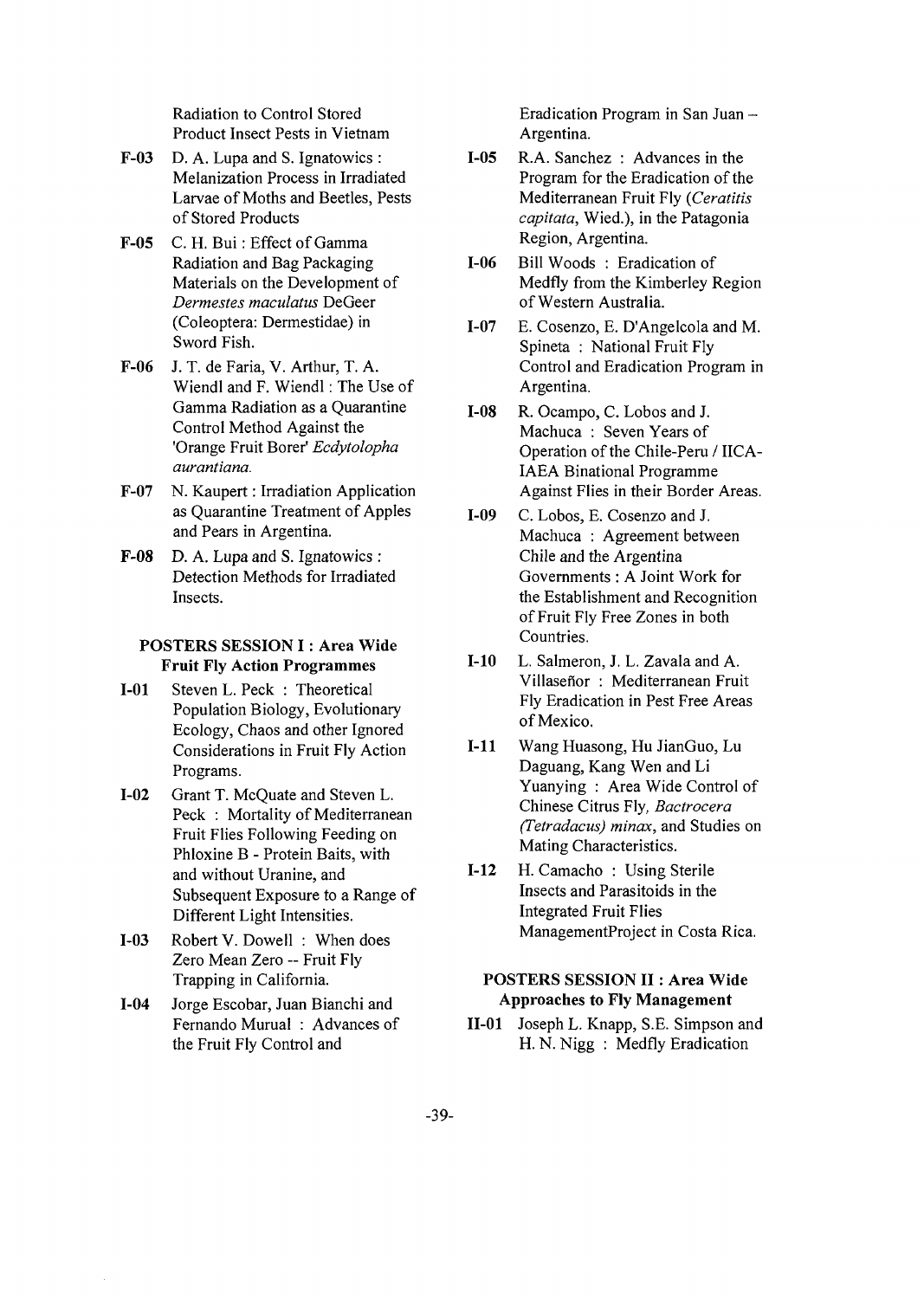in Urban and Wetland Environs, Tampa Florida-1997.

- H-02 David K. Eyles, Niel Du Plessis and Brian N. Barnes : Effect of Differentlnsecticide Bait Attractant Combinations for *Ceratitis* spp. Bait Sprays in South African Fruit Orchards.
- 11-03 Aruna Manrakhan, John Stonehouse, Simon Fowler, Nigel Price and John Mumford : Evaluation of the "Eradicate and Buffer" Concept for Fruit Fly Control.
- **11-04** Susan Opp, Katherine Reynolds, Carolyn Pickel and William Olson : Monitoring Guidelines Improve Control of Walnut Husk Fly in California.
- **II-05** Steven L. Peck, Grant T. McQuate, Roy T. Cunningham and Nicanor J. Liquido : Field Tests of the Effectiveness of Xanthene Dye Bait Sprays in the Control of Two Species of Tephritid Fruit Flies.
- 11-06 Steven L. Peck and Grant T. McQuate : Suppression of Mediterranean Fruit Fly Populations over Mountainous Areas through Aerial Phloxine B - Protein Bait Sprays: Regional Medfly Program in Guatemala.
- 11-07 J. P. Ros, I. Escobar, F.J. Farcia Tapia and G. Aranda : Pilot Experiment to Control Medfly *{Ceratitis capitata* Wied.) Using Mass Trapping Technique in a Custard Apple *{Anona cerimolia* Mill) Orchard.
- **11-08** S. Md. Jalaluddin, K. Natarajan & S. Sadakathulla : Enhancement of Guava Resistance to the Fruit Fly.
- 11-09 S. Md. Jalaluddin, K. Natarajan and S. Sadakathulla : Relative Resistance of Guava Germplasm to Guava Fruit Fly *Bactrocera correcta* (Bezzi).
- 11-10 Misra, D.S. and Manju Bala Pandey : Current Status *of Bactrocera cucurbitae* (Coq.) Management in India.
- **11-11** Permalloo, S., Seewooruthun, S.I., Soonnoo, A. R. and Gungah, B. : Fruit Fly Control in Mauritius.
- **11-12** Harnaivo Rasamimanana, Aruna Manrakhan, Simon Fowler, Nigel Price and John Mumford : The Cost-Benefit Analysis of Wide-Area Backyard Fruit Fly Control.
- **11-13** Luis L. Vazquez, Isabel Perez, Aurelia Navarro and Juan Carlos Casin : Occurrence and Management of Fruit Flies in Cuba.
- 11-14 A.P. Economopoulos, B. Papadopoulos, N. Mantzos and P. Mavrikakis : Control of the Medfly by Sterile Male Releases Combined with Lure and Kill Initial Wild Male Reduction and Barrier-Zone Protection of Treated Area.
- 11-15 Herbert N. Nigg, Samuel E. Simpson and Joseph L. Knapp : An Alternative Approach to Fruit Fly Control.
- **11-16** A. Larcher Carvalho, J. Mumford, W. Enkerlin, J. F. Pereiraand C. Soares : Preliminary Economic Analysis of Mediterranean Fruit Fly Management in Portugal.
- **11-17** Nguyen Ngoc Thuy : Fruit Fly Problem In South Vietnam.
- **11-18** Antonio Belcari, Patrizia Sacchetti, Massimiliano Mancini : Control of the Olive Fly, *Bactrocera oleae* (Gmel.) by U.L.V. Spot Sprays in an Olive Grove of Central Italy.
- **11-19** Nancy Boscan and Freddy Godoy : Levels of Infestation of the Papaya Fuit Fly *Toxotrypana curvicauda* Gerst. in Canoabo and Bejuma, Venezuela.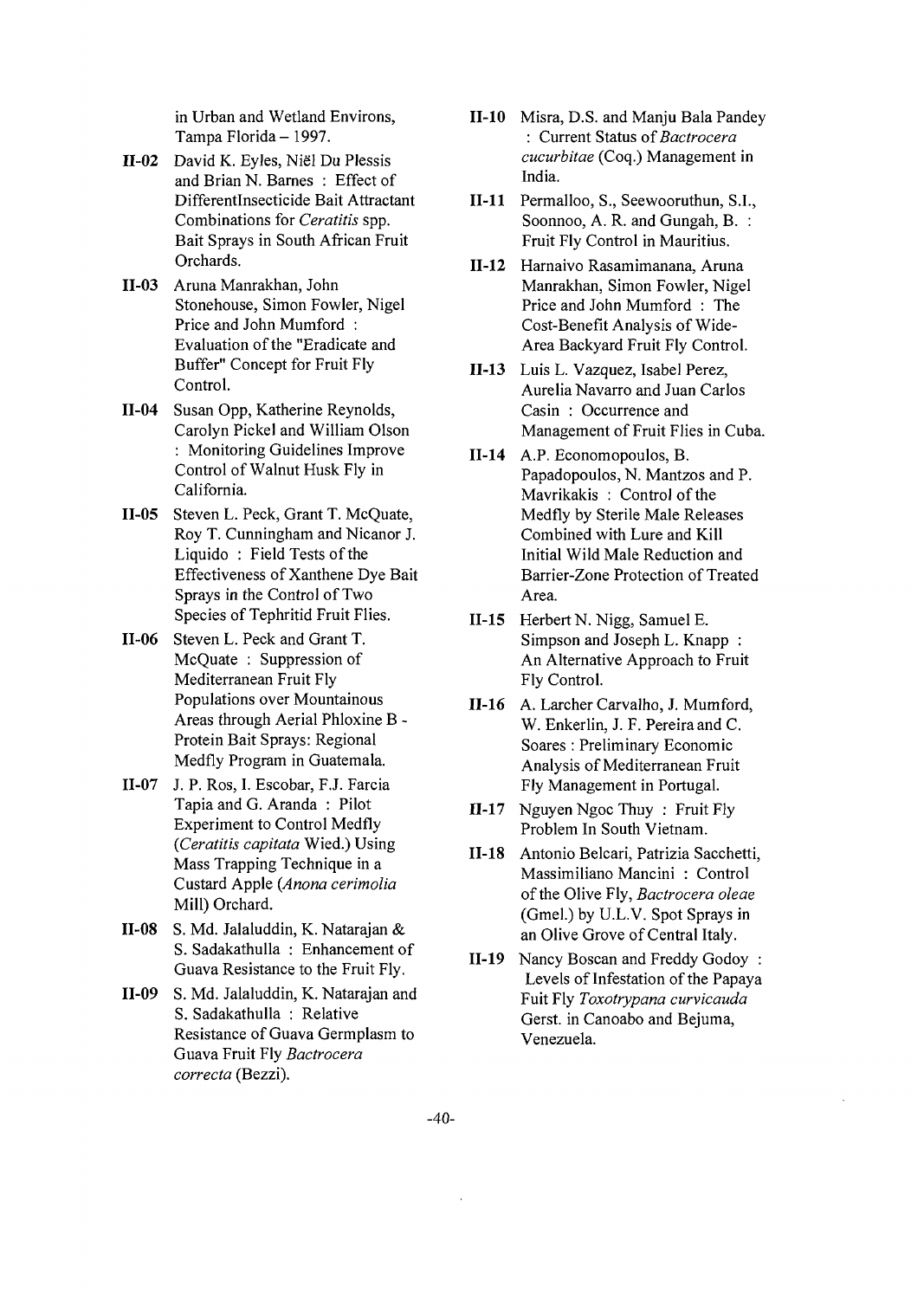#### **POSTERS SESSION III : Quarantine and Post Harvest**

- **111-01** Peter Bailey and Nick Perepelicia : Fifty Years Managing Fruit Fly Incursions into South Australia.
- **111-02** Gina Bonne, Will Dogley and Steve Dupuis : Plant Quarantine in Seychelles.
- **111-03** C.P.F. De Lima : Disinfestation of Plums against Mediterranean Fruit Fly Using Methyl Bromide, Cold and Controlled Atmosphere Treatments.
- **111-04** Wendy A. Odgers, Jocelyn W. Eskdale and Marion J. Healy : Management of Fruit Fly Area Freedom in Australia to Ensure Quarantine Security of Host Products.
- **111-05** Khalil Abdul-Halim, Mohamad Assaed, Ahmad Murhidg and Mohamad Maihoob : The Occurrence of Fruit Fly *Ceratitis capitata* in Syria.
- **111-06** John W. Armstrong and Thomas W.Phillips : Quarantine Cold Treatment for Litchi (A Tale of Strange Results).
- **111-07** T. Grove, W. P. Steyn and M.S. De Beer : The Effect of Hot Water Treatment on Mango Fruit Quality.
- **111-08** Andrew J. Jessup and Isla F. Carswell : Disinfestation of Fruits and Vegetables from Insects by a Combination of Cold or Heat and Modified Atmospheres.
- **111-09** Abdullah Joomaye, John Stonehouse, Robert Black, Simon Fowler, Nigel Price, Steve Dupuis and John Mumford : Fruit Fly Quarantine Research in the Islands of the Indian Ocean.
- **111-10** S. Dupuis, E. Jeuffrault and S. Quilici : Quarantine Coordination within the Regional Research Program on Fruit Flies in Indian Ocean.
- **Ill-11** Jose Tadeu de Faria, Valter Artur and Federico Maxililiano Wiendl : The Use of Gamma Radiation as a Quarantine Treatment against *Ceratitis capitata* (Wied. 1824) Infecting Papayas, Sunrise Solo.
- **111-12** B.C. Waddell, R.J. Petry and G.K. Clare : High-Temperature Treatment of Export Cook Island Papaya to Disinfest Fruit of Tephritid Fruit Flies.

#### **POSTERS SESSION IV:**

# **Biotechnology, Genetics and Molecular Biology**

- **IV-01** G. Christophides, C. Savakis, A. Mintzas and K. Komitopoulou : Structure and Function of Genes Encoding for Male Specific Serum Proteins in the Medfly, *Ceratitis capitata..*
- **IV-02** David S. Haymer and Mei He : Analysis of Molecular Variation Within and Between Species in the *Bactrocera dorsalis* Complex.
- **IV-03** Lim Choon-Leng, Tan Keng-Hong and Tan Sai-Tee : Cytogenetic Analysis of Mitotic and Salivary Gland Chromosomes in *Bactrocera papayae.*
- **IV-04** Susan D. McCombs, Jingwei Xiao, Jinsheng Yang and Stephen H. Saul : Molecular Characterization of the White Eye Gene in the Oriental Fruit Fly, *Bactrocera dorsalis* (Hendel).
- **IV-05** M. Rosetto, T. De Filippis. A.G.O. Manetti, G. Petteruti, D. Marchini and R. Dallai : Female-Specific Genes in the Medfly *Ceratitis capitata* (Diptera: Tephritidae).
- **IV-06** C. Torti, L.M. Gomulski, A.R. Malacrida, P. Capy and G. Gasperi : Transposable Elements in Ceratitis capitata (Medley) Populations.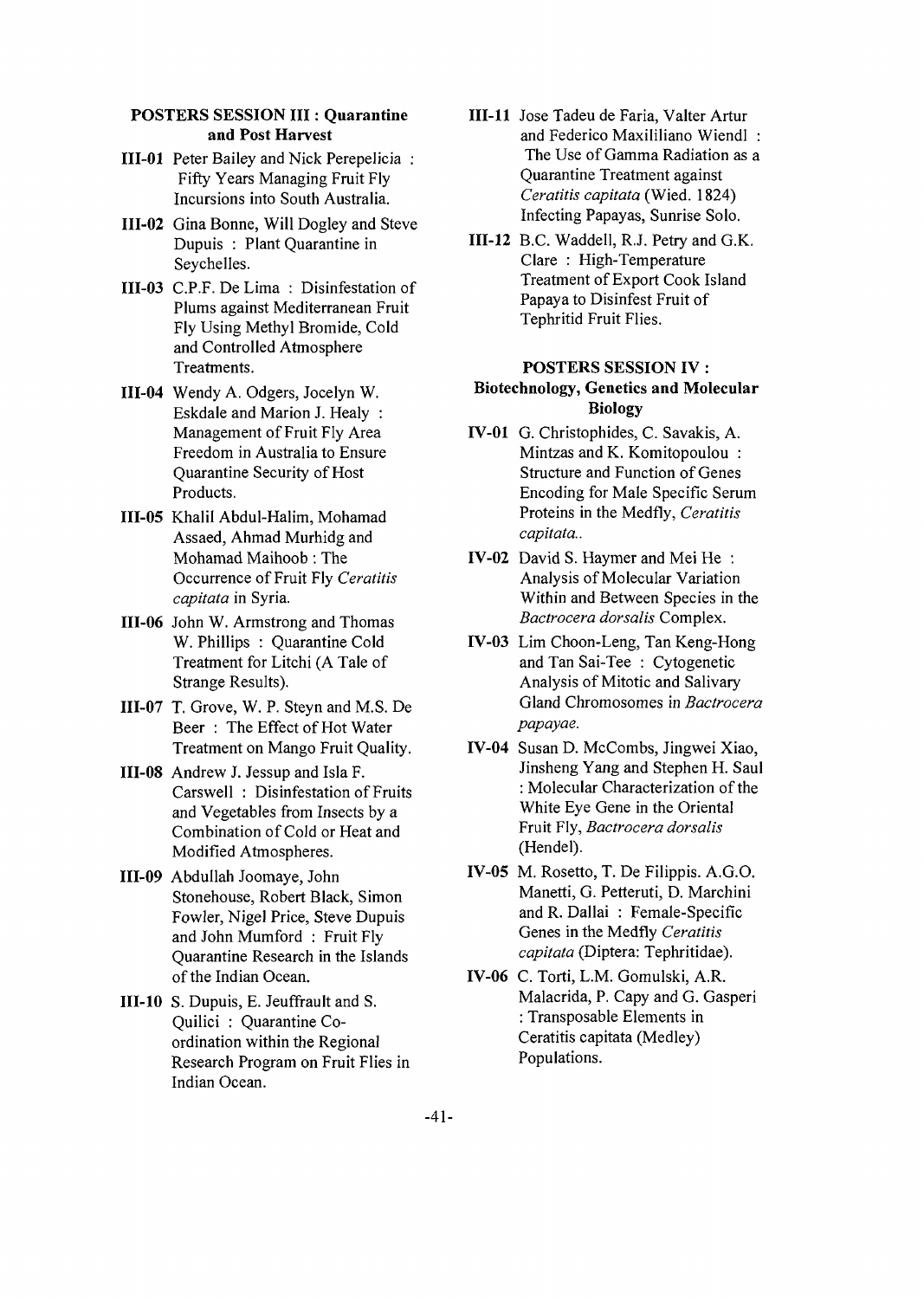- **IV-07** M.E. Gagou, M.A. Rodriguez-Gabriel, J.P.G. Ballesta and S. Kouyanou-Koutsoukou : Studies of the Genes Encoding for the Ribosomal Phosphoproteins PI, P2 and PO in *Ceratitis capitata.*
- **IV-08** Zambetaki, A., Scouras, Z.G. and Mavragani-Tripidou, P. : The Genome of the Olive Fruit Fly *Bactocera oleae* : Localization of Molecular Markers by *in situ* Hybridization to Salivary Gland Polytene Chromosomes.
- **IV-09** J.C. Lucchesi and A. Pannuti : *Drosophila* as a Model for the Study of Sex Determination in other Dipteran Species. **IV-10** Aurelio Reyes and Maria Dolores Ochando : Mitochondrial DNA Differentiation in Spanish Populations *of Ceratitis capitata* (Dipetera: Tephritidae).
- **IV-10** Aurelio Reyes and Maria Dolores Ochando : Mitochondrial DNA Differentiation in Spanish Populations of *Ceratitis capitata* (Diptera: Tephritidae).
- **IV-11** H. Yu, M. Frommer, B. Lillemets, M.K. Robson and J.A. Sved : DNA Micro-satellites for Analysis of the Population Structure of Australian Native Fruit Flies.
- **IV-12** J.T. Zhao, P. Maheswaran, J.A. Sved, A. Meats and M. Frommer : Genetic and Physical Chromosome Maps of the Queensland Fruit Fly, *Bactrocera tryoni*
- **IV-13** L. M. Gomulski, C. Torti, A.R. Malacrida, P. Capy and G. Gasperi : Diffusion of a *mariner* Element in Tephritid Flies and its Interaction with the Host Genomes.
- **IV-14** Masahiko Muraji, Shigehito Nakahara and Tamio Sugimoto : Variations in Nuclear and Mitochondrial DNA Sequences

among *Bactrocera* Species (Diptera, Tephritidae).

**IV-15** A.M.A. Zambri, M.F.F. Wajidi and Z. Jaal : Detection of Specific Expression of Glutathione S-Transferase from the Life Cycle of *Bactrocera papayae.*

#### **POSTERS SESSION V : Genetic Sexing and Sterile Insect Technology**

- **V-01** Susan D. McCombs, Alfred M. Handler, Malcolm J. Fraser and Stephen H. Saul : Germline Transformation in the Mediterranean Fruit Fly with the Lepidopteran Transposon Vector, *piggyBac.*
- **V-02** S. Barbosa, A. Mexia and R. Pereira : Dispersal and Survival of Sterile Male "TSL" Mediterranean Fruit Flies.
- **V-03** Carlos Caceres and Pedro Rendon : Mediterranean Fruit Fly Temperature Sensitive Lethal ("TSL") Genetic Sexing Strain Versus a Normal Bisexual Strain Under Mass Rearing Conditions.
- **V-04** D.O. Mclnnis, P. Rendon and D.R. Lance : Medfly S.I.T. : What Do Field Cage Tests Tell Us?
- **V-05** P. Gourzi, D. Gubb, Y. Livadaras, A. Mintzas, C. Savakis and A. Zacharopoulou : A Screen for the Isolation of Balancer Chromosomes in the Medfly *Ceratitis capitata.*
- **V-06** U. Cirio, M. Calvitti, G. Cecchini and M. Schwarz : First Results in the Use of Electron Irradiation for the Sterilization *of Ceratitis capitata* Wiedmann.
- V-07 Lira C, Villasenor A., Stewart, J., A. Rodas R. and Carrillo L. : Eradication of Mediterranean Fruit Fly Populations over Mountainous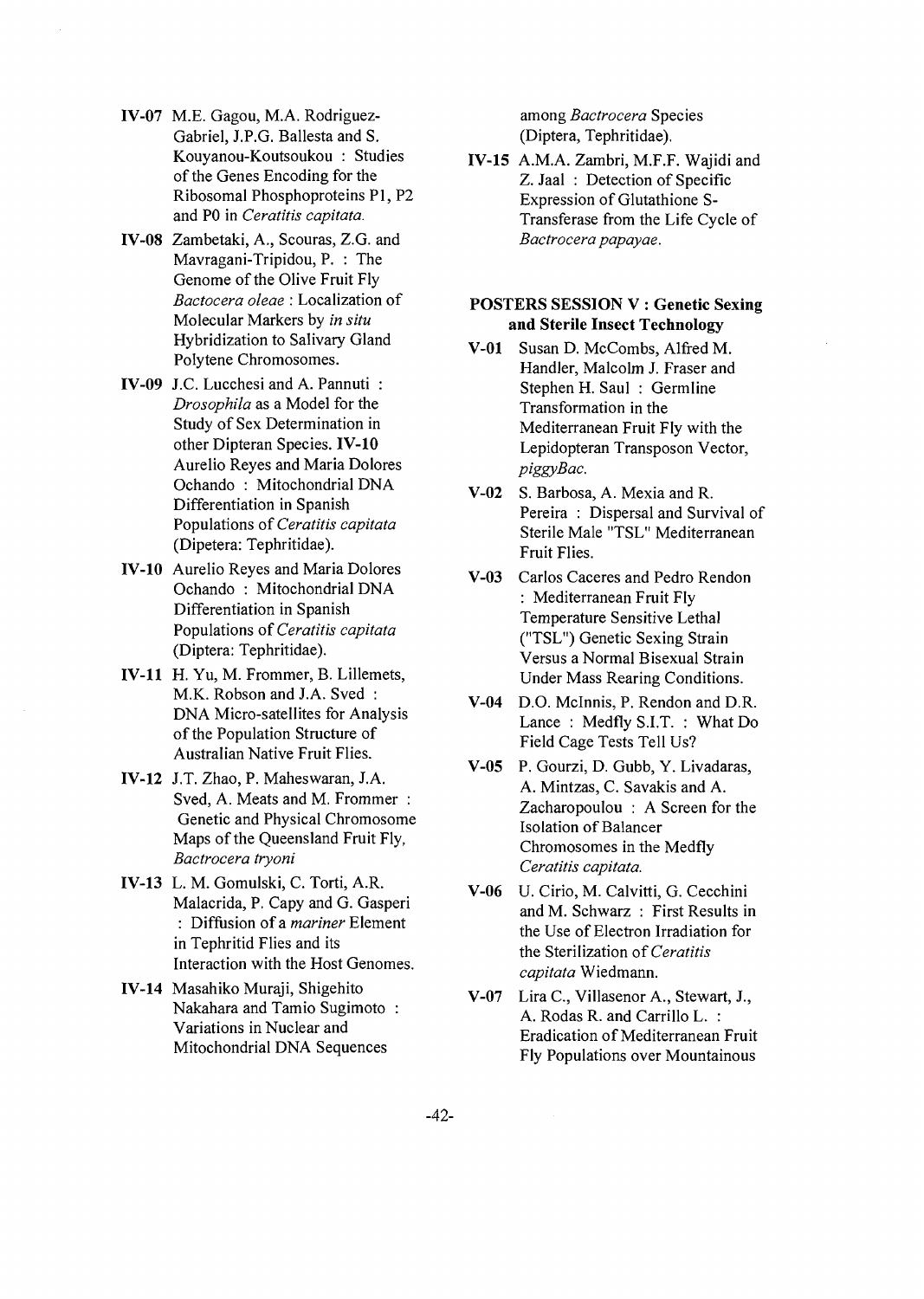Coffee Areas of Rio Ocho in Huehuetenango, Guatemala.

- **V-08** Reza Md. Shajahan, Begum Gul Nahar, M.Z.R. Majumder, A.K. Shaha and Mahfuja Khan : Research Directed Towards the Development of a Genetic Sexing Strain and SIT in the Melon Fly, *Bactrocera cucurbitae.*
- **V-09** B. Chrysanthakopoulou, A.C. Mintzas and A. Zacharopoulou : Heat Shock Puffs and Genes in the Mediterranean Fruit Fly *Ceratitis capitata.*
- **V-10** M. Verras, M. Mavroidis, G. Kokolakis, A. Zacharopoulou and A.C. Mintzas :Cloning and Characterization of the Ecdysone Receptor of the Mediterranean Fruit Fly *Ceratitis capitata.*

# **POSTERS SESSION VI: Rearing, Quality Control and Nutrition**

- **VI-01** Nazir Ahmad : Role of Egg Density in Mediterranean Fruit Fly Production on Recycled Diet.
- **VI-02** A. Barbosa, N. Silva and K. Fisher : Aspects of Mass Rearing and Quality Control in Madeira Medfly Facility.
- VI-03 Carlos Caceres, Luis Andrade, Carolina Romero, Gordon Tween and John Stewart : Guatemala Modular Mass Rearing Facilities at "El Pino".
- **VI-04** Harvey T. Chan, Jr., Harry Ako, Ruth Y. Nino-Duponte, James R. Carpenter and Eric B. Jang : Composition of Mediterranean Fruit Fly Third Instar Larvae (Diptera: Tephritidae) and Diet: Material Balance Studies on Amino Acids, Minerals, and Nutrient Composition in Fresh and Spent Mass Rearing Diets.
- **VI-05** Andrew J. Jessup and Leanne Cruickshank : Improving the

Quality of Insects for Sterile Insect Release by Improving Larval Rearing Conditions.

- VI-06 A.G. Manoukas and E.N. Zografou : A Practical, Efficient and Low Cost Diet for Rearing Mediterranean Fruit Fly Larvae.
- VI-07 H.H. Prasad : Studies on Rearing and Effect of Gamma Irradiation on the Life Processes, Sterilization and Mating Competiveness of Oriental Fruit Fly, *Bactrocera dorsalis.*
- VI-08 Gustavo Taret and Pablo Gomez Riera : Mass Rearing of *Ceratitis capitata* (Wied.), Strain SEIB 60'96, at Bioplant Km8. Mendoza, Argentina.
- **VI-09** Gustavo Taret, Daniel Marengo, Gabriela Bonpland, Beatriz Turinetto and Mariel Vanin : Incidence of the Sorting Machine in the Production and Quality of Medfly Pupae *(Ceratitia capitata,* Wied.), Strain SEIB 60'96.
- **VI-10** Gustavo Taret, Gabriela Bonpland and Mariel Vanin : Use of Wheat Bran as Support of the Larvae Diet *of Ceratitis capitata* (Wied.), Strain SEIB 60'96.
- **VI-11** D. Orozco and M.L. Sosa : Role of Quality Control in Mass Rearing Fruit Flies.
- **VI-12** J.C. Dominguez, F. de M. Moreno, S. de la Torre and A. Martinez : Moscafrut Facility : Five years of Fruit Fly and Parasitoid Mass Production at Metapa, Chiapas, Mexico.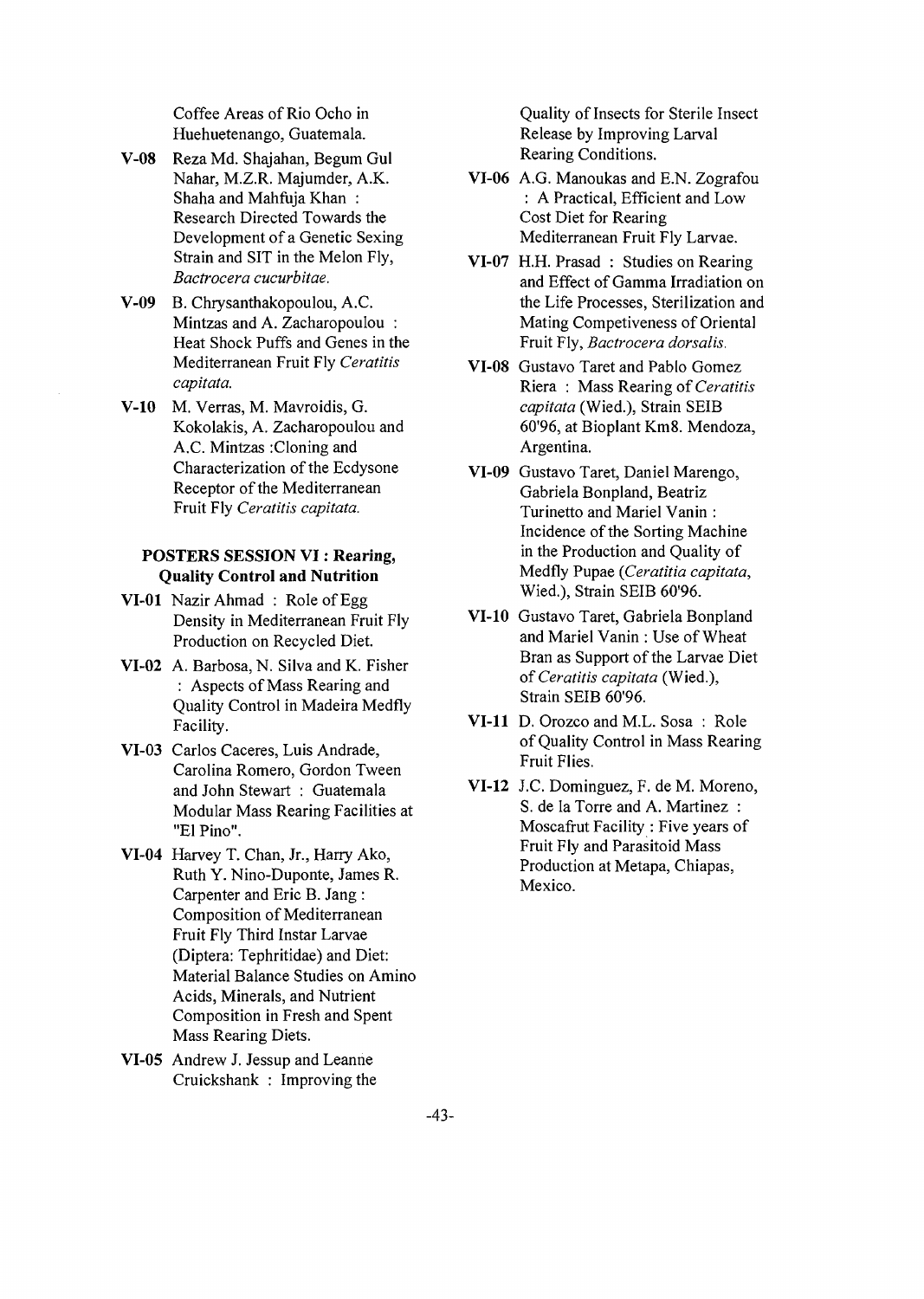# **I. PUBLICATIONS**

#### *Special Items (1997-98)*

Franz, G., Willhoeft, U., Kerremans, Ph., Hendrichs, J., Rendon, P. Development and application of genetic sexing systems for the Mediterranean fruit fly based on a temperature sensitive lethal mutation. In: Evaluation of genetically altered medflies for use in sterile insect technique programmes (Ed: IAEA) Proceedings of the final Research Co-ordination Meeting, Clearwater, Florida, 11-13 June, 1994, IAEA, 85-95.(1997)

Genetic engineering technology for the improvement of the sterile insect technique (IAEA TECDOC-993) (1997)

Control of the Mediterranean Fruit Fly in the Near East Region Using the Sterile Insect Technique. (STI/PUB/1020) (1997)

*Publications in Scientific Journals and Conference Proceedings (1997-98)*

Cayol, J.P., Buyckx, E.J., Loussaief, F., Zarai, M., Boukhari, M., Arfaoui, T., "Control of Mediterranean fruit fly with Vienna-43/44 *tsl* sterile males in Tunisian oases", in Proceedings of the 2nd International Open Meeting Lisbon, Instituto de Investigação Cientifica Tropical, Organisation Internationale de Lutte Biologique, Lisbon. (1997)

Robinson, A.S., "The potential role of the International Atomic Energy Agency in the development of a sterile insect programme for mosquitoes", 2nd **Global** Meet on Parasitic Diseases, Hyderabad 1997 (abstract).

Dyck, V.A., Juma, K.G., Msangi, A.R., Saleh, K.M., Kiwia, N., Vreysen, M.J.B., Parker, A. G., Hendrichs, J., Feldmann, U.,

"Eradication of the tsetse fly Glossina austeni by the Sterile Insect Technique (SIT) in Zanzibar - could South Africa be next?" in Insects in African Economy and Environment. (Proceedings of the Joint Congress of the Entomological Society of Southern Africa  $(11<sup>th</sup>$  congress) and the African Association of Insect Scientists  $(12<sup>th</sup>$  congress)) Robertson, H.G. Ed. Entomological Society of Southern Africa, Pretoria, South Africa (1997) (abstract)

Bailey, S. Tsetse fly eliminated on Zanzibar. Nucl. News, 56-61 (January 1998)

Willhoeft, U., Miiller-Navia, J., Franz, G., Analysis of the medfly sex chromosomes by microdissected DNA probes, Genome 41(1998)74-78

P. Gomes, J. Hendrichs, W. Enkerlin "Can Area-Wide Control of the Mediterranean Fruit Fly Using Sterile Insects Lead to Establishing Pest Free Areas in the Near East?". Sixth Arab Congress of Plant Protection, October 27-31, 1997, Beirut, Lebanon

Mansour, M., Franz, G. Gamma radiation as a quarantine treatment for the medfly, Ceratitis capitata (Wied) (Diptera: Tephritidae). J. Econ. Entomol. 89(1997): 1175-1180

Willhoeft, U., Fluorescence *in situ* hybridization of ribosomal DNA to mitotic chromosomes of tsetse flies (Diptera: Glossinidae: Glossina), Chromosome Research 5(1997):262-267.

Hendrichs, M.A., Hendrichs, J Perfumed to be killed: Interception of Mediterranean Fruit Fly (Diptera: Tephritidae) sexual signaling by predatory foraging wasps (Hymenoptera: Vespidae). Ann. Entomol. Soc. Am. 91(1998): 228-234.